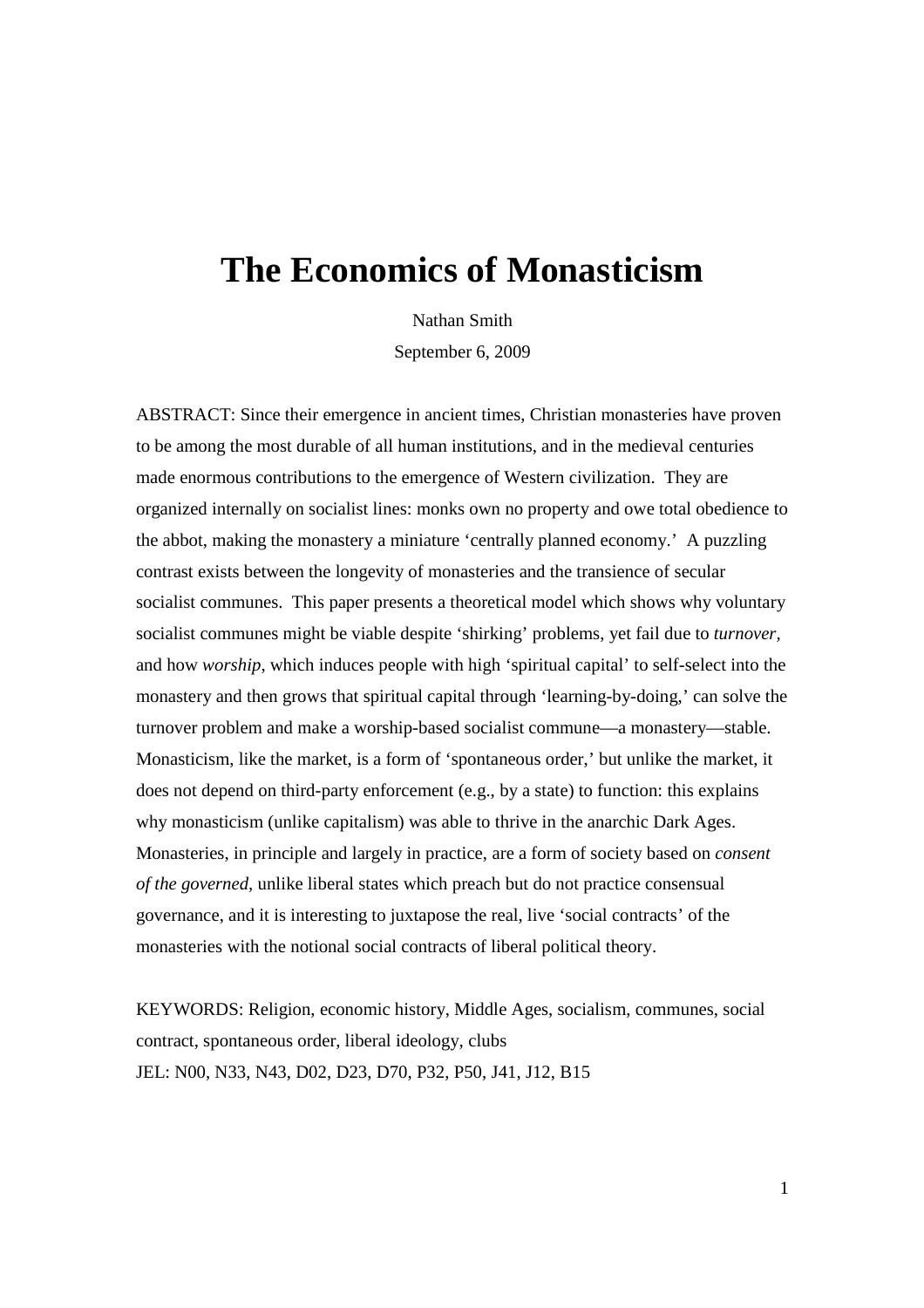For man's character has been moulded by his every-day work, and the material resources which he thereby procures, more than by any other influence unless it be that of his religious ideals; and the two great forming agencies of the world's history have been the religious and the economic. Here and there the ardour of the military or the artistic spirit has been for a while predominant: but religious and economic influences have nowhere been displaced from the front rank even for a time; and they have nearly always been more important than all others put together. Religious motives are more intense than economic, but their direct actions seldom extends over so large a part of life.

- Alfred Marshall, *Principles of Economics,* "Introduction"

# Introduction

Why are there monks and nuns? Why do some men and women under the influence of this motive take vows of poverty, chastity (celibacy) and obedience? Why do communities of such people adopt peculiar economic arrangements which prohibit individual private property? And why have such institutions been so successful historically, lasting for generations, sometimes under such adverse circumstances that few or no other institutions have been able to survive, and made wide-ranging contributions to learning and law, agriculture and architecture, and technology?

Clearly, the quintessential motive for a monk or nun is to worship God. Alfred Marshall, in the epigraph, emphasizes the power and pervasiveness of this motive. That human beings desire to worship is not a phenomenon that can be readily explained in biological terms, as for example, human desires for food, sex, or shelter, can be. So one might ask: *Why* do humans want to worship God? That, however, is not a question for economists, who tend to treat human motivation (the "utility function") as a black box, relying on the method of "revealed preference" to deduce human desires from human actions.

If we are not to attempt to explain the worship motive, it might seem that we should treat monasticism as a black box as well, e.g., "religions just tell some people to become monks and nuns." But this is doubly inaccurate, first because the monastic life is optional—no Christian church has declared it to be either necessary or sufficient for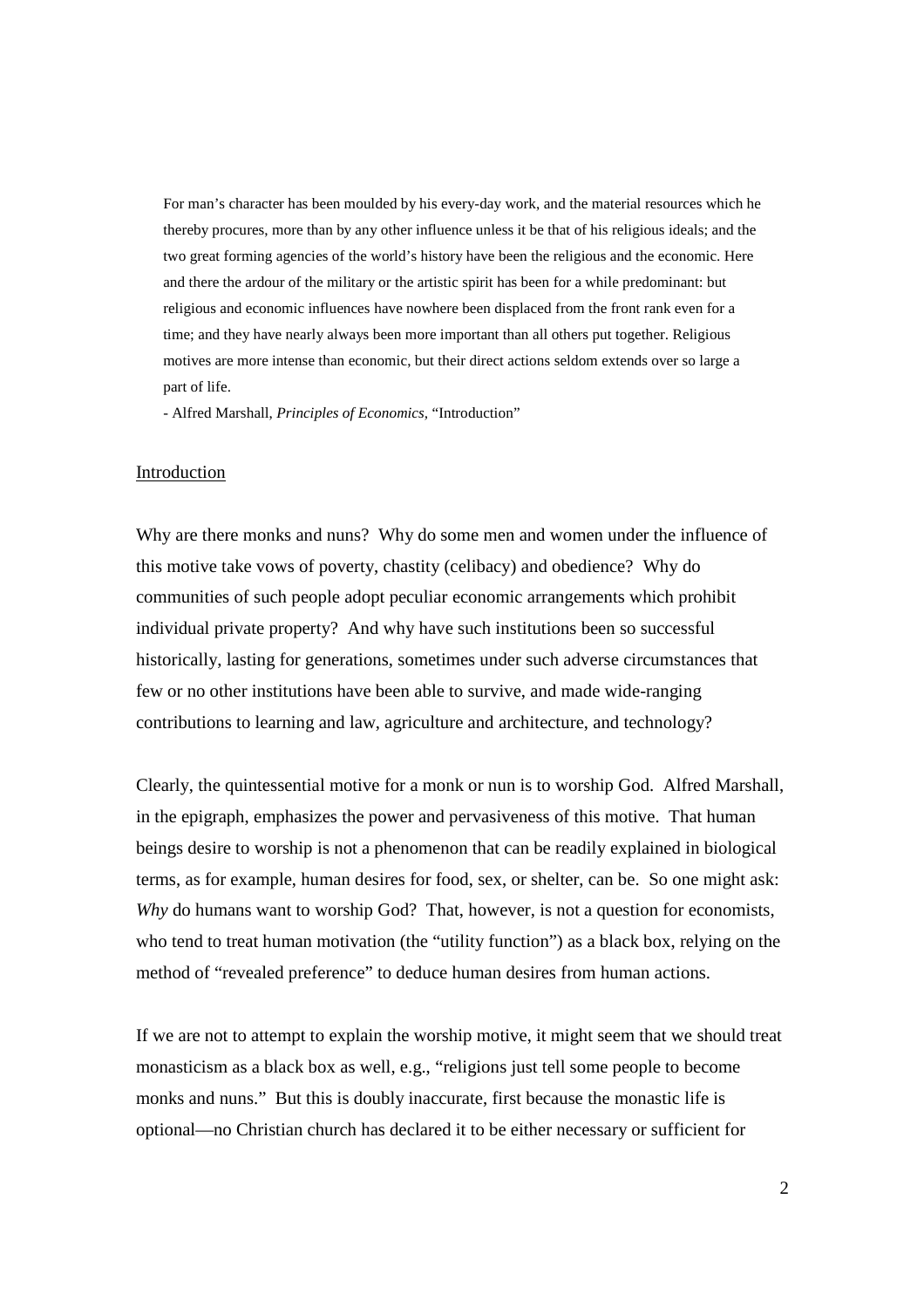salvation—second because monasticism itself was not invented by Church hierarchs and imposed from above, but is an example of what Hayek called "spontaneous order." In the emergence and spread of monasticism a sort of *invisible hand* seemed to be at work: each individual ascetic or monk, to paraphrase Adam Smith, "neither intended to promote [the emergence of monasticism], nor knew how much he was promoting it," but in seeking his own salvation by fleeing the world, he was "led by an invisible hand to promote an end which was no part of intention," though St. Anthony might have been glad to see the movement he and others like him inspired, just as a businessman might be glad to discover that his quest for gain was promoting the public interest as well.

Today we associate monasticism with rigid rules, like the Rule of St. Benedict. But St. Benedict wrote his rule long after the emergence of monasticism and in the light of long experience as an abbot. Though he probably innovated in some ways, he was more a codifier than an inventor. Also, his Rule enjoyed no automatic pre-eminence but competed with other rules, emerging as the dominant, but never the exclusive, paradigm of Western monasticism only in the course of several centuries. Moreover, actual practices in Benedictine monasteries varied greatly, both because the Rule was sometimes modified or ignored in practice, and because it left room for interpretation. Yet there were repeated *returns* to the Benedictine Rule, as later to the way of St. Francis, to the extent that we may speak of a monastic reform *cycle,* in which monasteries relax until they are seen as too worldly by zealots, who then seek to renew austere devotion by founding new orders or reforming older orders from within.

Alfred Marshall defined economics as "a study [that] examines that part of individual and social action which is most closely connected with the attainment and with the use of the *material* requisites of wellbeing" (my italics)—clearly distinct, for Marshall, from the *spiritual* requisites of wellbeing that a study of religion might illuminate. Marshall might approve of an economics of monasticism, which is, in part, a material phenomenon, and in medieval Western Europe or Russia an exceedingly interesting and important one. First, monks built, farmed, made machines, studied, wrote books, educated, settled new lands, bought, sold, lent, borrowed, and probably even invented. Second, and strangely,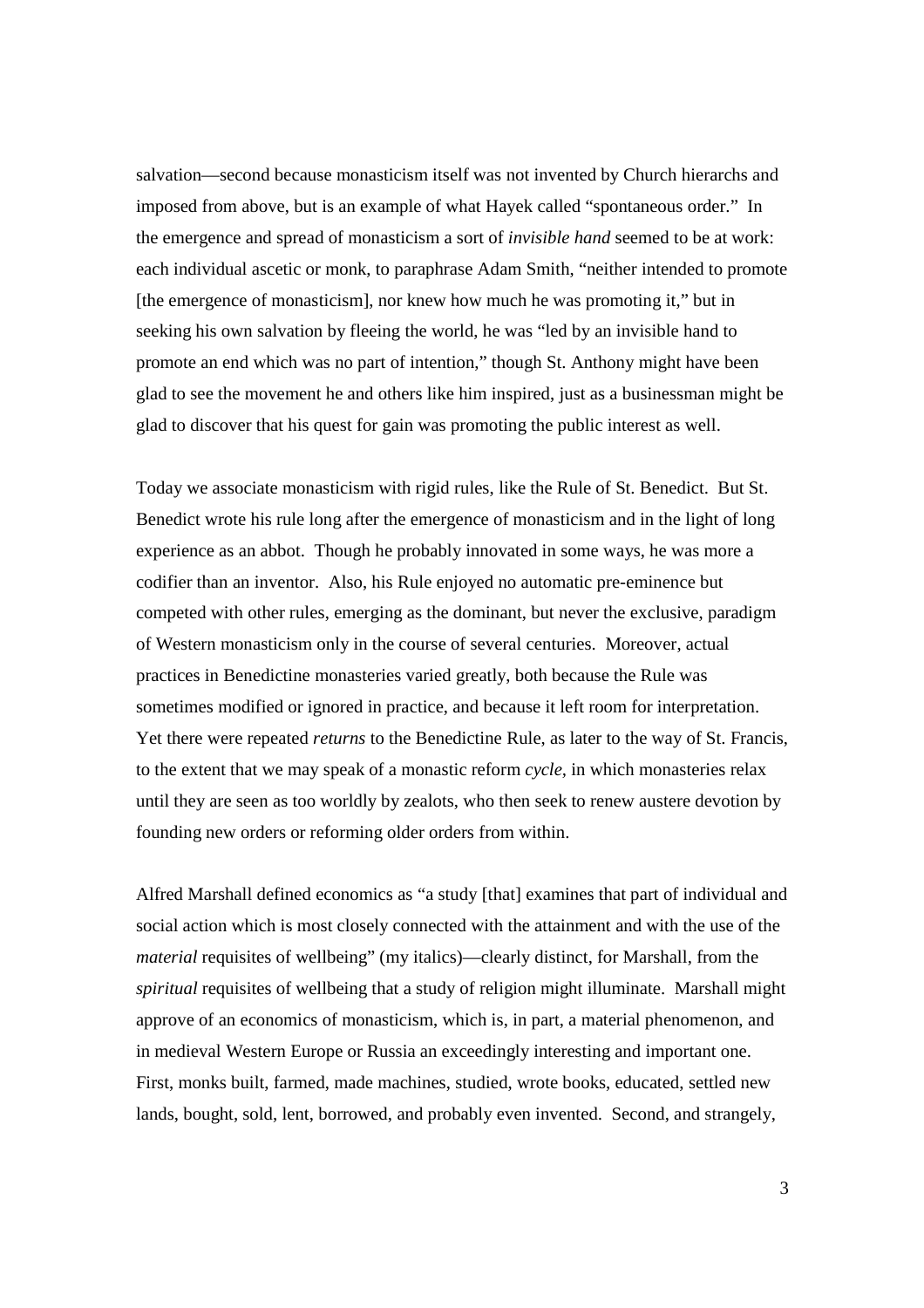monasteries did all this under internal constitutions that can be described as *socialistic:* monks were completely forbidden to own individual property, and had taken vows of obedience, so that the monastery was (is) a miniature centrally planned economy. In an age when "the magic of the market" is credited with miracles and "communism doesn't work" is a truism, it may seem almost a paradox that entities organized internally on socialist principles were able to survive at all, let alone persist for centuries and make great contributions to civilization. This is worth studying, but Marshall might have thought—and many economists and laymen today might think—that an economics of monasticism should focus on the material and, so to speak, *commercial* aspect of monasticism and ignore the *religious* side of monastic life, as being outside an economist's competence. But can the material side of monasticism be understood without some insight into its spiritual impetus? One reason to think not is that *secular* socialist communes have consistently failed.<sup>1</sup> The worship motive must be, somehow, the secret of monasticism's success, but how?

This paper develops a model of monasticism which features a certain type of socialistic commune (a monastery) which excels in a 'specialized consumption activity' (worship) the enjoyment of which is proportional to a special form of human (spiritual) capital which is acquired through learning-by-doing. Any commune competes for membership with an outside world which offers a certain distribution of 'rewards' to different members of a population. Those who get the least (relative) rewards in the outside world are drawn to the commune, so the higher utility the commune can offer its members, the more members it can attract. Within the commune, 'shareable' and 'non-shareable' goods are produced, and a larger membership results in more shareable goods and higher utility. This creates a possibility of *multiple equilibria:* if the commune is large enough it can provide sufficient utility to retain its members, but if it is too small, its remaining members wish to leave. The problem for communes (and on this point a study of modern secular communes confirms the theoretical prediction) is *turnover.* Since only a small proportion of the population wish to be members at any given time, it is unlikely that a

-

<sup>&</sup>lt;sup>1</sup> The one partial exception, the Israeli *kibbutzim*, is the exception that proves the rule, since Jewish identity gives them a tenuous connection to religion even if many or most *kibbutzniks* are irreligious, and since most *kibbutzim* have retreated from their former communal lifestyle.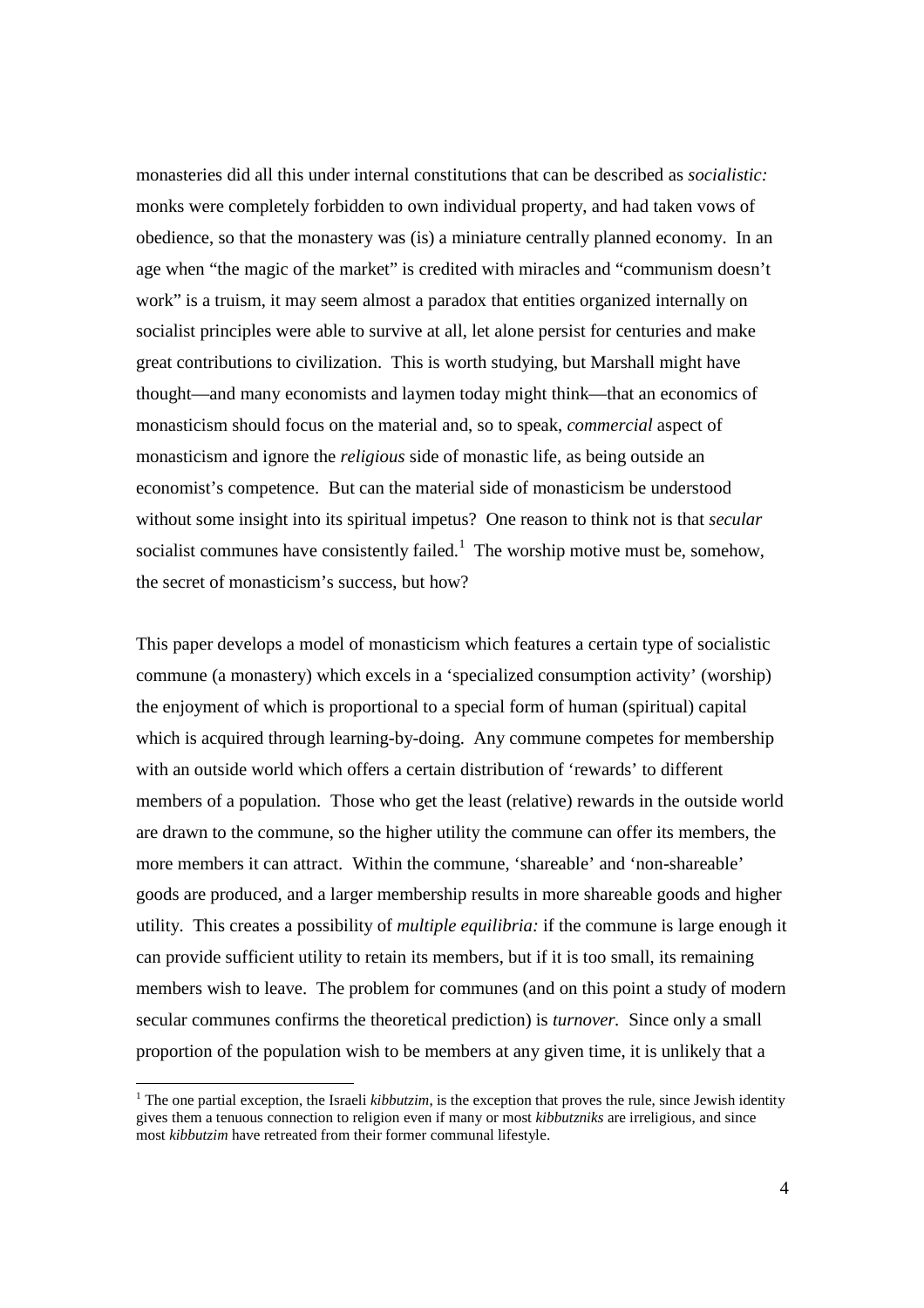large overlap will exist between period-*t* membership and period-*t+*1 membership, making the equilibrium in which the commune exists unstable across periods. What makes monasteries different is that when monks and nuns engage in worship (for which the monastery provides an especially favorable environment) they also build spiritual capital, thus acquiring an increasing 'taste for' (or 'productivity in') worship, which makes them unlikely to wish to leave the monastery in future. By this account, worship has properties that resemble 'addictive' goods. Marx's dictum about religion being an 'opiate' turns out to be true, except that, unlike narcotics, worship does not degrade human faculties. The 'addictive' character of worship solves the turnover problem and enables monasteries to make (voluntary) socialism work.

Besides accounting for the robustness of monasticism, the model sheds light on the special institutional/constitutional aspect of monasticism, perhaps its most interesting feature. An ordinary market, with price equilibrating supply and demand, presupposes a certain institution, namely *property rights,* which must be well-defined and alienable in order for people to buy and sell wares. Enforcement of property rights typically involves some kind of state. By contrast, this model of monasticism does *not* depend on an implicit assumption of enforceable property rights. It is not clear whether *any* specific assumptions need to be made about the nature and organization of the external society, unless it is merely that the monastery not be destroyed by an external *force majeure.* Monasticism could survive the Dark Ages because, unlike most markets, it was a form of spontaneous order that did not require state enforcement of property rights. More than that, monasticism was, in principle and to a large extent in practice, a *consensual, openaccess order,* based on a *social contract*—such as the Benedictine Rule—which anyone could join. Oddly enough, the political theories underlying today's most successful states, such as those expressed in Locke's *Second Treatise* and in America's Declaration of Independence, posit a social contract as the basis for the legitimacy of governments, but the social contract is a fiction: citizens do not really sign one, and the government rules over them anyway. Monasticism is an example, perhaps unique, of true 'government by the consent of the governed.' What role might the monastic experience

5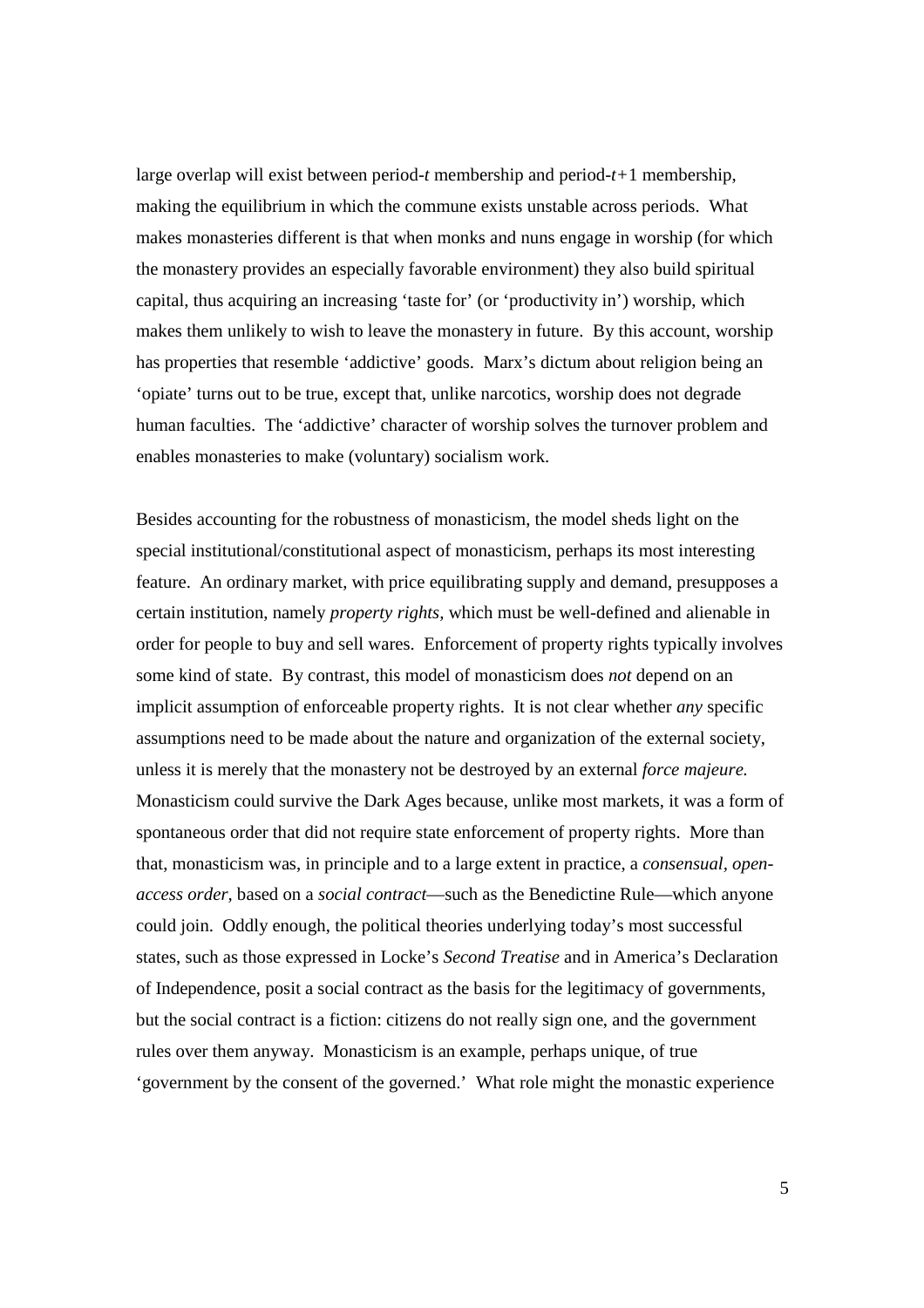have played in shaping the thought of monkish medieval scholastics like Thomas Aquinas whose thought about 'natural law' ultimately gave rise to modern liberalism?

# I. Background

#### (a) Literature review

The model developed here does not take any earlier model as a point of departure. A number of literatures are relevant, including the theory of clubs (Buchanan, 1965), the theory of household production (Becker, 1965) and the family (Becker, 1981), the theory of 'consumption capital' (Becker and Stigler, 1977) and 'rational addiction' (Becker, 1988), old arguments about the viability of socialism (Mises, 1920; Lange, 1937), John Locke's *Second Treatise on Government* (1690) and *The Calculus of Consent* (1962) by James Buchanan and Gordon Tullock, and especially Lawrence Iannaccone's work on church and sect (1988) and to a lesser extent on religious 'sacrifice and stigma' (1992), $2$ and even Ronald Coase's theory of the firm (Coase, 1937), but no familiarity with these literatures is needed to understand the argument. Various historical writings on monasticism were useful raw material but the historiographical merits of particular works were of little importance for my purposes. "Economic" issues are dealt with from time to time in the histories, but not in a theoretically informed way. The crucial question of why monasticism is viable at all is generally not asked.

There seem to be only a handful of papers that could be regarded as 'economics of monasticism.' One of these, Roehl (1969)'s Ph.D. dissertation in economics, resembles the historical writings on monasticism in that it is well-researched but mostly atheoretical. Roehl studies the divergence between "plan" and "reality" in the medieval Cistercian order. The Cistercian order was founded to seek a new monastic life, more austere than that of the older Benedictine order, less entangled with the world, which would not receive feudal dues or "live by the sweat of other men." Roehl finds that

<sup>&</sup>lt;sup>2</sup> I owe a personal debt to Iannaccone for opening my eyes to the possibility of applying economics to <sup>2</sup> religion.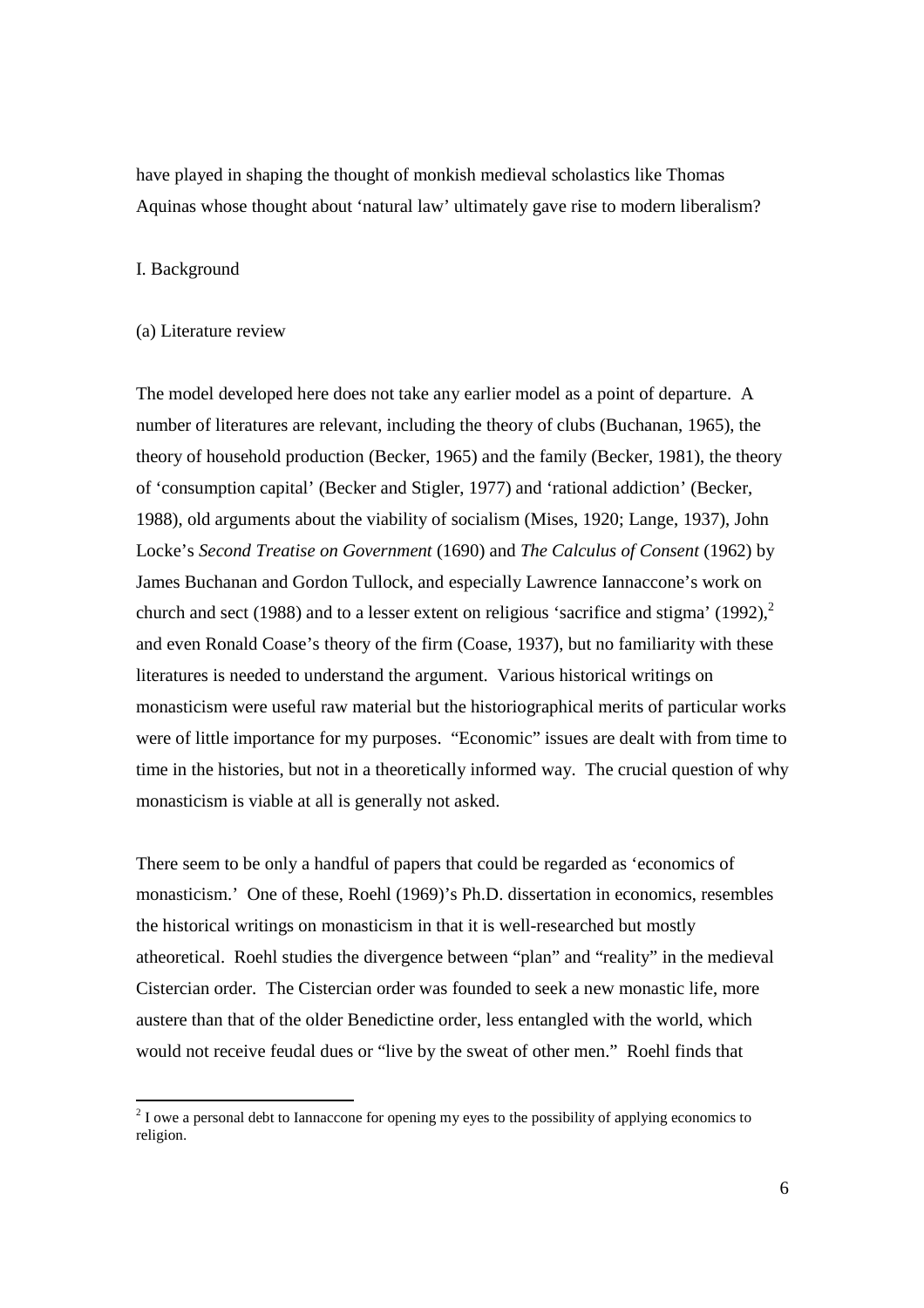Cistercian practice approximated this norm for one or two generations at most, and that the Cistercian order soon began acquiring more lands than they could cultivate and letting it to others, becoming *rentiers*, like the Benedictines before them. Roehl treats this as a 'decline' of the Cistercians, and attributes the decline to falling recruitment of *conversi*, the 'lay brothers,' due to competition from the mendicant orders, beginning in the  $13<sup>th</sup>$ century, for the allegiance of lower-class men with religious aspirations. Roehl offers no formal theory of why monasticism in general, or the Cistercian order in particular, emerged and endured.

Davidson's study of the Cistercians (Davidson et al., 1996) is an attempt, albeit unconvincing, at theoretical explanation of the order. Davidson argues that the Cistercians were 'retailers' in the 'salvation industry,' and he attempts to apply the theory of franchising to explain the Cistercian monasteries' behavior and relationship with the Church. For example, Church guidelines on penances are called 'maximum' and 'minimum' 'resale prices' for salvation to confessing sinners. But it would seem appropriate to regard penance as a 'price' for confession only inasmuch as penance consisted of a payment to the confessor, and to regard the monastery as a 'retailer' only inasmuch as fees for confessions and other religious services to the laity were monasteries' principal source of income. Given that medieval manuals of confession did not focus on payments to confessors, a practice which in fact the Church tended to disapprove of (calling it 'simony'), Davidson's characterization of the Cistercians is *prima facie* implausible and would need strong supporting evidence, which Davidson does not provide. In reality, Cistercians' resources came mostly from working the land or from donations by wealthy patrons. Again, Davidson refers to the distinction between choir monks (who performed liturgical duties, and were more educated) and lay brothers (who did farm work, and tended to come from the lower classes) as 'price discrimination' in the 'monastic labor market.' But what 'price' was involved here is not clear, since it was against the Rule to put money wages at the disposal of monks for personal consumption. Since monks wanted salvation at least as much as the laity, it might make more sense to regard them as the Church's 'customers' rather than as its labor force.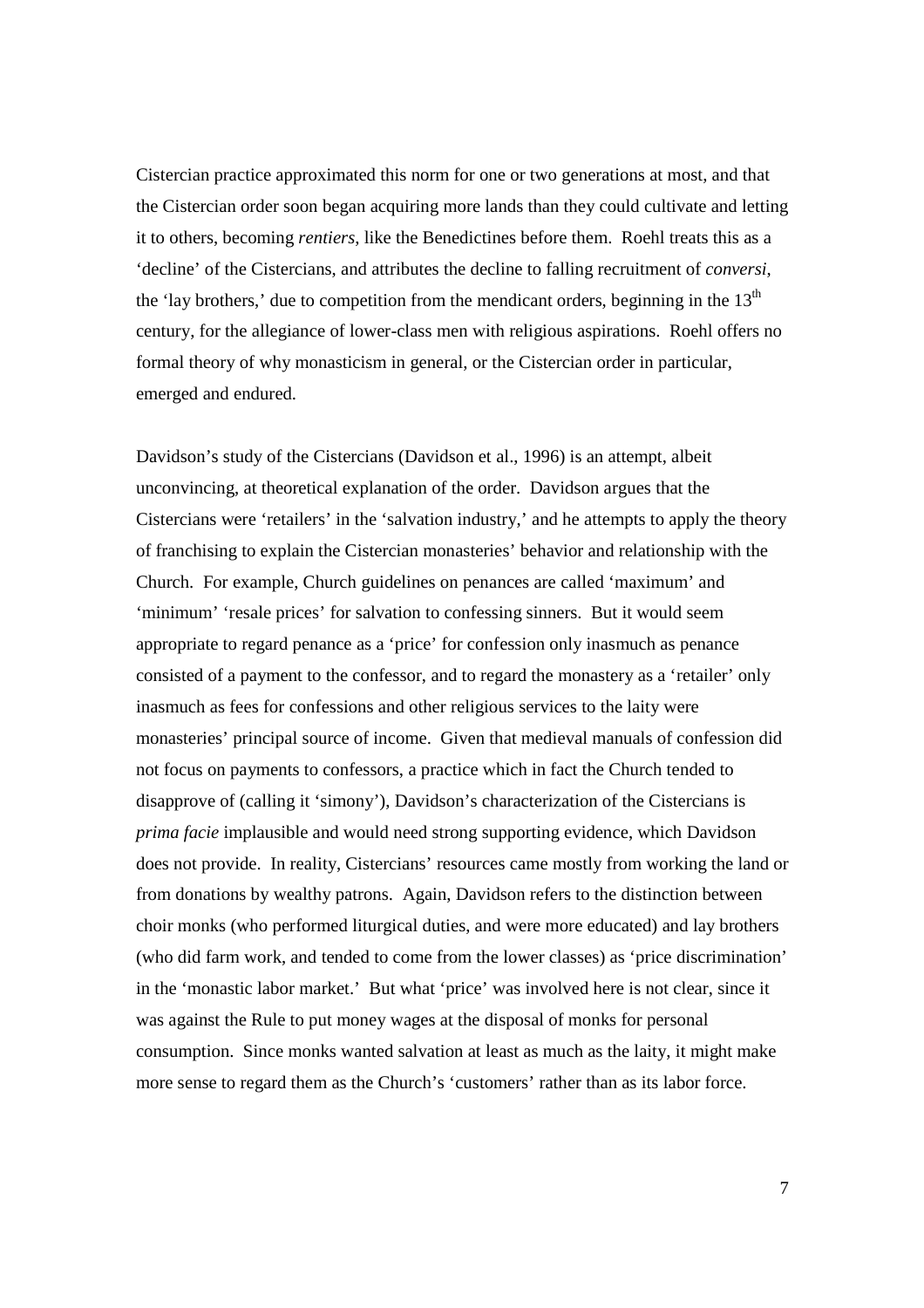Such difficulties suggest that the paradigm of a commercial firm is poorly applicable to monasteries.

Rost et al. (2008)'s analysis of the 'corporate governance structure' of Benedictine monasteries faces the same problem of inaptness of the firm paradigm to monasteries. The most interesting passage in this article for present purposes is a numerical estimate of the impressive longevity of Benedictine monasteries:

[From a sample of] 119 institutions after the year 1000 AD… 17% of the monasteries were never closed down; these institutions still exist today. 4% of the monasteries were voluntarily closed. A large proportion of all monasteries, 53%, broke up due to [external] institutional factors. These monasteries fell victim to secularization or were violently closed during the Reformation. Beside these outstanding events, a revolt of the peasants or the plague could also lead to break ups and forced shutdowns…

Focusing on agency problems, 13% of the monasteries broke up due to mismanagement, including lack of discipline, insolvency or recruitment problems. An analysis of the particular monasteries shows that the breakups were mainly due to a combination of all three factors. 7% disappeared due to control failures, including hostile takeovers. The changes in governance structures are revealing: 6% of the monasteries studied changed into collegiate churches. To a large extent, these changes indicate the monastic leaders' desire for wealth, since collegiate churches permit private ownership and further liberties…

The findings on the reasons for closures indicate that a maximum of one quarter (26%) of the monasteries studied were unable to survive due to agency problems. The vast majority of monastic houses were closed due to external institutional factors or they still exist today. On average, monasteries survived 463 years, which suggests that agency problems in Benedictine monasteries are relatively small. These institutions are extremely stable. (Rost et al., 8-9).

An average longevity of 463 years makes monasteries more durable not only than firms, but even than most states. Rost et al. are chiefly interested in drawing lessons from the successes of the Benedictines which can be applied to corporate governance, and they go on to explain some of the means by which monasteries solve 'principal-agent' (or 'agency') problems. It is, however, far from clear how the concept of agency problems is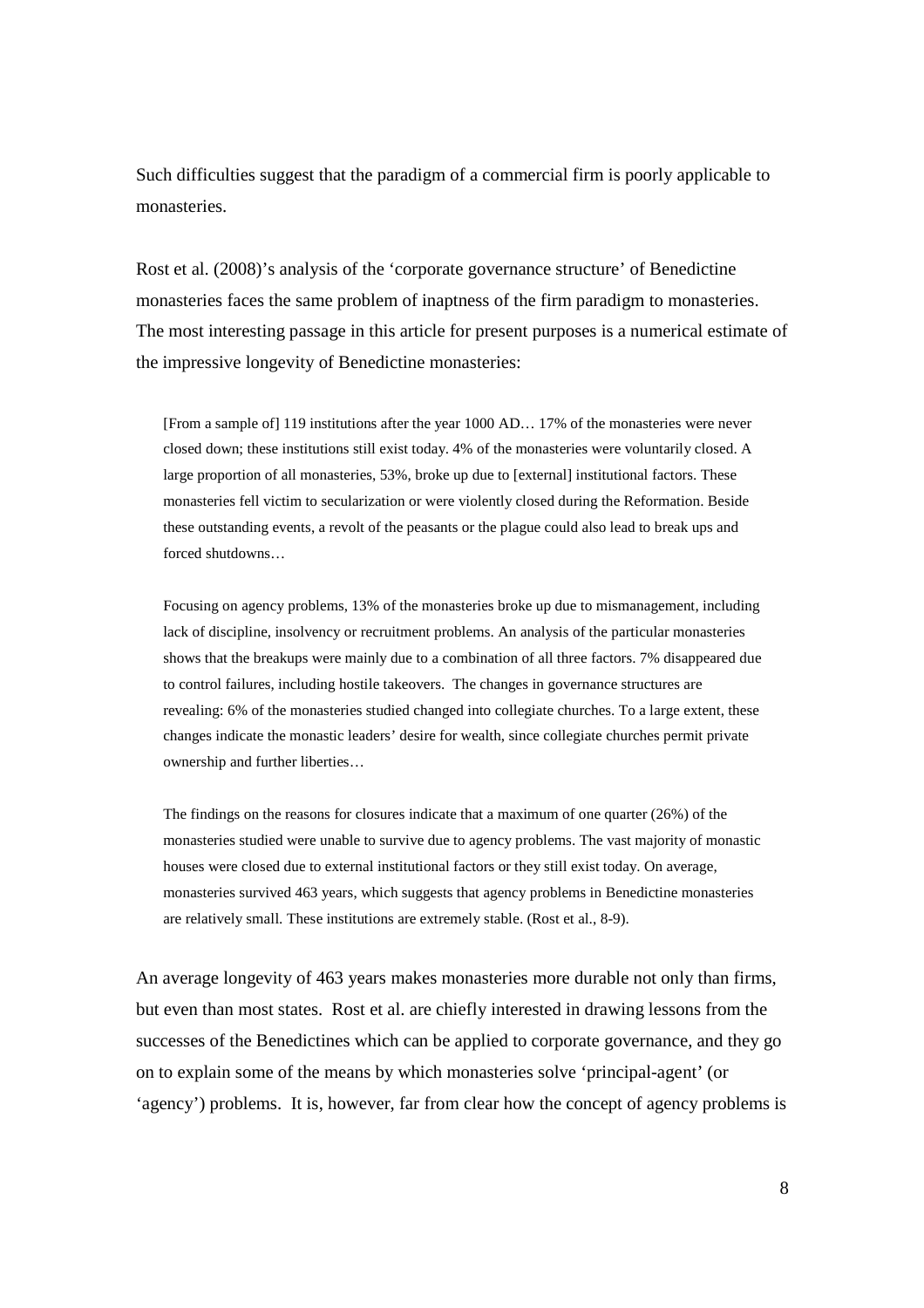applicable to monasteries. When a principal such as an employer or an investor delegates a task to an agent such as an employee or an entrepreneur, it is usually unproblematic to identify the interests of the principal and of the agent. An agency problem exists if these interests diverge. But what are the conflicts of interest among Benedictine monks, their abbots, and the Catholic Church? Ideally, the goal of all three is the same: salvation. Each monk hopes to save his soul. The abbot and the Church also want him to do so and govern him to that end. There is no conflict of interest. Perhaps, in practice, the motives of monks, abbots, and the Church are not so pure as in the ideal case. But, if not, what stylized assumptions would describe the deviations from this ideal so as to permit us to characterize the situation as beset with agency problems?

An example may clarify the difficulty. Suppose we accept the suggestion in the quote above that some monasteries were converted into collegial churches so that their members could acquire wealth. Under what assumptions can this phenomenon be regarded as an 'agency problem?' If the 'principal' is the Church, and the 'agents' are the monks, are we to assume that monks desire wealth while the Church wants them to remain poor? But why should the Church want that? If the Church wants to keep monks poor to save their souls, it is odd that the monks should be willing to take an action which jeopardizes their salvation. Or, if the monks can convert their monastery into a collegial church, gain a little private wealth, and still save their souls, why should the Church object? Rost et al. seem to think it is self-evident that for a monastery to break up so that its members can seek wealth is an agency problem. It is not.

What is missing from the literature is an economic theory of monasticism. It is not good enough to try to cross-apply the theory of the firm. Those who participate or have a stake in the operations of firms—owners, managers, workers, bondholders, customers—have private interests outside the firm, and are expected to. Monks and abbots typically do not. When they do, it represents an abuse. In no sense is it the goal of a monastery to "maximize profits." Monks and nuns have goals (worship and salvation, and probably lesser things as well), but they seek to achieve them within and through the life of the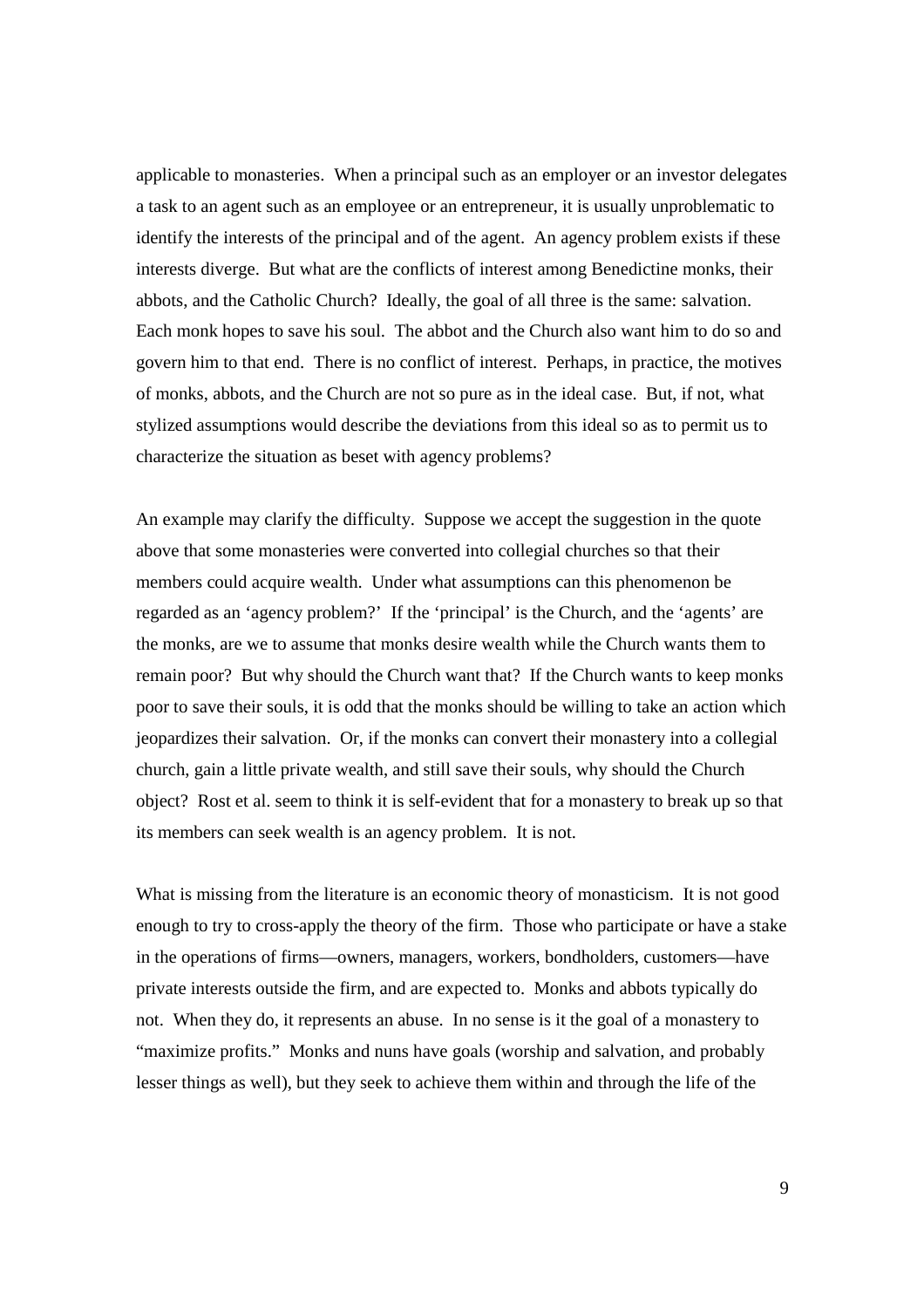monastery or convent. An analysis of monasticism, like an analysis of markets, should begin with individual utility maximization.

(b) A brief history of monasticism

A brief history of monasticism will serve to acquaint readers with the phenomenon we are seeking to explain. St. Anthony of Egypt (251-356) is sometimes called 'the father of monasticism,' but we read in St. Athanasius's *Life of St. Anthony* that:

For there were not yet so many monasteries [12] in Egypt, and no monk at all knew of the distant desert; but all who wished to give heed to themselves practised the discipline in solitude near their own village.

Clearly, Anthony was not the first hermit, and he relied on others for instruction in the monastic life:

Now there was then in the next village an old man who had lived the life of a hermit from his youth up. Antony, after he had seen this man, imitated him in piety. And at first he began to abide in places out side the village: then if he heard of a good man anywhere, like the prudent bee, he went forth and sought him, nor turned back to his own palace until he had seen him; and he returned, having got from the good man as it were supplies for his journey in the way of virtue...<sup>3</sup>

Since Athanasius's *Life* is the oldest major source on monasticism, and since St. Anthony seems not to have invented the monastic way of life—his innovation, according to Athanasius, was to take it to the "distant desert," and we cannot verify Athanasius's claim that "no monk had heard of" that idea before Anthony—the origins of monasticism are unknown. The fact that there seem to have been many hermits in Anthony's youth suggests that the innovation was probably developed independently by many people. This suggests that some sort of social law, rather than the influence of a single personality, was at work.

<sup>-&</sup>lt;br><sup>3</sup> http://www.fordham.edu/halsall/basis/VITA-ANTONY.html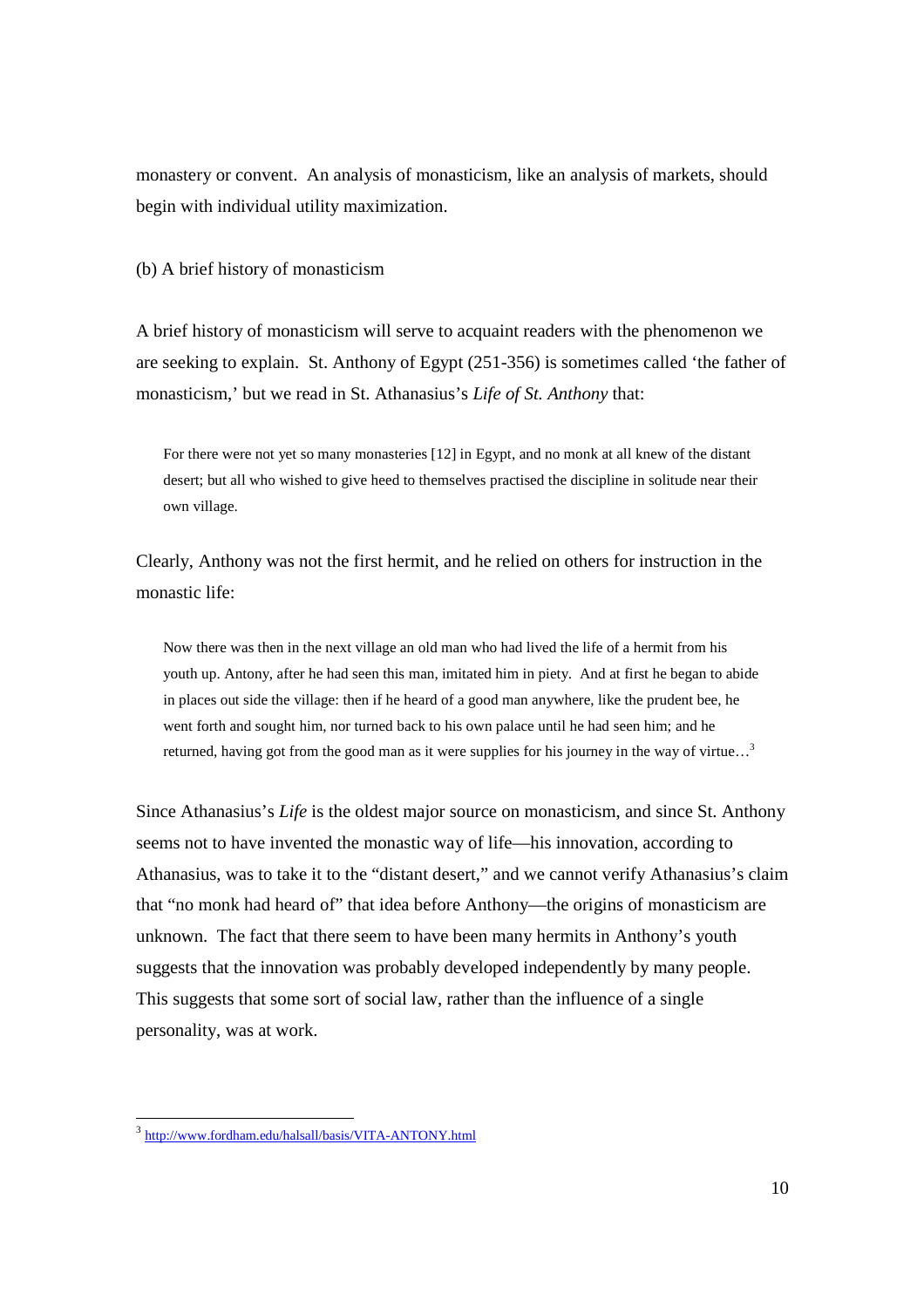During his long life, Anthony acted as a guide and spiritual father to those who followed him into the desert as disciples, but no regular communal life was established. The word 'monk' comes from the Greek *monos*, meaning 'alone,' and Anthony's followers lived alone in cells, in solitary spiritual combat with devils. Monastic community life emerged as a retreat from eremitical rigors. St. Pachomius (292-346) was a younger contemporary of Anthony who became the leader of a large monastery, "numbering upwards of 1,000 monks or nuns,"<sup>4</sup> obedient to Pachomius as abbot and to a Rule. After Pachomius's rule came that of St. Basil (330-379), and, most importantly, that of St. Benedict of Nursia (480-547).

Benedict wrote his Rule, which later came to dominate Western monasticism, as an abbot who had had both good and bad experiences. Once, when he was living as a hermit, some monks begged him to be their abbot, then later tried to poison him. He was not a bishop or pope, in a position to impose his Rule on other monasteries. Rather, monasteries adopted the Rule because it was useful. At the time it attracted no great attention: a biography of St. Benedict by Gregory the Great and makes but a single mention of the Rule, with no indication that Gregory had read it, and connecting it more with the holiness of Benedict's life than with the organization of monasteries. In the late 8<sup>th</sup> century, one Benedict of Aniane (the second St. Benedict) dedicated his life to advocacy for the Rule of St. Benedict and secured it a dominant position in Western monasticism. It never enjoyed a monopoly, however: Irish monks and Irish monastic foundations on the Continent had different rules; there was a Rule of St. Augustine; and later, in 1223, the Rule of St. Francis appeared.

We can describe the economic arrangements prescribed by the Rule of St. Benedict,<sup>5</sup> anachronistically yet precisely, as socialist. First, Benedict vehemently prohibits private property:

The vice of personal ownership must by all means be cut out in the monastery by the very root, so that no one may presume to give or receive anything without the command of the Abbot; nor to

 4 Lawrence, 7

<sup>&</sup>lt;sup>5</sup> Available online at: http://www.kansasmonks.org/RuleOfStBenedict.html#ch34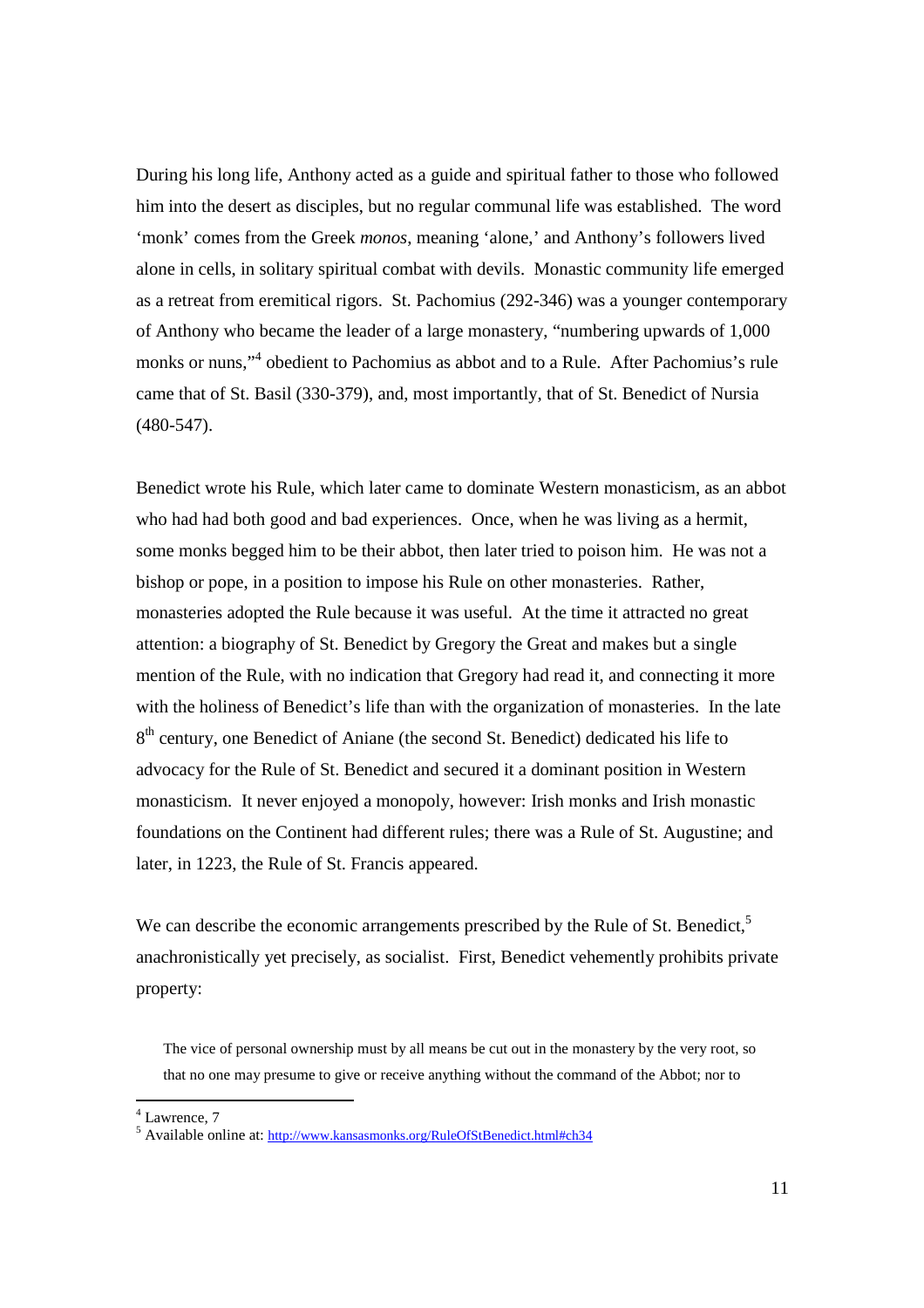have anything whatever as his own, neither a book, nor a writing tablet, nor a pen, nor anything else whatsoever, since monks are allowed to have neither their bodies nor their wills in their own power. Everything that is necessary, however, they must look for from the Father of the monastery; and let it not be allowed for anyone to have anything which the Abbot did not give or permit him to have. Let all things be common to all, as it is written. And let no one call or take to himself anything as his own (cf Acts 4:32). But if anyone should be found to indulge this most baneful vice, and, having been admonished once and again, doth not amend, let him be subjected to punishment.

Second, Benedict (following the Bible) recommends a principle of distribution reminiscent of the modern socialist slogan:

It is written, "Distribution was made to everyone according as he had need" (Acts 4:35). We do not say by this that respect should be had for persons (God forbid), but regard for infirmities. Let him who hath need of less thank God and not give way to sadness, but let him who hath need of more, humble himself for his infirmity, and not be elated for the indulgence shown him; and thus all the members will be at peace.

Concerning admission to the monastery, Benedict makes it clear that, while novices are welcome to try the monastic life without commitment, full membership in the community is lifelong:

Let not anyone, newly coming to the religious life, be granted easy entrance… If he promises to persevere in his purpose, at the end of two months let this Rule be read to him from beginning to end, and let him be told: 'Behold the law under which you wish to serve; if you can observe it enter; but if you cannot, depart freely."… After the lapse of six months let the Rule be read to him so that he may know upon what he is entering. If he still abides, let this same Rule be read to him again after four months. And if, after having deliberated with himself, he promises to observe all its provisions and to obey all commands given him, then let him be received into the congregation. But let him know that from that day forth he shall not be allowed to leave the monastery nor to withdraw his neck from under the yoke of the Rule, which it was open to him, during that long period of deliberation, either to reject or to accept.

This was an innovation—in earlier times, monks could move from monastery to monastery or depart at will, a practice which Benedict alludes to but condemns in the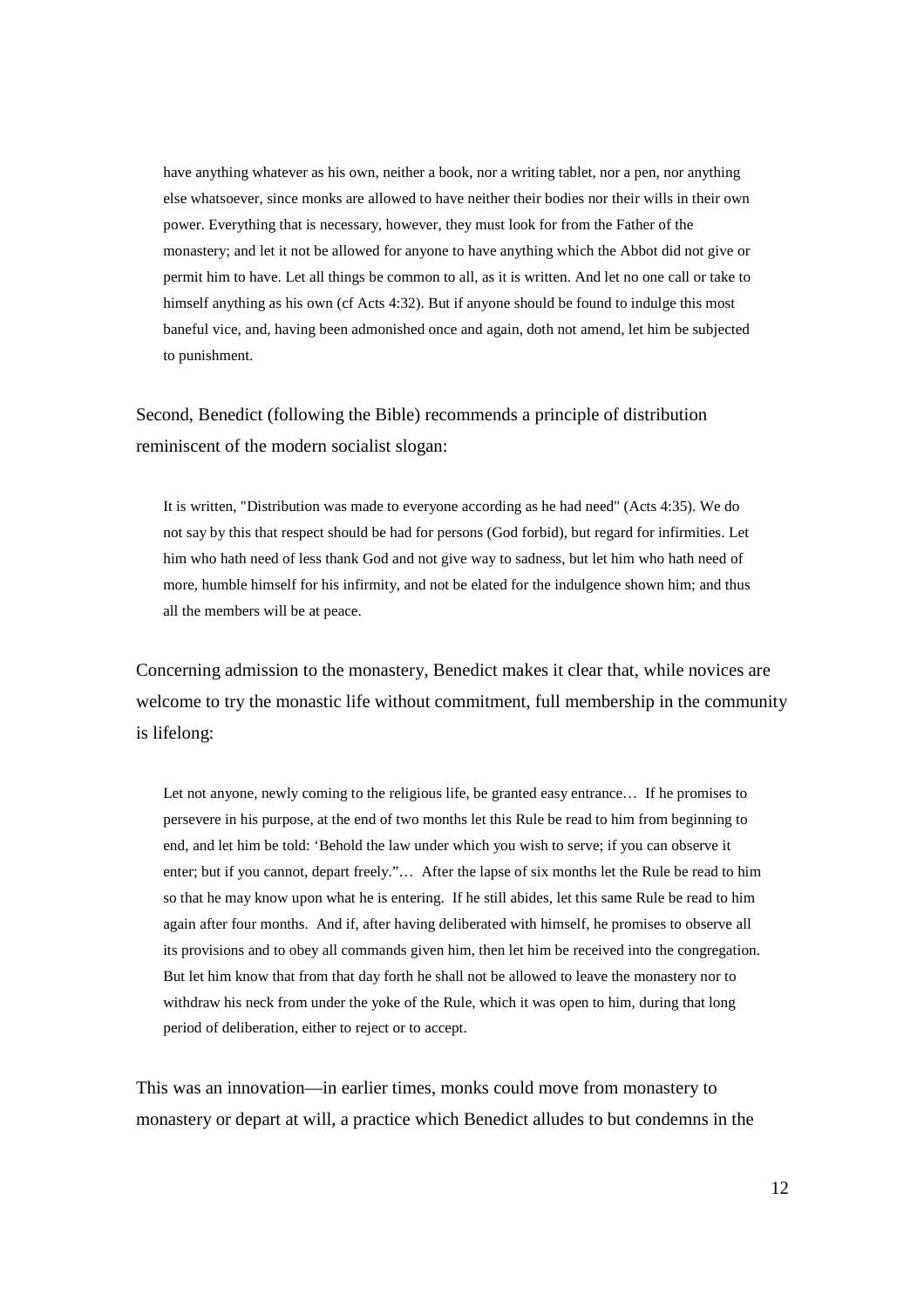Rule—and one which may seem harsh or retrogressive from a modern perspective, as it curtails individual freedom. Yet as Benedict points out, anyone is free not to join: "it was open to [the monk], during [his novitiate], to reject or to accept [the Rule]." A partial exception to this was the institution of "child oblates," who were dedicated to the monastery by their parents well before the age of discretion (a practice later condemned by the Cistercians and forbidden by the Church after the  $13<sup>th</sup>$  century). We will see in the next section the theoretical reasons why the requirement of lifelong commitment can contribute to monastic success. Certainly it seems to be the case that the contributions of monasticism to civilization after St. Benedict were greater than those before.

The Rule of St. Benedict describes an *open-access* order: No restrictions, other than requirements of behavior and commitment, are placed on who can join, and worldly distinctions of rank are to be abolished within the monastery:

Let him make no distinction of persons in the monastery. Let him not love one more than another, unless it be one whom he findeth more exemplary in good works and obedience. Let not a freeborn be preferred to a freedman, unless there be some other reasonable cause.

Not surprisingly, rank was not easy for the monastery to overcome, and in later centuries access to Benedictine monasteries was often restricted to the noble classes, or was conditional upon payment of fees or up-front contributions, to prevent members from being a burden to the community. The Cistercians restored the open-access character of the Benedictine monastery when the institution of 'lay brothers' opened up the religious life to the lower classes.

The Rule also regulates the work, food, drink, conversation, and daily schedule of the monks, placing much emphasis on liturgy and worship. For six centuries thereafter, Benedictine monks were a pillar of medieval Western civilization. They preserved literacy, and the texts of the classical heritage, supplied much of the Church leadership, drained swamps and cleared forests, advised kings, and built abbeys and churches.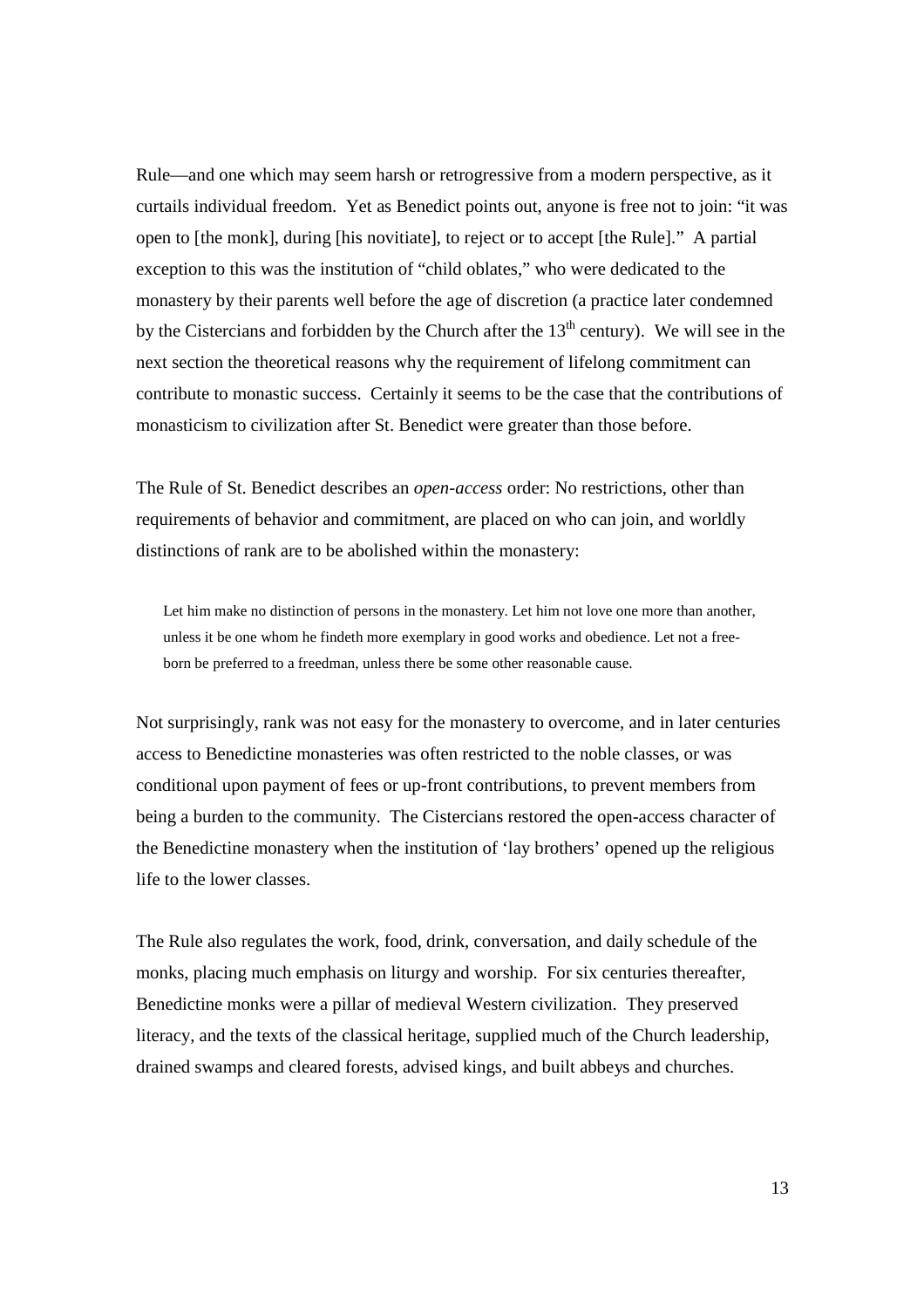In later centuries, the Benedictine tradition came to exhibit a paradoxical form of innovative conservatism, as later reform movements, like the Cluniac in the  $10<sup>th</sup>$  century or the Cistercians in the 12<sup>th</sup>, sought to *return* to the Rule of St. Benedict, rejecting a contemporary monasticism which they saw as having grown too lax and/or worldly and lapsed from the Rule, even though in hindsight these movements were clearly innovations which pioneered new forms of monasticism, and not merely resumptions of older monastic forms. This pattern of (perceived) decay and (innovative) renewal continued into modern times, with the Maurists, who in 1621 emerged to revive the Benedictine spirit, and the Trappists, who starting in 1663 sought to revive strict Cistercian observance. A similar pattern can be seen in the Franciscans, where the Capuchin Order was founded in the  $16<sup>th</sup>$  century as an offshoot seeking to renew the pristine practices of St. Francis.

How did/do monasteries support themselves? Even nations are typically not economically self-sufficient, so naturally monasteries are too small to supply all their own needs. From the Egyptian desert to the present day monks have engaged in trades and sold goods to lay people in order to purchase necessities. Ancient Egyptian hermits wove baskets; one modern Russian Orthodox monastery in Washington (state) sells coffee. Secular communes also produce goods for exchange with the outside world.

But monasteries also receive donations from the faithful. Does that give them an advantage and explain their greater longevity? Perhaps, but pious donations can be interpreted either as a *subsidy* or as a *payment for services.* Much of what monasteries do, including the worship they engage in, has often been regarded by the faithful as a public good, a good from which they benefit. Indeed, some of the monasteries' work, such as the copying of ancient texts, would be regarded as a public good even from a purely secular perspective. Liturgical, scribal, educational and charity work, accepting pilgrims, advising rulers, etc., was costly, absorbing a substantial part of the time and resources of monks and nuns, making it difficult for them to engage in enough manual labor to support themselves. If this work is regarded as consumption, monasteries' and convents' frequent reliance on pious donations might make them parasitic, but if it is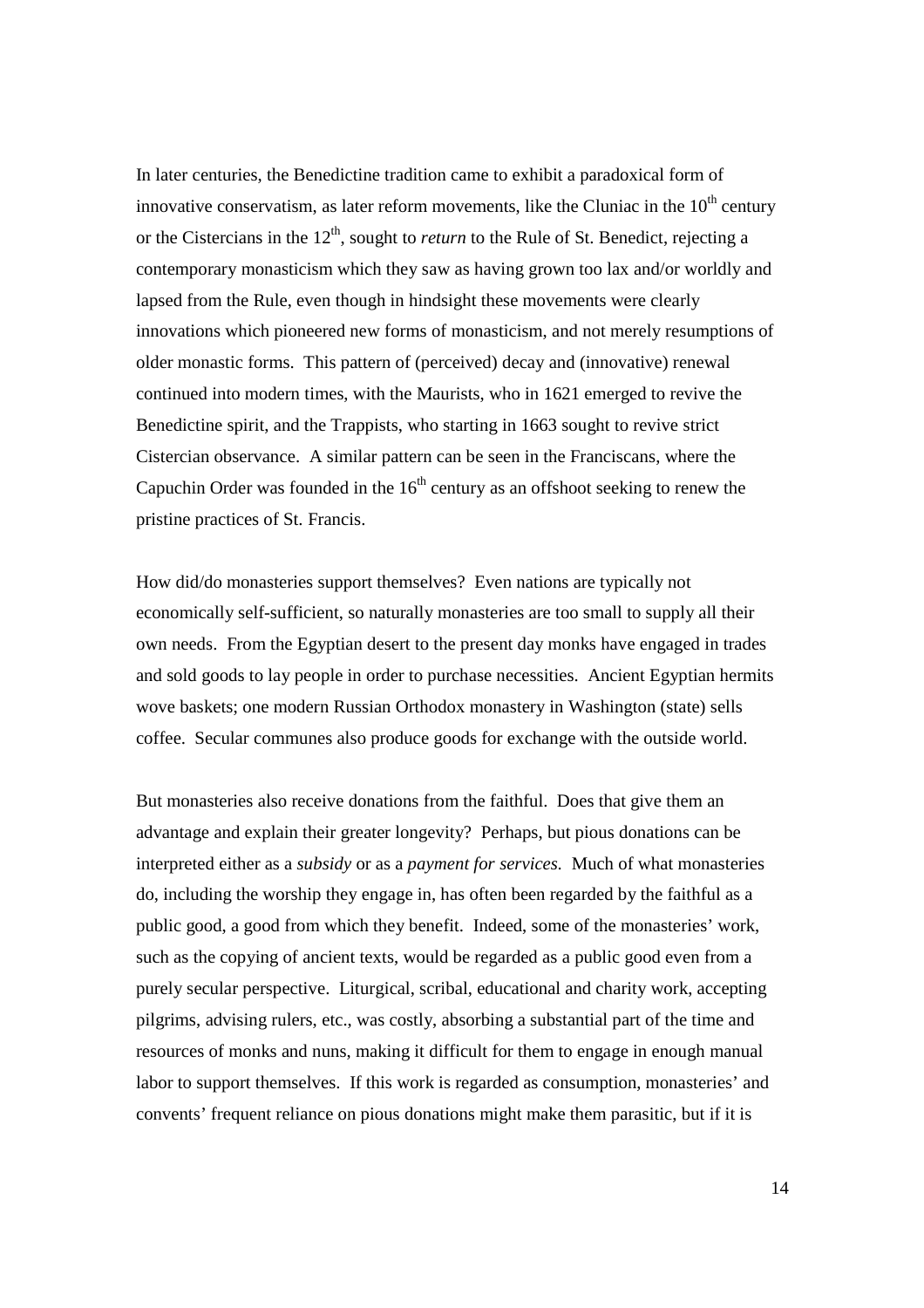regarded as a form of public service, pious donations are part of an exchange between the monasteries and the world.

In Europe in the Middle Ages, monasteries played a creative role out of proportion to their numbers in most fields of human endeavor, from practical arts like agriculture and industry to philosophy and high culture. A striking "hymn to technology," quoted in Jean Gimpel's *The Medieval Machine*, shows how far the Cistercians had come in the use of machinery (in particular, water-mills) by the mid-12<sup>th</sup> century:

Entering the Abbey under the boundary wall, which like a janitor allows it to pass, the stream first hurls itself impetuously at the mill where in a welter of movement it strains itself, first to crush the wheat beneath the weight of the millstones, then to shake the fine sieve which separates flour from bran. Already it has reached the next building; it replenishes the vats and surrenders itself to the flames which heat it up to prepare beer for the monks, their liquor when the vines reward the wine-growers' toil with a barren crop. The stream does not yet consider itself discharged. The fullers established near the mill beckon to it. In the mill it had been occupied in preparing food for the brethren; it is therefore only right that it should now look to their clothing. It never shrinks back or refuses to do anything that is asked for. One by one it lifts and drops the heavy pestles, the fullers' great wooden hammers… and spares, thus, the monks' great fatigues… How many horses would be worn out, how many men would have weary arms if this graceful river, to whom we owe our clothes and food, did not labor for us…

When it has spun the shaft as fast as any wheel can move, it disappears in a foaming frenzy; one might say it had itself been ground in the mill. Leaving it here it enters the tannery, where in preparing the leather for the shoes of the monks it exercises as much exertion as diligence; then it dissolves in a host of streamlets and proceeds along its appointed course to the duties laid down for it, looking out all the time for affairs requiring its attention, whatever they might be, such as cooking, sieving, turning, grinding, watering, or washing, never refusing its assistance in any task. At least, in case it receives any reward for work which it has not done, it carries away the waste and leaves everywhere spotless. (Gimpel, 5-6)

Gimpel adds that "this report… could have been written 742 times over; for that was the number of Cistercian monasteries in the twelfth century, and… it has been said that a blind Cistercian monk moving into any of the monasteries would instantly have known where he was. In certain ways the discipline imposed by Saint Bernard on his monks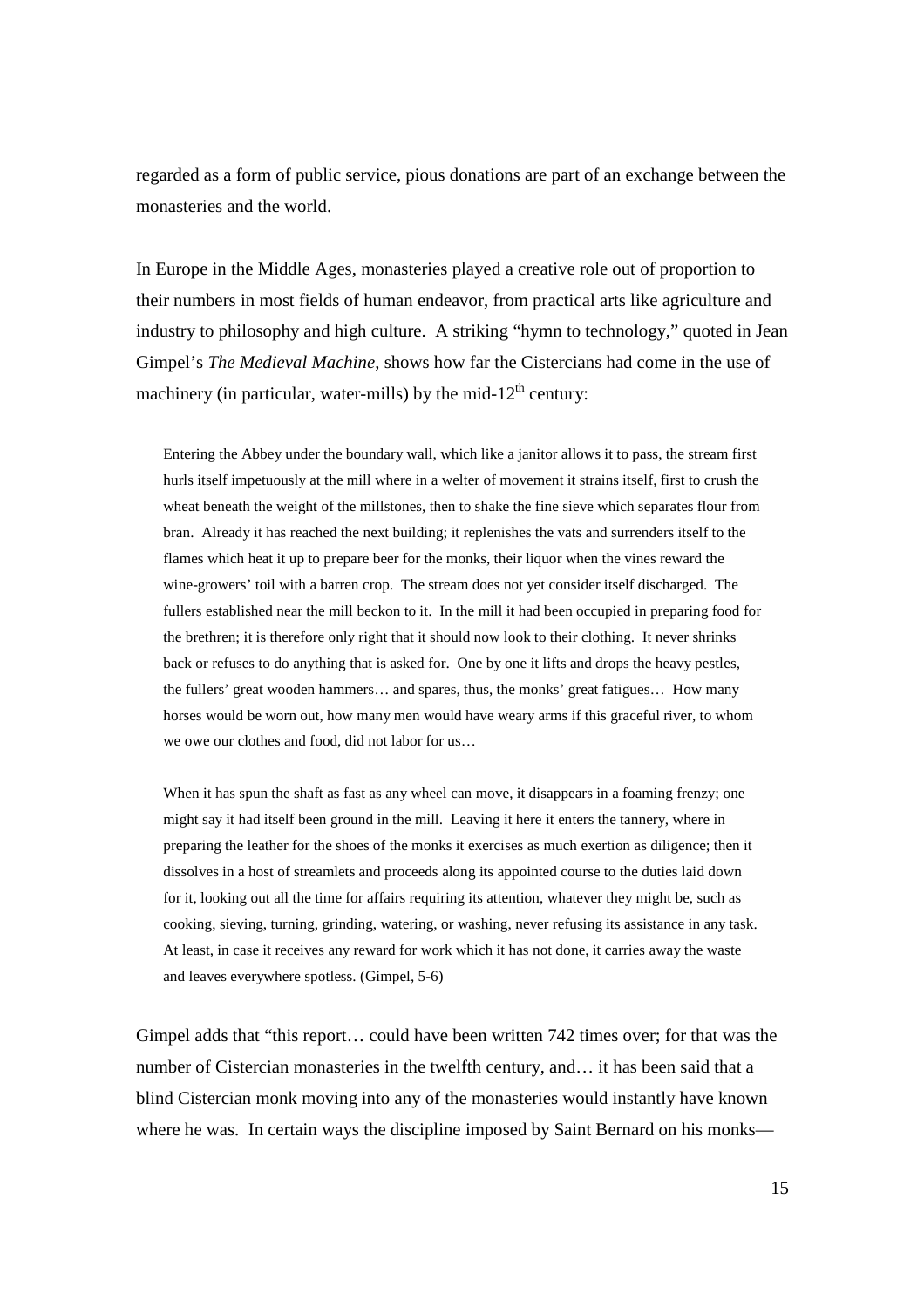the rigid timetable, the impossibility of deviating from the Rule without facing punishment—brings to mind the work regulations that Henry Ford imposed on his assembly lines." (Gimpel 4-5)

Benedictine and Cistercian monasticism was peaceful, rural, and agrarian. In the "high" Middle Ages, i.e., the  $12<sup>th</sup>$  and  $13<sup>th</sup>$  centuries, the monastic impulse was turned in new directions by the Knights Hospitallers and Templars, who combined monastic vows with knighthood and fought in the Crusades, and by the two orders of mendicant friars, founded by St. Francis and St. Dominic, who sought to live an apostolic life of poverty in the midst of the new bourgeois towns of the Middle Ages. (The Franciscan family of monastic orders has the largest membership in the Catholic religious orders today.) Also, where the Benedictines had copied manuscripts and taught their own to read, the friars entered the universities, where they lived in some tension with the secular masters of arts, but championed the introduction of Aristotle into the curriculum, and produced some great scholars, especially St. Thomas Aquinas, St. Bonaventure, Duns Scotus, and Roger Bacon.

Many monastic orders were founded in the Middle Ages and thereafter. The Carthusian order, begun by St. Bruno (1030-1101), was officially born in 1140, along more eremitical lines than the Benedictine orders. The Camaldolese order was founded by St. Romuald (951-1027) around 1012, drawing inspiration from the ancient eremitical traditions of the Egyptian desert. The Capuchin order was founded in 1520 by Matteo de Bascio (1495-1552). Monasticism declined in influence during the Renaissance and Enlightenment, but large-scale closure of monasteries was usually a result of political upheavals. This occurred during the Reformation, with King Henry VIII, for example, closing and expropriating the monasteries of England, as did some German princes. During the French Revolution the same fate befell the monasteries in France, and those in Russia during the Bolshevik Revolution. Monasticism persists to this day, though monks and nuns comprise a much smaller share of the population than at some times in the past.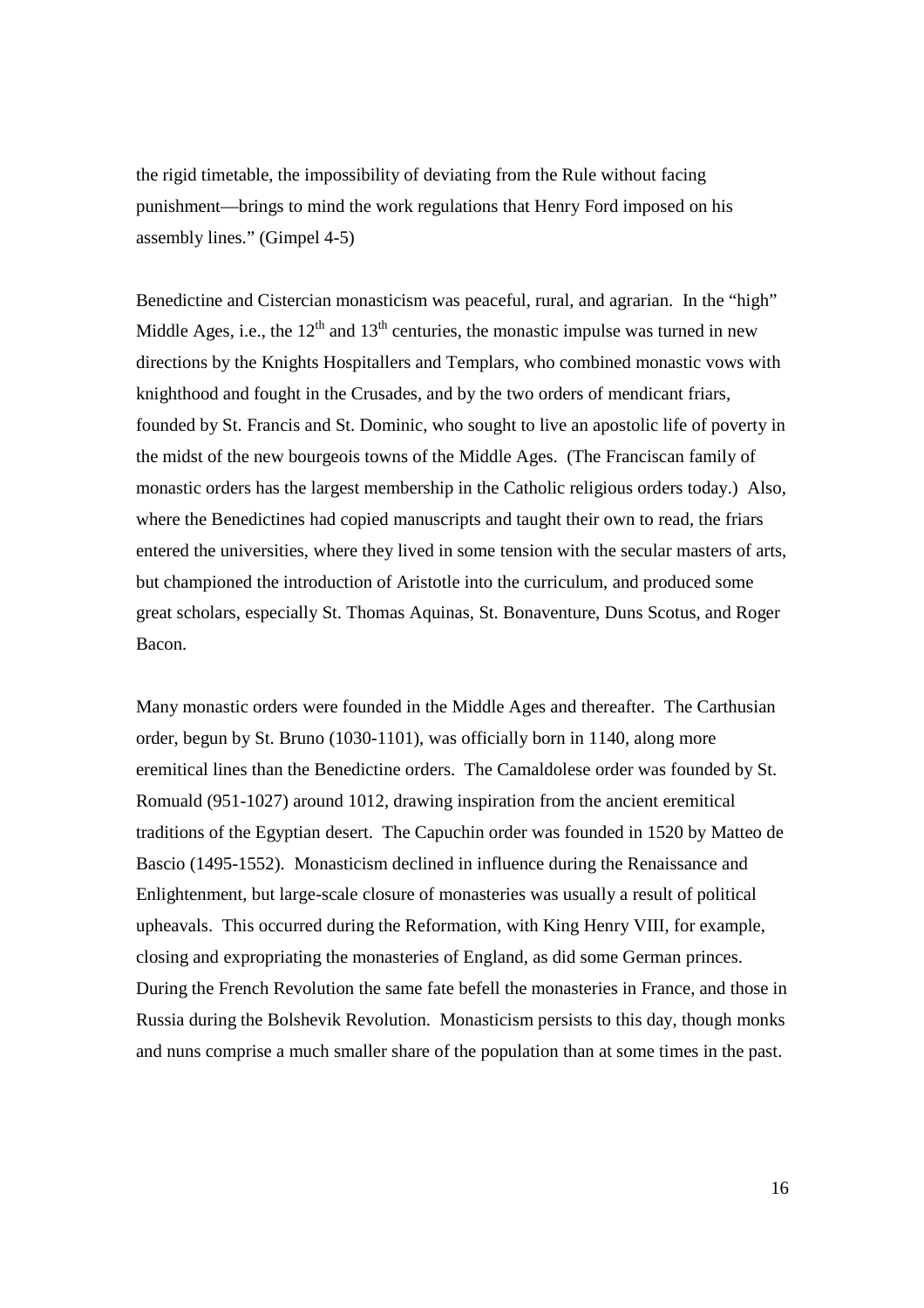Needless to say this account is highly incomplete and unduly focused on Christian and Western monasticism, but it may be sufficient to illustrate some stylized facts of monastic history, such as the following:

STYLIZED FACT 1: Monasticism was originated by hermits and became communal later.

STYLIZED FACT 2: A high degree of competition has existed within monasticism among orders and practices.

STYLIZED FACT 3: Monasteries adopted socialist economic arrangements internally.

STYLIZED FACT 4: Mature monasticism called for lifelong commitment.

STYLIZED FACT 5: Monasteries are highly robust institutions, which survived the chaos of the Dark Ages and many other calamities, and which, unlike secular socialist communes in modern times, were usually able to persist for generations and centuries if not destroyed by external force.

STYLIZED FACT 6: Monasteries made great contributions to civilization and often acquired great wealth.

STYLIZED FACT 7: There seems to be a monastic reform cycle, with repeated decay and renewal.

The model presented in the following two sections will provide explanations of all of the above stylized facts except (2)—competition. Competition is not addressed explicitly, but since the model shows why the emergence of monasticism is a general pattern rather than a singular event, the model may indirectly predict that monasticism will arise repeatedly, with consequent competition between monastic orders.

# II. The Model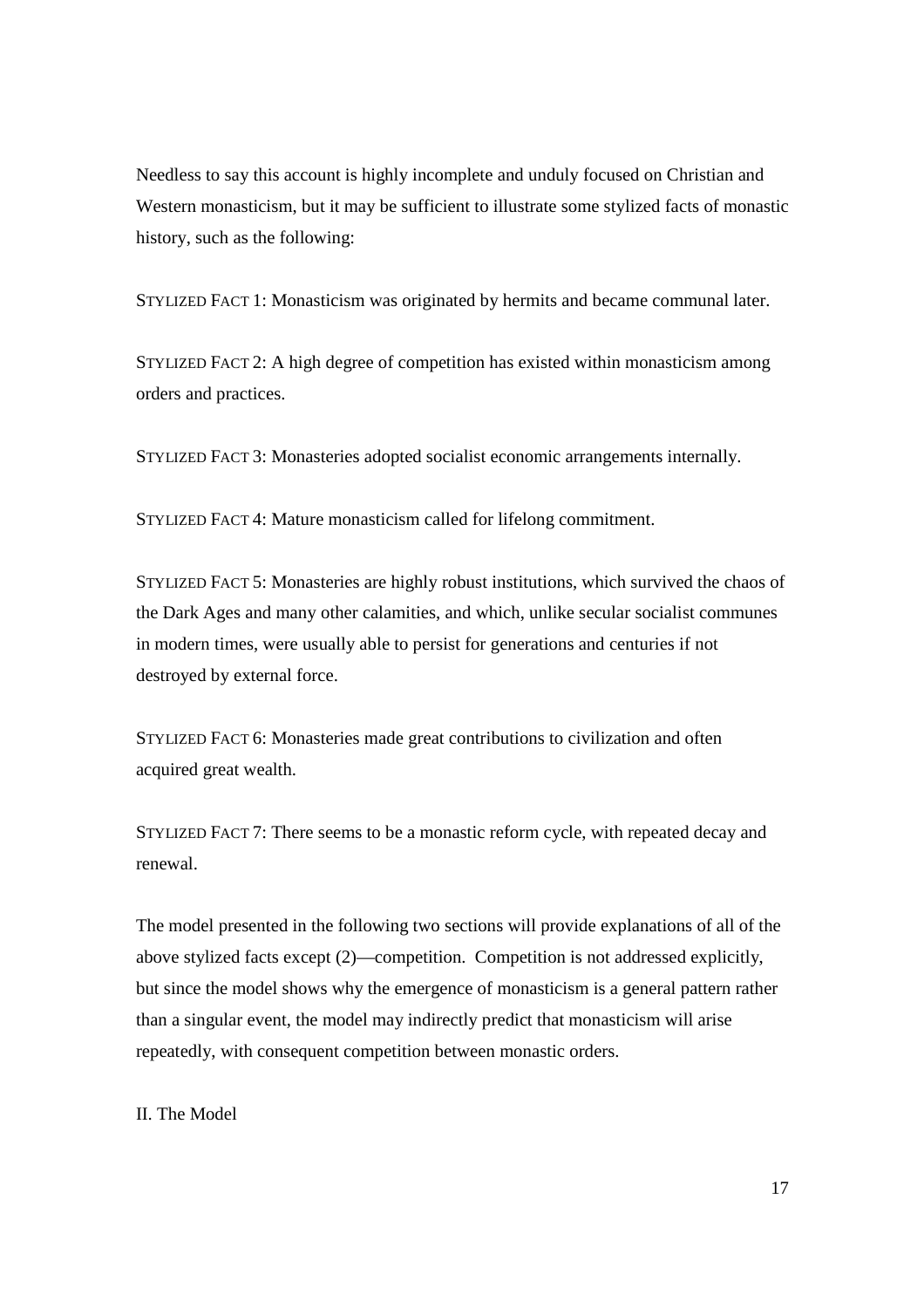#### (a) Sharing and shirking

Our point of departure has no special connection to religion, but, instead, with an examination of a phenomenon that we may call 'shareable goods.' Worship, which distinguishes monasteries and convents from secular communes, is introduced at a later stage in the argument. Until then, the words 'commune' and 'monastery' will be used interchangeably.

The concept of shareable goods resembles 'club goods' and 'public goods,' or may be regarded as a special case of 'transactions costs.' However, it may not, on balance, facilitate understanding to introduce any of this terminology. The idea is simply that there are many goods which people who are living in the same household can 'share': that is, one member of the household can enjoy them without detriment to other household members' enjoyment of them. A garden, a library, <sup>6</sup> quiet and clean air, and movies<sup>7</sup> are a few examples. While food is not shareable, cooking might be, if, say, the marginal labor cost of doubling the recipe is negligible. If people have a utility over 'shareable' and 'non-shareable' goods, as in Equation (1),

# (1)  $U = U(C, X); \partial U / \partial C > 0; \partial U / \partial X > 0; \partial^2 U / \partial X \partial C < 0$

where *C* represents shareable goods, *X*, non-shareable goods, they may benefit from being a member of household where they can pool shareable goods with other people. We ignore opportunities for trade with people outside the household, and since shareable goods are non-rival and non-excludable for household members, and non-shareable goods are treated as fungible, there is no incentive to engage in trade. (We also ignore redistribution of non-shareable goods within the commune, partly because some such goods, such as leisure, are non-transferable by nature.) The usual distinction between

-

<sup>&</sup>lt;sup>6</sup> Provided, of course, that the books are not used so heavily that several people often need to use the same book at the same time.

<sup>7</sup> At least if the room where the movies are being watched is not too crowded.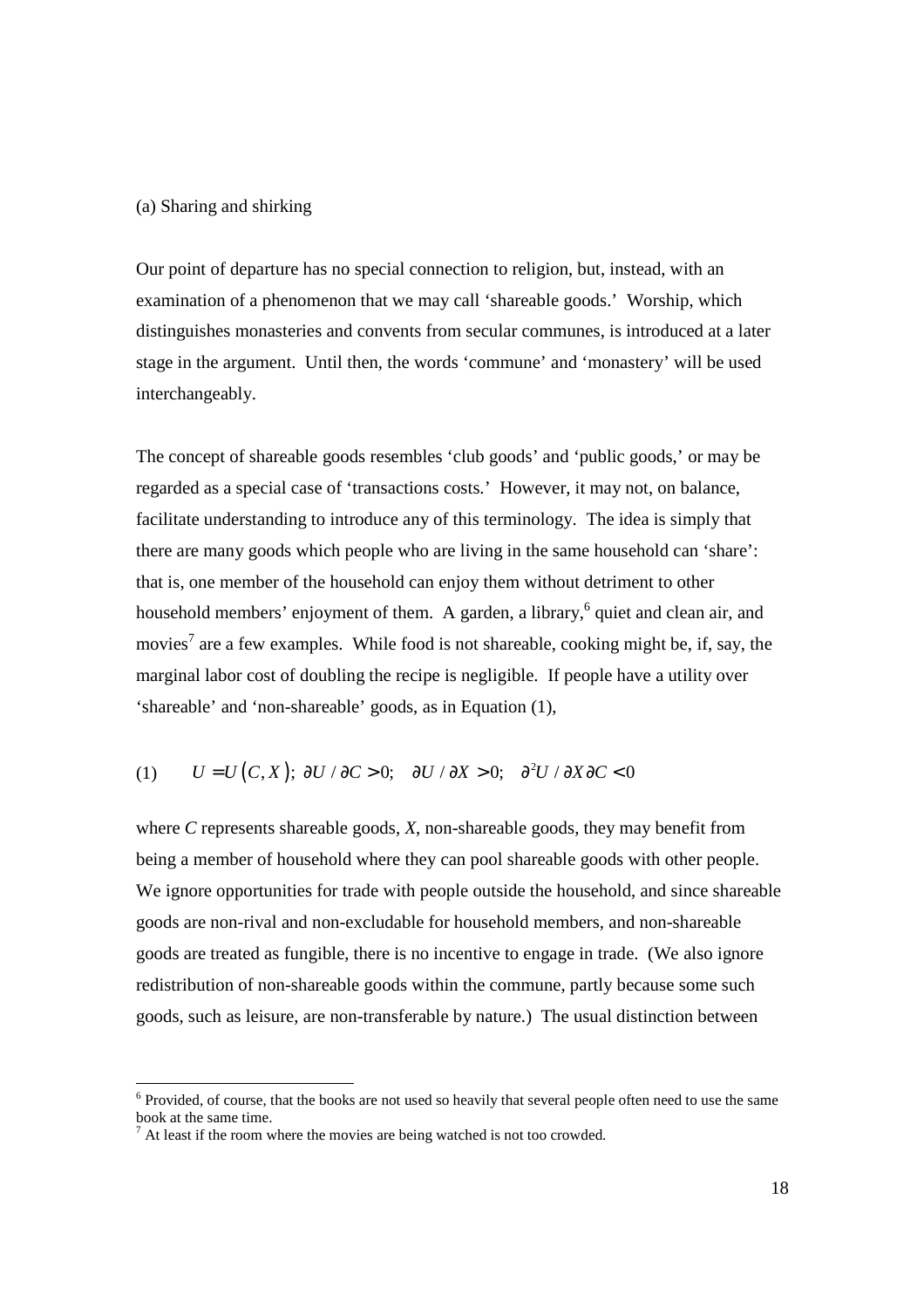production and consumption therefore becomes unhelpful here. Instead, we may think in terms of household production subject to a time constraint:

(2) 
$$
X = T_x
$$
;  $C = T_c$ ;  $T_x + T_c = 1$ 

where  $T_X$  is the time devoted to producing *X* and  $T_C$  is the time devoted to producing *C*.

In a "Robinson Crusoe" case, the individual chooses *X* and *C* such that  $U \quad \partial U$ *X C*  $\frac{\partial U}{\partial x} = \frac{\partial}{\partial x}$  $\partial X$   $\partial C$ . If the utility function is such that the Inada conditions apply, we know that Robinson Crusoe will produce some of both goods, i.e., there will be an "interior solution."

A member of a household, whether it be a single-family household, a secular commune, or a monastery or nunnery, gets to enjoy whatever shareable goods are produced by the other members. His utility is:

$$
U_i = U\left(X, C_i + \sum_{j \neq i} C_j\right)
$$

The availability of shareable goods produced by others lowers the marginal value of shareable goods to each household member and causes him to produce less than he would as Robinson Crusoe, and also, less than would be optimal for the welfare of the household, since producing shareable goods creates benefits for others which the individual ignores. This effect may be called 'shirking.'

Despite shirking, commune members will always be better off than Robinson Crusoe. First, they will never collectively produce less shareable goods than Robinson Crusoe would, since in that case their marginal value would be higher than that of non-shareable goods and members would increase their shareable-goods production. Second, cooperative production of shareable goods frees up time to produce more non-shareable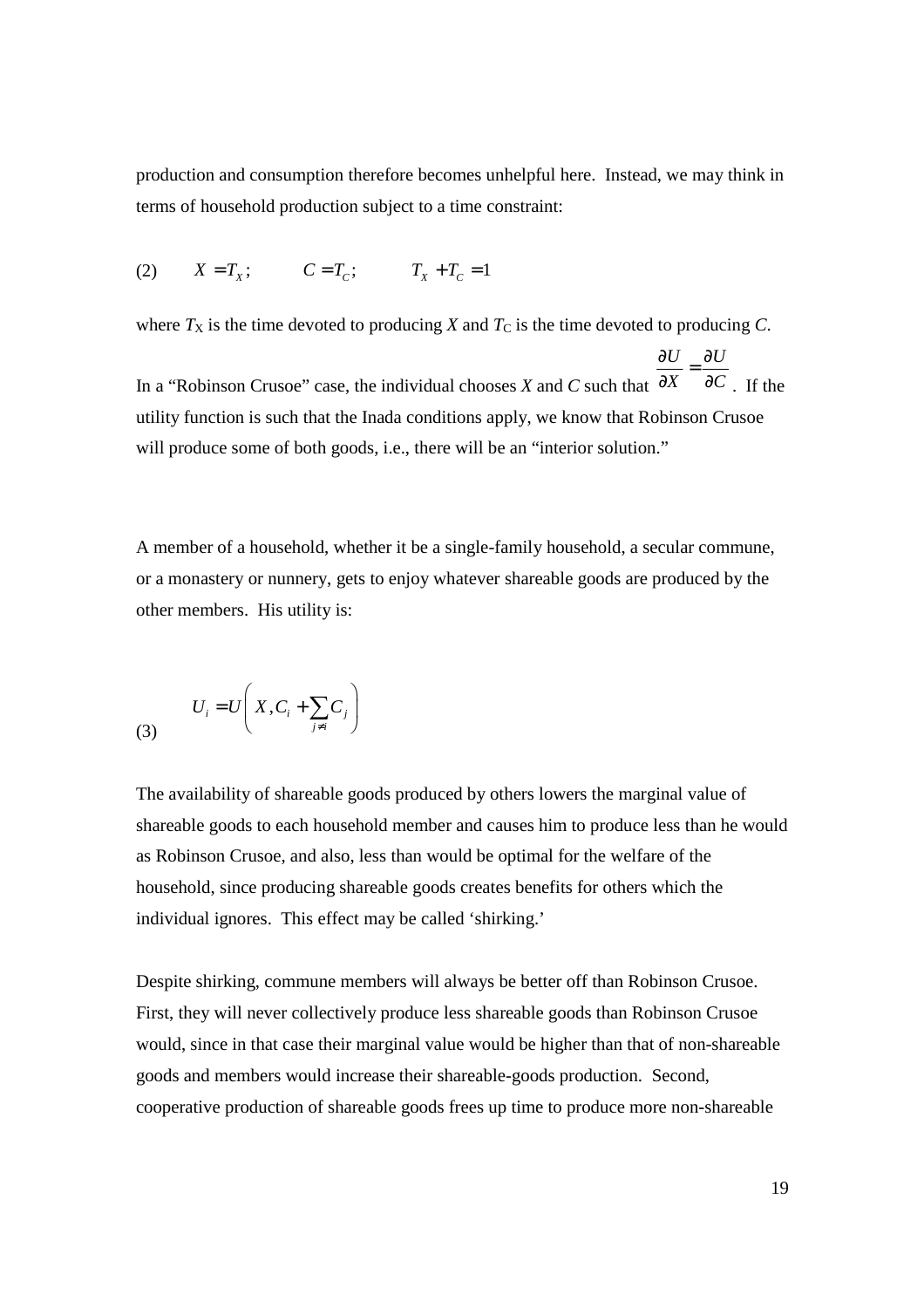goods. Therefore, commune members enjoy more of both goods than Robinson Crusoe. Utility of commune members is therefore a monotonically increasing function of commune size, as shown in Figure 1:





(b) Competition between the monastery/commune and the world

Our one prediction so far—that communes can easily compete with the Robinson Crusoe alternative—is realistic enough: very few people choose to abandon society and live as solitaries. But the main competition for monasteries and secular communes is not solitude but "the world": that is, mainstream society. What the world has to offer varies across time and space. The world may be a capitalist market economy, or agrarian feudalism, a primitive tribal system as it was when St. Patrick brought monasticism to Ireland, or the slave economy of ancient Rome. In order to generalize across such diverse situations, we offer a highly abstract representation of "worldly opportunities" as a distribution of utilities across a population which is organized in rank order of worldly opportunities, from worst (left) to best (right), as shown in Figure 2: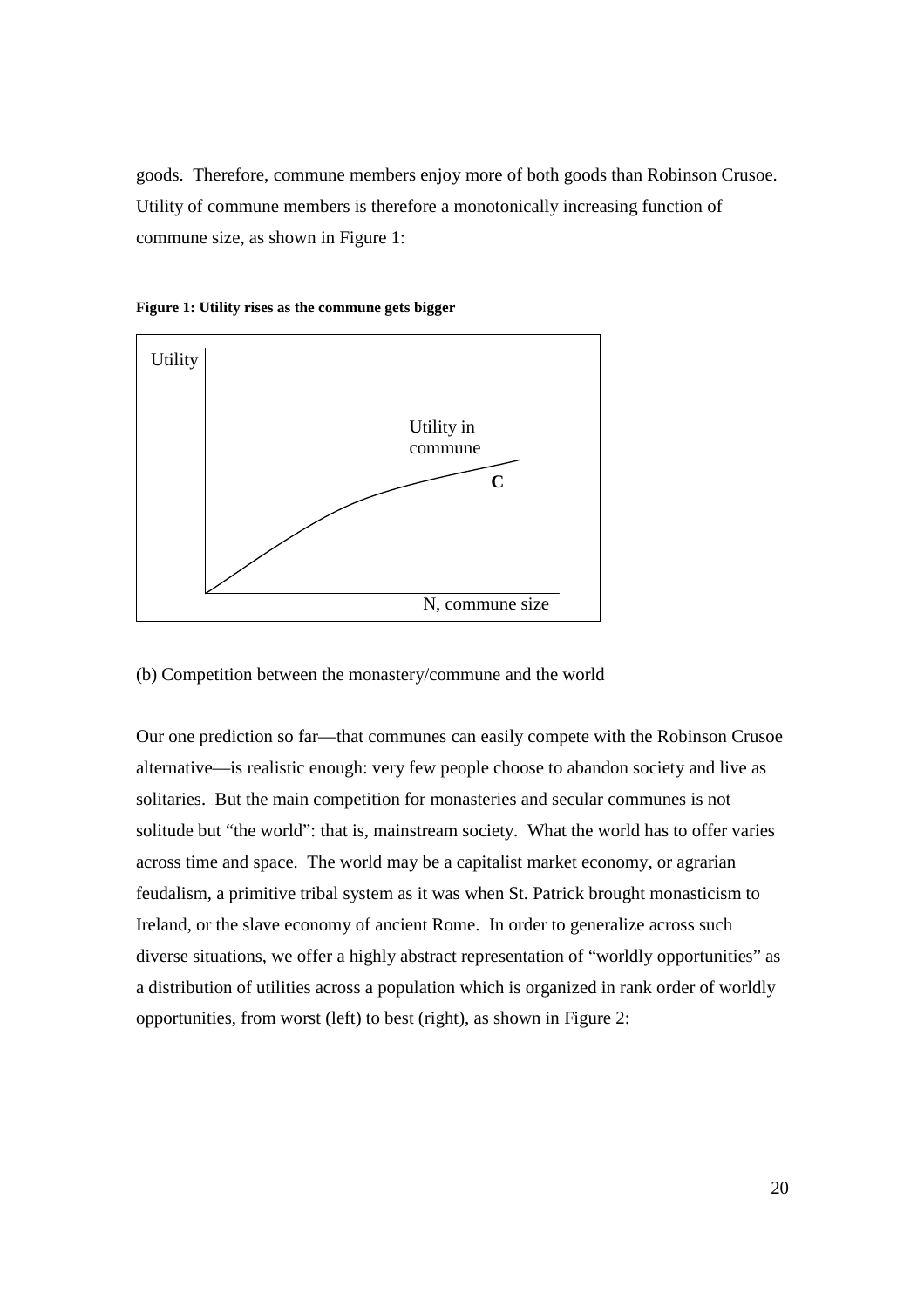**Figure 2: "Worldly opportunities," and hermits** 



In Figure 2, the A curve represents "worldly opportunities," while the horizontal axis is positioned to represent the utility of a Robinson Crusoe. Importantly, the A curve as drawn in Figure 2 starts *below* the Robinson Crusoe level, implying that some people, N<sub>1</sub> individuals to be precise, are so disadvantaged in the world, or find it so distasteful, that they would exit and become hermits if they could. The example of St. Anthony of Egypt suggests that such "hermits" occur, but they are certainly rare.

Figure 2 shows how to compare the world with Robinson Crusoe, but how do we compare it with the commune? In fact, we can juxtapose the **A** and **C** curves from Figures 1 and 2 directly, provided that we interpret the axes carefully. The vertical axis presents no difficulties: it represents utility in both Figures. The horizontal axis in both Figures represents *persons.* However, in Figure 1, each point in the horizontal axis should be interpreted as a *quantity* of persons living in a commune or convent. In Figure 2, it is most natural to interpret each point as a *single person,* positioned along the axis in rank order of their worldly opportunities. However, we can also interpret the horizontal axis as a quantity of persons, and the points  $(x, y)$  in the **A** curve as representing a proposition of the form: "there are *x* persons in the population whose worldly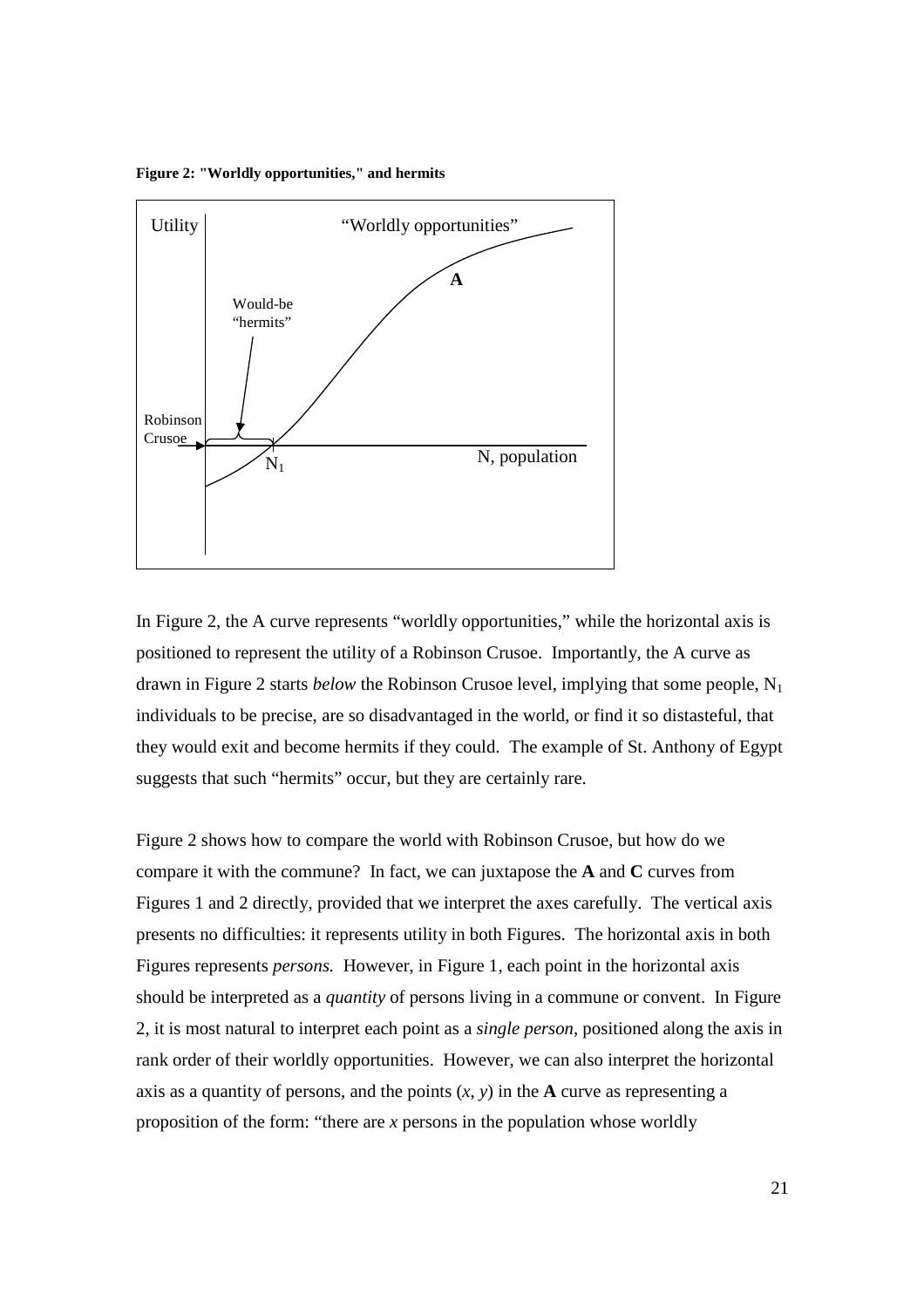opportunities provide utility less than *y*." Another problem is that we have so far ignored differences of taste for the communal/monastic life, but this leads to the unwelcome conclusion that those pursue the monastic life who have the poorest worldly opportunities, whereas in reality a person's attitude towards the communal/monastic life clearly plays a role. We can therefore interpret the vertical axis as the *difference* between utility from worldly opportunities and utility in a commune of size one, i.e., in Robinson Crusoe isolation, with the added utility derived from others joining the commune being measured by the **C** curve. The reward for this exercise in definition is that we get two curves in utility-population space, as shown in Figure 3:





If the horizontal axis represents the individuals who comprise the population, each of these individuals will be faced with a choice between the commune and the world. If an individual joins the commune, the commune grows. In Figure 3, the first  $N_1$  individuals would choose to join a commune of size zero, i.e., to be hermits, in preference to the world. But a commune of size  $N_1$  would attract enough members to grow to size  $N_2$ , and a commune of size  $N_2$  would attract still more members. Eventually, the commune would grow to an equilibrium size of  $N_3$ . A commune larger than  $N_3$  would lose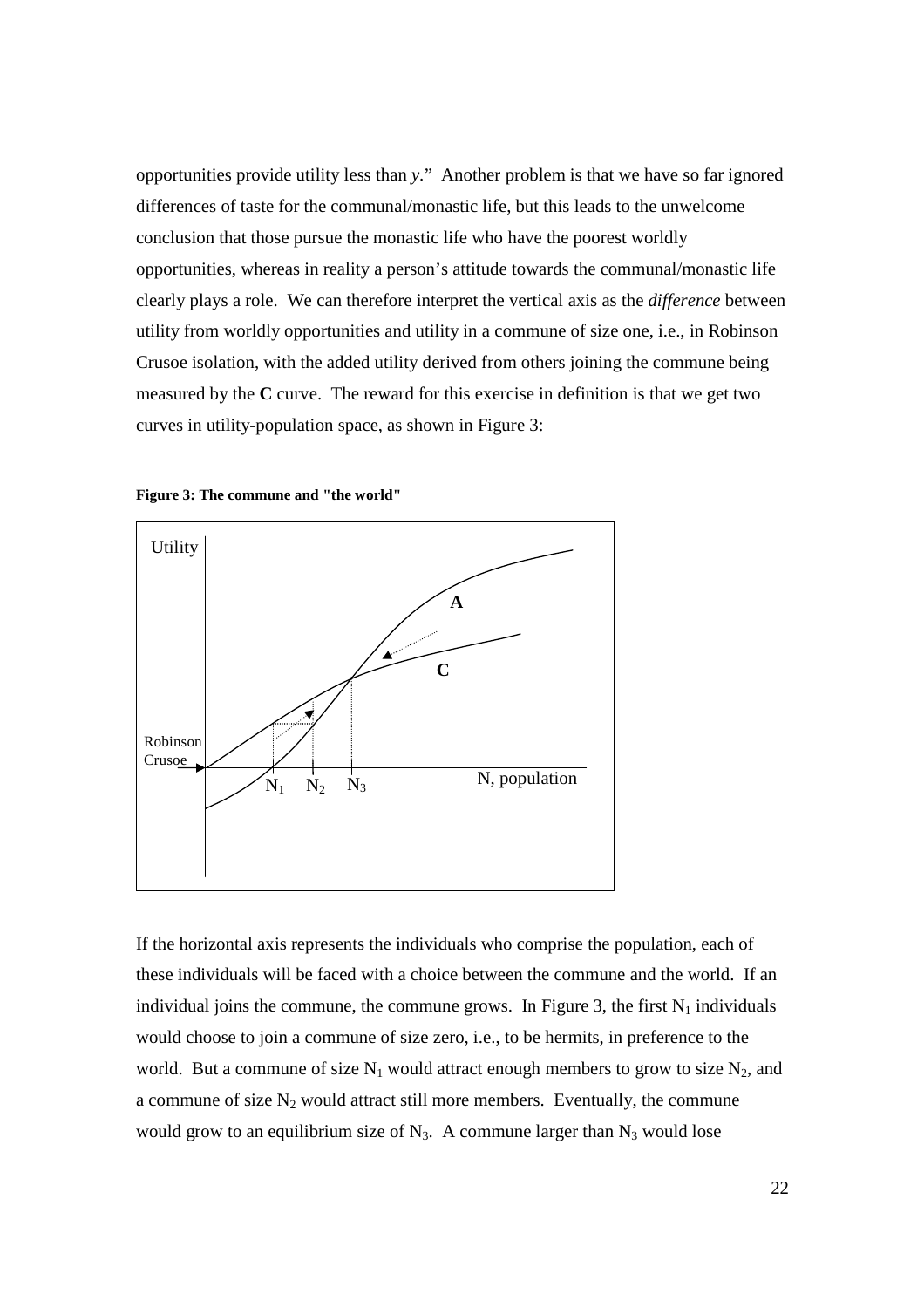members and return to size  $N_3$ . In this system, then, there is a unique equilibrium: one commune will exist, of size  $N_3$ . Contrary to the truism, socialism works! That is, the benefits of sharing, even if offset by shirking, make communal life better than Robinson Crusoe isolation, and are sufficiently appealing to some members of society who are less fortunate or more drawn to that style of life to make a commune possible.

(c) Multiple equilibria: commune or no commune?

The possibility, or not, of a viable commune, depends on the shape of the **A** curve. In particular, the "hermits" play a crucial role in catalyzing the formation of communal arrangements. Because they will retreat from the world and found a commune if one is not available, no equilibrium without communes exists in the world represented in Figure 1. This gives us an explanation of stylized fact (1), that monasticism began with hermits, and later gave rise to communities.

We may note here that Figures 3 and 4 suggest an explanation of stylized fact (5), the stability or robustness of monasticism, namely that the existence of a monastery is an equilibrium of the system. However, this argument would also make the unwelcome (because false) prediction that *secular* socialist communes are robust. In any case, this theoretical prediction depends on the perhaps unlikely (because of the scarcity of hermits) shape of the **A** curve in Figure 3. For this result changes if the **A** curve is such that there are no "hermits," as in Figure 4: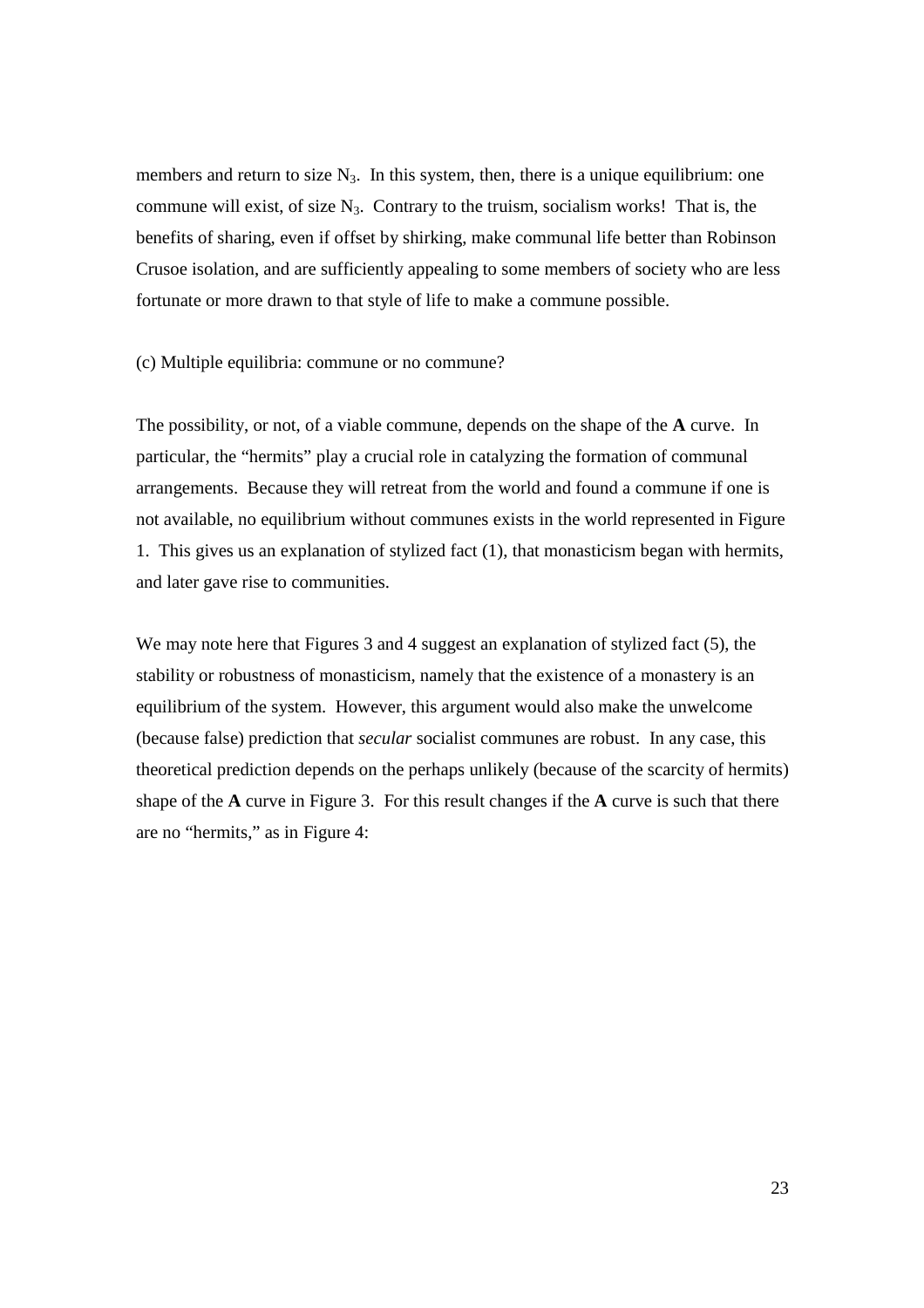

Robinson Crusoe

 $N_A$   $N_F$  N, population

 $N_5$ 

**Figure 4: If there are no "hermits," a case of multiple equilibria** 

In the case shown in Figure 4, there are *two* equilibrium commune sizes:  $N_5$  and 0. Actually, there is a third as well:  $N_4$ . But the equilibrium at  $N_4$  is unstable, since a commune of size  $(N_4 + \varepsilon)$  would grow size  $N_5$ , while a commune of size  $(N_4 - \varepsilon)$  would shrink to size 0. But the equilibria at  $N_5$  and 0 are both stable. If there is no commune (if the commune has size zero), no one wants to start one (join an empty one). If there is a commune of size less than  $N_4$ , some members will wish to leave it, and the commune will unravel. On the other hand, if there is a commune of size greater than  $N_4$ , because curve **C** is above curve **A** at this point, new members will want to join, and it will grow to size N5. (Clearly, if curve **A** shifts still higher, there will be no equilibrium at all. Since there are no restrictions on the shape of **A** except that it be monotonic, there could also be more than two equilibria, but this possibility is for our purposes not interestingly different. Our interest is in whether a commune exists at all.)

If there are multiple stable equilibria, what determines which equilibrium society will arrive at? Here the conceptual tools of equilibrium economics fail us, and we have to adopt ideas from evolutionary economics, such as path-dependency. A simple assumption is that if there are multiple equilibria, whichever equilibrium prevailed at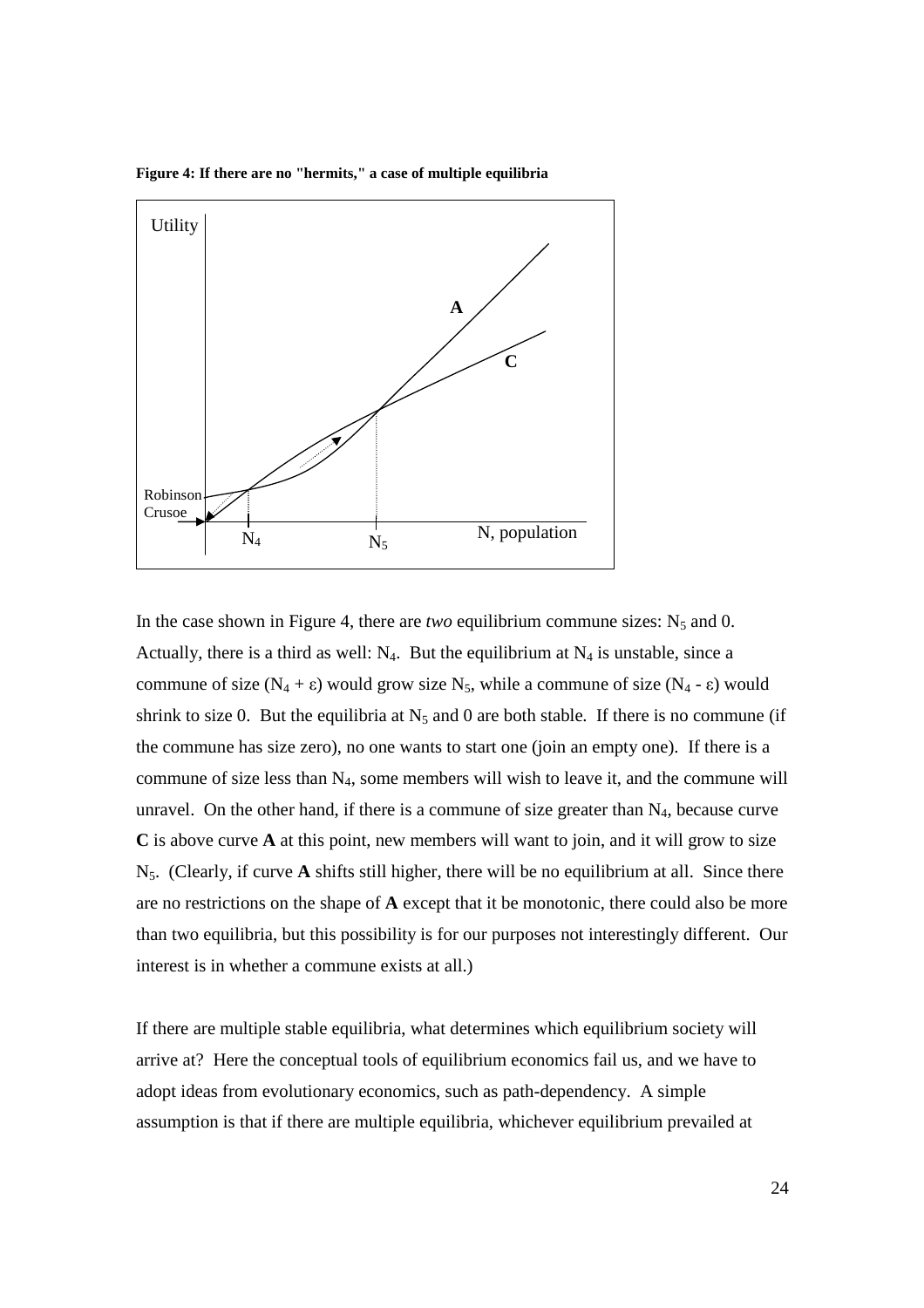time *t* will prevail at time *t*+1. If there was a commune (monastery), it will persist. If not, none will appear. This threatens to create an infinite regress, and raises the question: How did monasteries appear in the first place?

There are two ways this might have happened. One is that some number of individuals, between  $N_4$  and  $N_5$ , might have deduced that they would be better off if they all founded a commune (monastery) together, solved whatever coordination problems are involved, and done so. Or, the emergence of monasteries could be explain by shifts in the **A** curve over time. Perhaps, even if there are no hermits at time *t*, there might have been hermits at time *t-s*, and these catalyzed the formation of monasteries which can then endure indefinitely without the appearance of any further hermits, at least until such time as the **A** curve rises above the **C** curve altogether. (Generally speaking, secular communes seem usually to have been founded by solving coordination problems, while monasteries have often been catalyzed by hermits.)

# (d) Turnover and transience

But can we take for granted that if the world at time *t* has a commune, the world at time *t*+1 is able to "inherit" that commune? We must bear in mind both that there is turnover in the population as a whole—there are births, and deaths—and that individuals' positions in the "worldly opportunities" distribution are not necessarily constant from period to period: many who prefer the commune today may prefer the world tomorrow. So, to take an extreme case, can a commune survive if *all* the members at time *t* exit, and a completely different set of people wishes to join at time *t*+1? If not, how many members must stay in order to keep the commune going?

Stories might be told that would justify various answers to this question. However, the most salient single answer is probably that the commune will survive if and only if the number of members who stay is greater than N<sub>4</sub>, that is, if the number of commune members "inherited" from the previous period is enough to make the system converge to commune size  $N_5$ , rather than to commune size 0.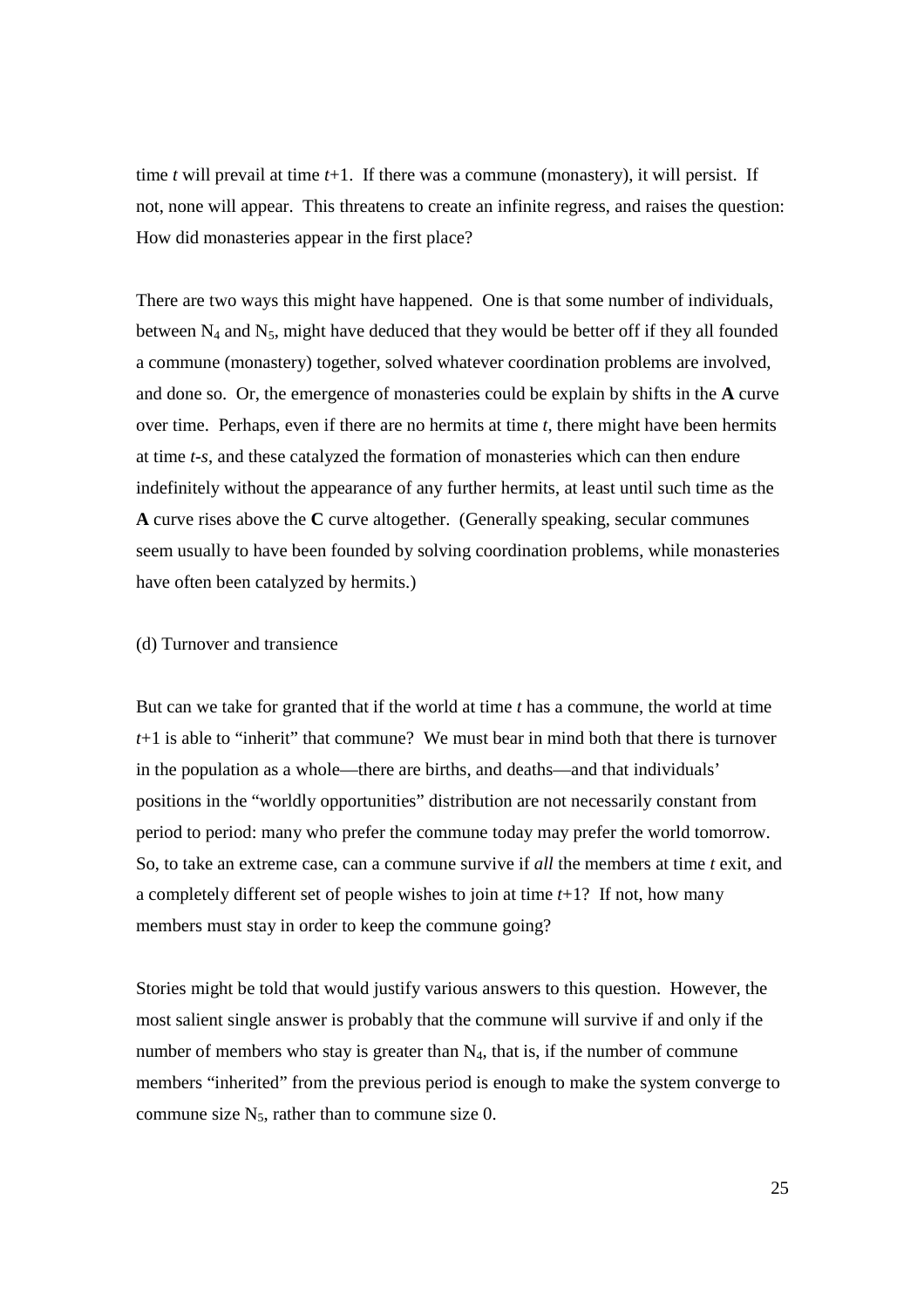The next question is: How likely is any given commune member at time *t* to stay in the commune at time *t*+1? Since willingness to be a commune member depends on "worldly opportunities," the stability of commune membership depends on the autocorrelation of worldly opportunities. First, let us take the extreme case of no autocorrelation. For the moment we will also ignore mortality. Let  $N_T$  be the threshold population needed to sustain the commune,  $N_E$  be the equilibrium population of the commune, and S, the share of the commune in the population. What are the odds that a commune of size  $N_E$  in period *t* will retain  $N_T$  members so as to persist until period  $t+1$ ? This is equivalent to asking what the odds are of getting  $N_T$  heads in  $N_E$  coin flips, with an "unfair" coin that turns up heads on any given toss with probability *S*. The answer is:

(4)  

$$
p_{\text{survival}} = \frac{N_E!}{N_T!(N_E - N_T)!} S^{N_T} (1 - S)^{N_E - N_T} + \frac{N_E!}{(N_T + 1)!(N_E - (N_T + 1))!} S^{N_T} (1 - S)^{N_E - N_T - 1} + ... + \frac{N_E!}{N_E!(N_E - N_E)!} S^{N_E} (1 - S)^{N_E - N_E}
$$

Now, equation (4) looks intimidating, but the key is to note that *S*, the share of the population that lives in the commune, must be small. The *kibbutzim* may have comprised as much as 5% of the population of localities in Israel around World War II. This is probably the largest share of any society that has ever lived in secular, voluntary socialist communes. Monks and nuns have probably never comprised much more than 10% of any population. Every term on the right-hand side of equation (1) is multiplied by S to the power of  $N_T$  or higher. If, for example, S is 1% and  $N_T$  is ten, each term in equation (4) will be multiplied by  $10^{-20}$ . So we may conclude that, if there is no autocorrelation in individual willingness to be a commune member, the probability that a secular commune will survive from one period to the next is very small. If the coordination problem of setting up a commune is at all difficult to solve, we should expect to see the no-commune equilibrium most of the time.

(e) The commitment problem: theory and evidence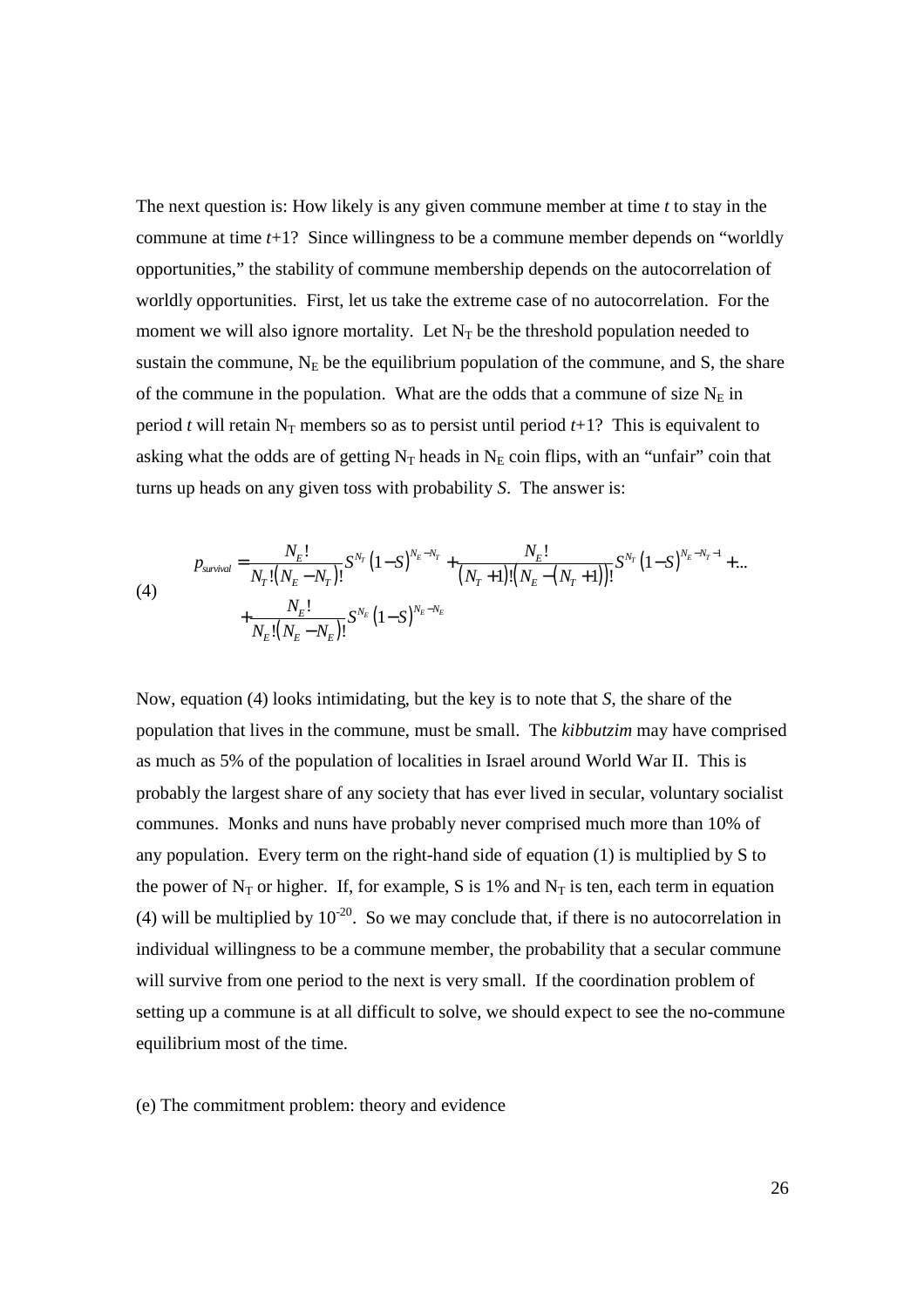Monasteries and communes, then, are vulnerable to what we may call a *commitment problem:* their existence may be a momentary equilibrium of the system, but turnover will tend to cause the system to revert to its other equilibrium, their non-existence*.* It turns out that this problem is just what sociologist Rosabeth Kanter (1972) diagnosed as the most serious problem for utopian communities in the  $19<sup>th</sup>$  century. Kanter found that economic problems *per se* were generally *not* insurmountable:

The successful nineteenth century [utopian communes]… tended, on the whole, to become financially prosperous. Whereas in their early years they had suffered through periods of struggle and hardship, by the time they dissolved they were often wealthy, or if they had many outstanding debts, these had followed a period of prosperity. (Kanter, 157)

#### However:

For communes, the problem of commitment is crucial. Since the community represents an attempt to establish an ideal social order within the larger society, it must vie with the outside for the members' loyalties… The problem of securing total and complete commitment is essential… A person is committed to a group or a relationship when he is fully invested in it, so that the maintenance of his own internal being requires behavior that supports the social order… he is committed to the degree that he can no longer meet his needs elsewhere. (Kanter, 1973, 65- 66)

Kanter finds that the degree of commitment is the key determinant of the success of  $19<sup>th</sup>$ century communes:

In long-lived communities of the nineteenth century, group life was organized in such a way as to support six commitment-building processes. The nine successful groups tended to have, at some point in their histories, a large number of concrete social practices that helped generate and sustain the commitment of their members… The twenty-one unsuccessful communes, by contrast, tended to have fewer such commitment mechanisms and in weakened forms. (Kanter, 75)

St. Benedict, too, appreciated the importance of commitment, as is shown in his insistence that monks, once they have made their vows, shall "not be allowed to leave the monastery nor to withdraw their necks from under the yoke of the Rule." If commitment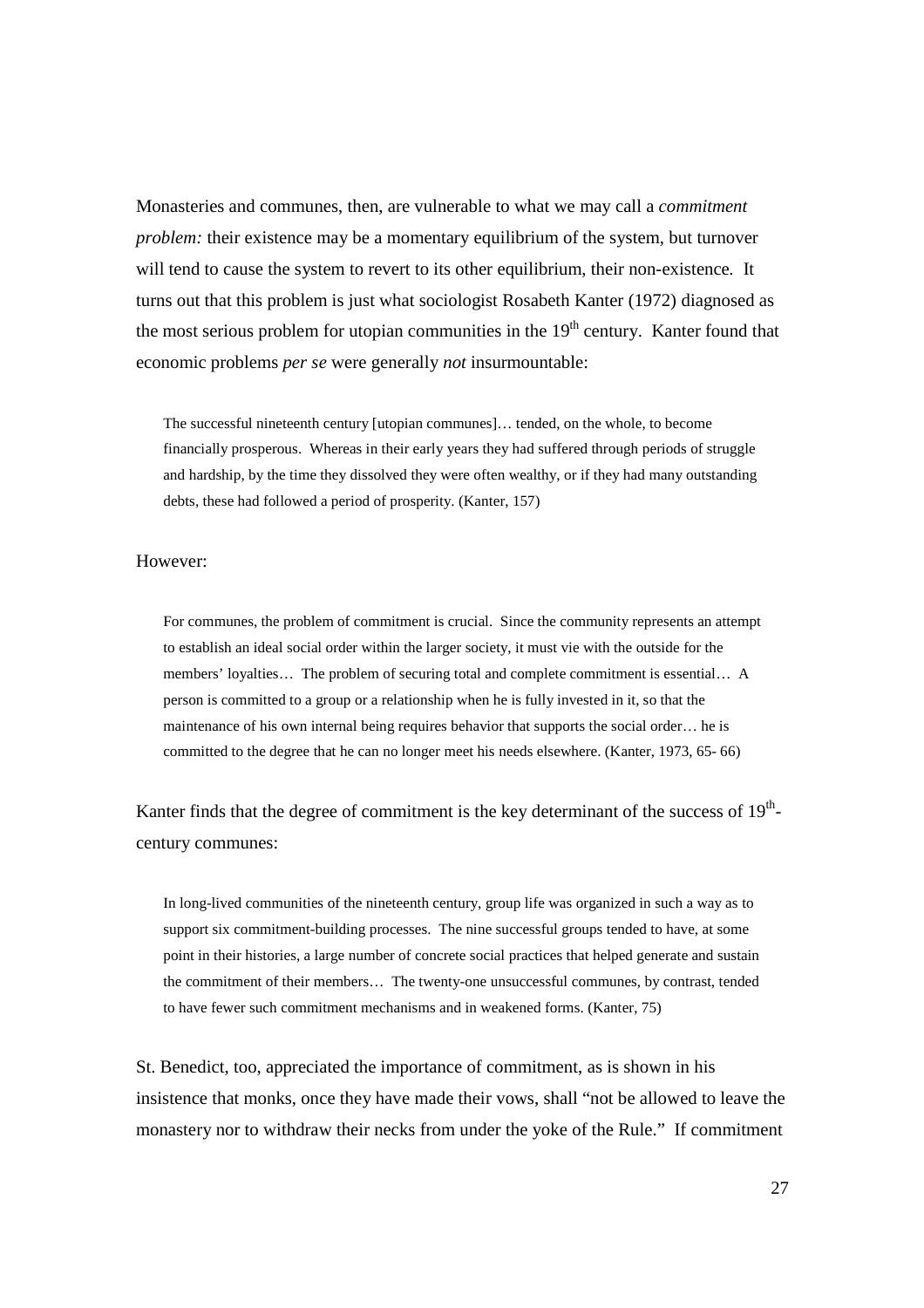is the problem, a vow seems to be an appropriate solution, and the use of monastic vows is surely one reason why monasteries have been more successful than secular communes, which have tended not to require vows. We have thus explained stylized fact (4), that mature monasticism calls for lifelong vows.

Vows, however, cannot be a complete explanation of monastic stability, for two reasons. First, if people are rational, they ought to foresee the possibility of future changes in their desires, and be reluctant to take vows. Second, a vow is no guarantee that a person will keep it, as one million divorces per year in the United States show. St. Benedict made provisions both for the expulsion of disobedient monks and for receiving back monks who had left. Institutional economists understand that contracts that are not incentivecompatible *ex post* often fail to be observed, particularly in the absence of third-party enforcement. But it was more common for monks to keep their vows, as the survival of the monasteries shows. Why were monks and nuns willing to take vows, and why did they keep them?

So far, we have arrived at an explanation of why voluntary socialist communes tend to be transient, even though at any given time some people will regard them as desirable and really would benefit if they existed. What we have not explained so far is why the same transience is not observed in the case of monasteries.

(f) The worship motive, spiritual capital and 'learning-by-doing'

Since worship is clearly a major distinguishing feature of monasteries vis-à-vis secular communes, an explanation of the peculiar properties of monasteries begins with an inquiry into the nature of worship, and the human enjoyment thereof. That is to say, how does worship enter the utility function?

The first thing to note about worship is that people engage in very different amounts of it. Some people do not worship at all, while some ascetic saints, according to their hagiographers at least, do little else. This result emerges mathematically if we introduce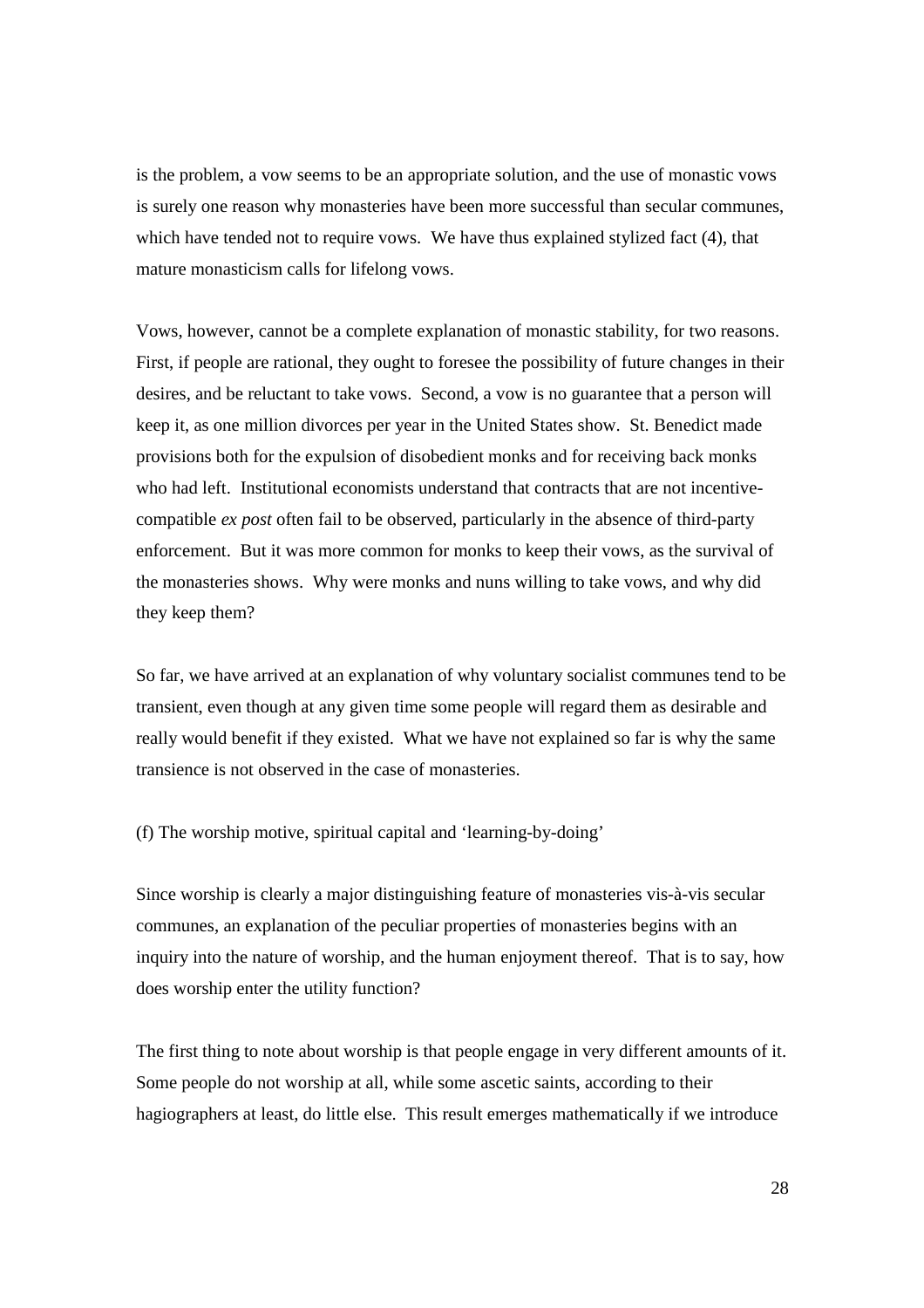in the utility function "spiritual capital" which makes worship more productive for some than others. Second, it does not seem plausible to apply the usual assumption of "nonsatiety" to worship: most casual churchgoers, it seems safe to assume, would find it tedious and burdensome to spend all their time praying or attending church even if they had nothing better to do. Third, some environments are more suitable for worship than others. Based on these stylized facts, but building on the utility function in equation (1), we can write down the following utility function over worldly goods and worship:

(4) 
$$
U = U(C, X, W; A, B, S) = AX^{0.5}C^{0.5} + sBW - W^2
$$

where *C*=shareable goods, *X*=non-shareable goods, as before, but now *W*=worship, *s*=spiritual capital, and *A* and *B* represent the conduciveness of the environment to enjoyment of material goods and to worship, respectively. (For concreteness, I have adopted a specific functional form instead of pursuing greater generality by merely describing its characteristics. Others may seek to define conditions for utility functions necessary and sufficient for the emergence of monasticism, if so inclined.)

As before, each individual faces a time constraint:

(5) 
$$
X + C + W = T_X + T_C + T_W = 1
$$

Maximizing (4) subject to (5), and to the constraints that  $W \ge 0$  and  $W \le 1$ , we get the following solutions:

$$
W = \begin{cases} 0 & C = X = \begin{cases} 1/2 & 0\\ \frac{1}{2} - \frac{1}{4} & C = X = \begin{cases} 1/2 & 0\\ \frac{1}{2} - \frac{1}{4} + \frac{1}{8} & 0 \end{cases} & U = \begin{cases} A/2 & 0\\ \frac{1}{2} + \frac{1}{2} - \frac{1}{4} & 0 \end{cases} & A \leq B + \frac{(1/2)^2}{4} \end{cases}
$$
\n
$$
(6)
$$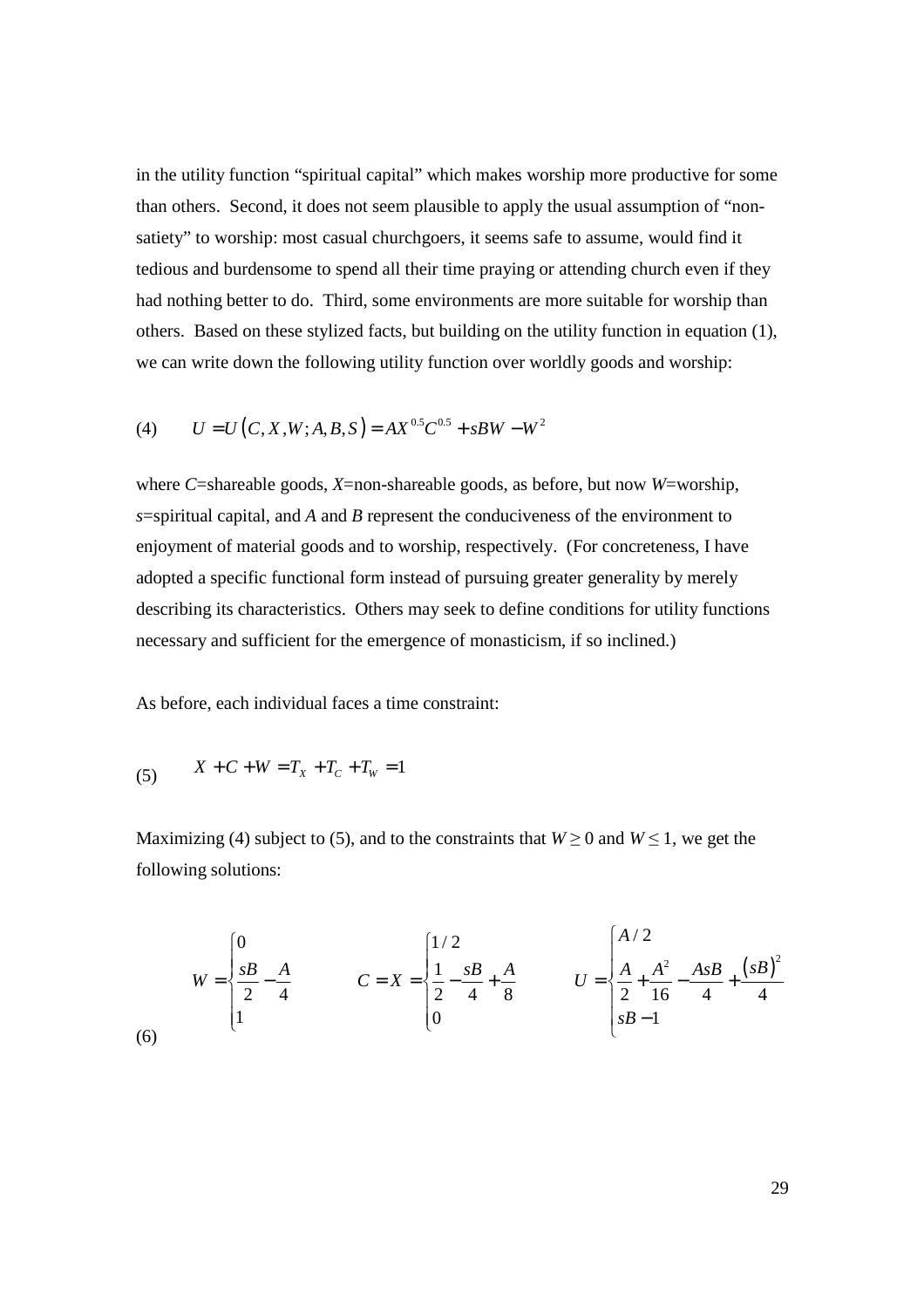Equation (6) shows that, for each variable, there are two corner solutions and one interior solution. If  $sB < A/2$ , the lower bound on worship is binding: the individual engages in no worship at all. This result is realistic: some people do not worship. In fact, according to this model, all individuals with positive spiritual capital would choose to engage in *some* worship if there were no opportunity cost (the doubting atheist might try an occasional prayer), but since there is an opportunity cost, low-*s* individuals will choose *W*=0. If  $sB > 2+A/2$ , the upper bound on worship is binding. (This implies that the person consumes "zero" *X* and *C*, not an inapt descriptive of some ascetic saints' lives provided that a minimal *X* and *C* necessary for survival is assumed.) If  $A/2 < sB < 2+A/2$ , an interior solution will occur, and the individual will "consume" positive amounts of *X*, *C*, and *W*.

For our purposes, the crucial question is: will higher levels of *s*, of spiritual capital, make a person more likely to enter (or remain in) a monastery? Let the monastery and the world be two environments, each of which has an *A* and *B*, that is, a rate of productivity for secular goods (shareable and non-shareable) and a conduciveness of worship. We may assume that a monastery is an environment with a relatively high value of *B*, that is, a place conducive to worship. Let  $A_{\text{world}}$  represent "worldly opportunities," which, as before, varies among individuals.

Those for whom  $A_{\text{world}} < A_{\text{monastery}}$  have an easy choice and prefer the monastery regardless of their level of *s*. This raises an important issue: the monastery may, especially if it is materially prosperous, attract people with no interest in its spiritual life at all. (History seems to provide some examples.) To this we will return.

Those for whom  $A_{\text{world}} > A_{\text{monastery}}$  face a more interesting choice. If  $s = 0$ , they will choose the world. As *s* rises, this initially has no effect, since the marginal value of worship is still less than that of secular activities. But as *s* rises further, they begin to engage in positive amounts of worship, and at that point, the relative appeal of the monastery begins to rise. At some point, as *s* rises indefinitely, people will wish to leave the world and enter the monastery.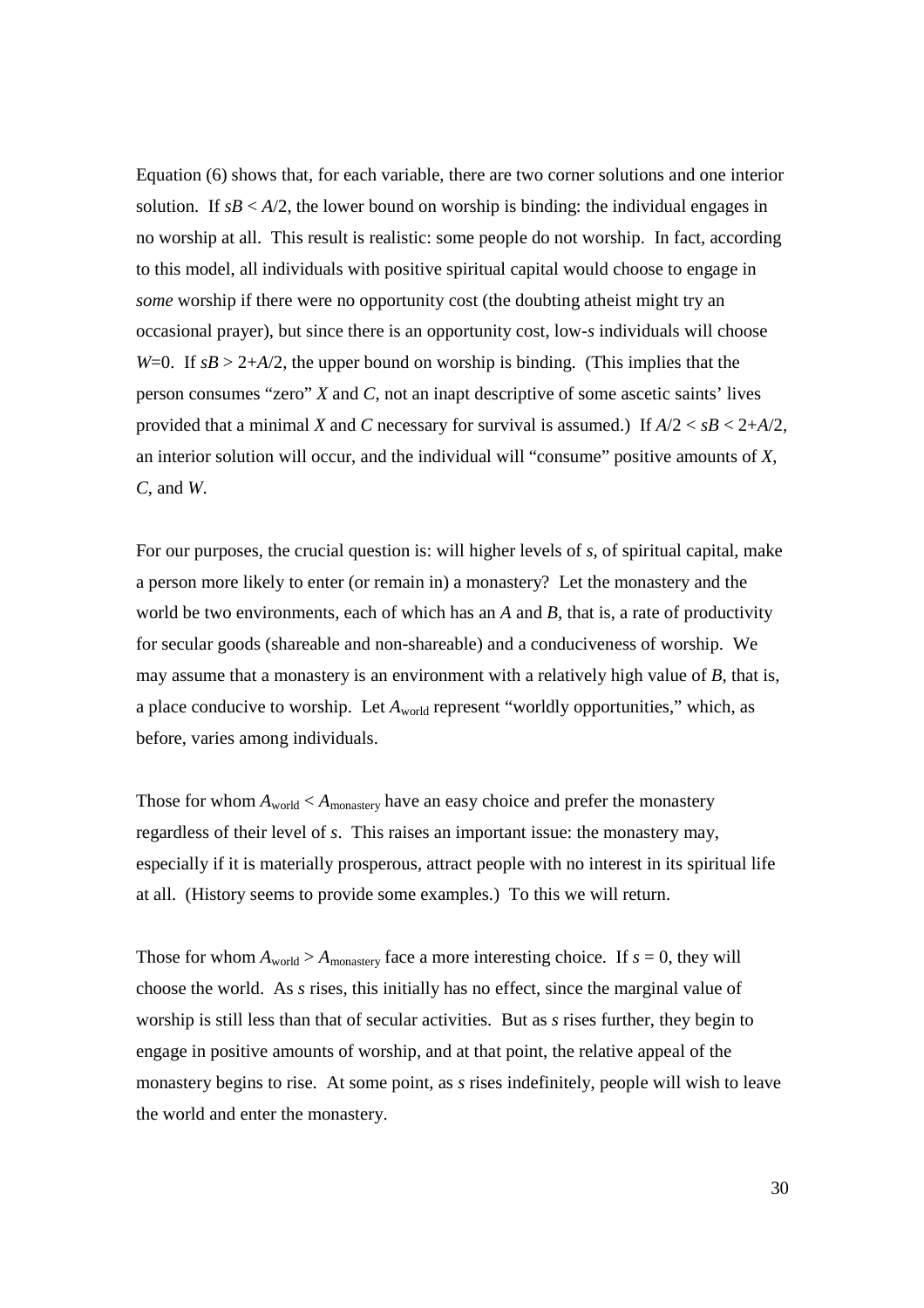(g) 'Learning-by-doing' and monastic stability

If membership in a secular commune depends only on worldly opportunities, desire for membership can be no more autocorrelated than those worldly opportunities. If membership also depends on spiritual capital, which presumably is strongly autocorrelated over time, this provides an extra reason for the membership of a monastery to be consistent from one period to the next, thus solving the commitment problem.

More importantly, worship seems to have a 'learning by doing' character: the more you do it, the more you like it. As religious people gradually learn the doctrines and grow in appreciation of the rituals of their faith, they generally derive more net utility from worship. (*The Way of the Pilgrim*, a spiritual classic by an anonymous  $19<sup>th</sup>$ -century Russian, describes this process in an especially accessible way.) Mathematically:

(7) 
$$
s_{t+1} = F(s_t, W_t), \frac{\partial F}{\partial s_t} > 0, \frac{\partial F}{\partial W_t} > 0
$$

Monks and nuns engage in more worship than they would in the world, their spiritual capital rises, and the probability that they will wish to stay in future rises relative to otherwise-similar men and women who stay in the world. Foreseeing their future desires to remain in the monastery, monks and nuns will be more willing to take vows. Thus, by reducing turnover, worship and spiritual capital solve the commitment problem which makes secular communes tend to be transient.

At this point, we have explained stylized fact (5). Shirking creates problems for voluntary socialist communities, but these are offset by the advantages of sharing. What makes communes transient is problems of commitment. Monasteries and convents are able to get commitment from their members because they specialize in worship, for which they offer a more conducive environment than the world can. They therefore attract people with high "spiritual capital," that is, with a strong "taste for," or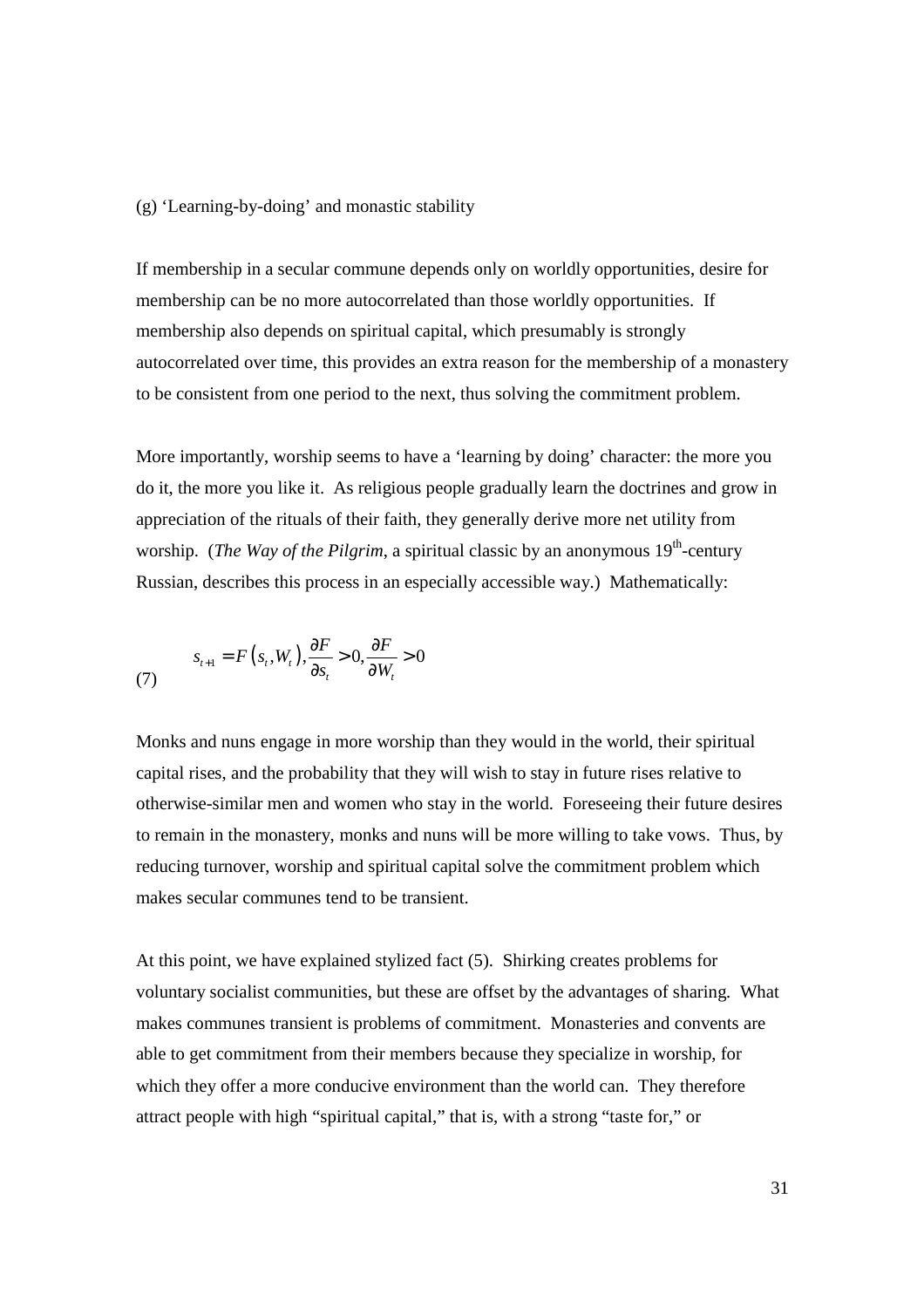"productivity in," worship. Not only does the autocorrelation of spiritual capital make members more likely to stay, but 'learning by doing' in worship increases members' commitment over time.

Yet one puzzle remains: if the secret to making a commune sustainable is to offer an environment conducive to the enjoyment of a specialized consumption activity requiring specific human capital acquired through learning-by-doing, why does that activity have to be *worship?* Might there not be secular activities—music, say, or surfing, or smoking marijuana—that have these same properties? Here we may appeal to Marshall and suggest that the answer is "no." Only religion rivals economics as a "great forming agency of the world's history"; only religion has "nowhere been displaced from the front rank [of man's motivations] even for a time"; only "religious motives are more intense than the economic" and are sufficient to motivate the lifelong vows of celibacy that spare communes the disruptive influence of families. The stylized fact that only monasteries have been able to sustain socialism can be the basis for an unusual application of "revealed preference" to the effect that only worship is valued highly enough among men and women to be the nexus of successful community life generation after generation.

We have now developed the model sufficiently to begin to apply it. Our first application will suggest an explanation for the waxing and waning of monasticism in history through exploring the "comparative statics" of the model.

# (h) Comparative statics

The main exogenous factor in this model is the distribution of relative "rewards" in the outside world, the curve labeled **A** in Figure 5. This curve is upward-sloping by definition, because individuals are positioned in rank order according to their relative rewards in the world; but it might be higher or lower, steeper or flatter, convex or concave. And it might change over time.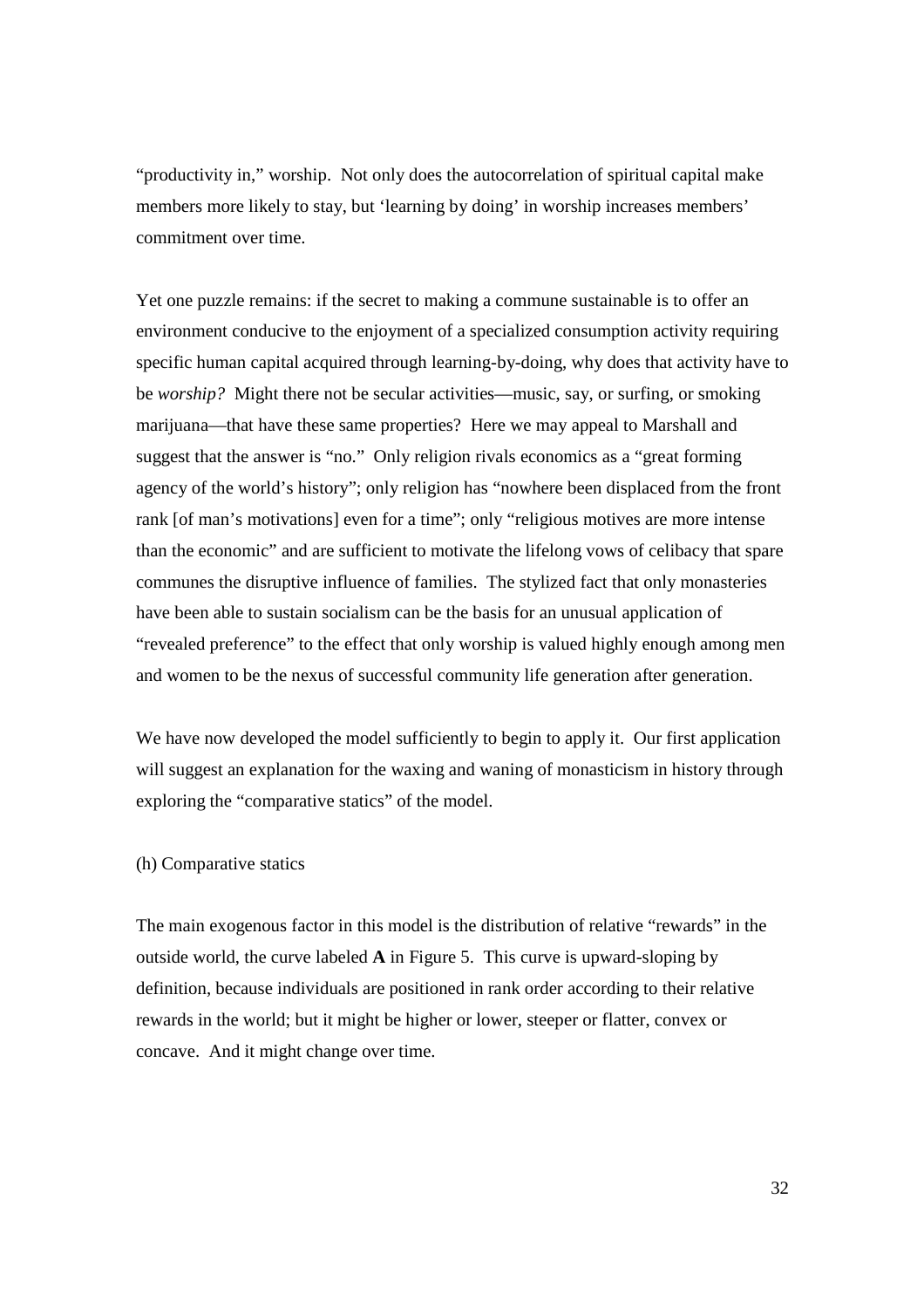**Figure 5: How world prosperity and crisis affects monasticism** 



In Figure 5, four alternative distributions of relative worldly rewards are shown: **A1**, **A2**, **A3**, and **A4**. Curve **A1** implies that there are multiple equilibria, and a monastery can be sustainable, though it will not emerge spontaneously if none exists. Curve **A2** also represents a multiple-equilibria case, but here worldly rewards are relatively less attractive, so a monastery should be easier to establish and sustain, and if it exists, it will be somewhat larger. Curve **A3** represents a case where rewards in the non-monastic world are sufficiently unattractive that some people would rather be hermits than live in it, implying that the existence/emergence of a monastery is the *only* equilibrium. Finally, Curve **A4** represents a case where relative worldly rewards are much more attractive, so that there is *no* size of monastic community which can retain its membership. If the distribution of relative worldly rewards shifts to **A4**, the monastery, if it exists, will dissolve.

Since **A** represents the distribution of *relative* worldly rewards, that is, the differences between rewards in the world and as a hermit, it can be affected by both religious and secular factors. If a great preacher or theologian—St. Bernard, for example, or John Cassian—persuades a generation of young people to "lay not up for yourselves treasures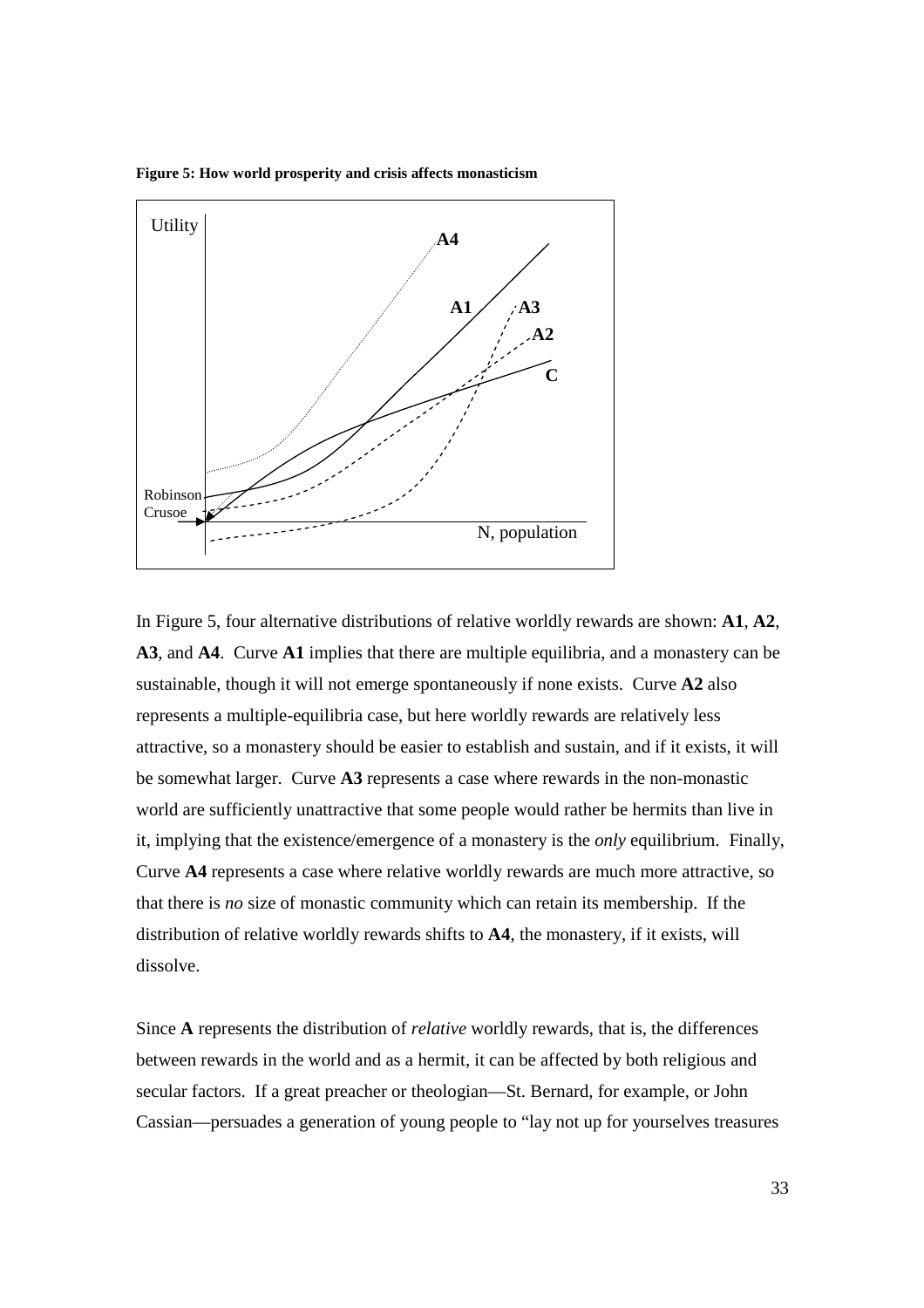on earth, where moth and rust destroy… but… treasures in heaven" (Matt. 6:19-20), the relative *subjective* value of worldly rewards may fall even if there is no change in the real economy. Popular disillusionment with ecclesiastical corruption, or the spread of a new atheistic philosophy, might have the opposite effect, lowering the subjective value of (formal) worship, and making the world relatively more attractive. We will not explore these possibilities further.

But economic progress or regress can also make the world more or less attractive an alternative to the monastery, and two important episodes in the history of monasticism may be explained by this factor. First, the decline and fall of the Roman Empire, beginning in the 3<sup>rd</sup> century and accelerating after the sack of Rome by the Vandals in 410 A.D., seems to have had a calamitous impact on living standards and security, especially in the Latin West, and this probably increased the relative appeal of monasticism and accounted for the flourishing of monasticism in the (so-called) Dark Ages. Second, in modern times, economic growth has steadily raised living standards in the West and many other places. This has probably reduced the relative appeal of monasticism and accounts for its recent decline (though not disappearance). Note that this does not necessarily imply that people are engaging in less, or less effective, worship.

# (i) Local externalities of worship, and the monastic reform cycle

We have assumed that monasteries can provide an environment more conducive to worship than the world. If we examine why, we discover an explanation for stylized fact (7), the monastic reform cycle, as well as a further explanation for (1), hermits. Factors of mere physical infrastructure such as churches, icons, statues of saints and Madonnas, etc., as well as peace and quiet, no doubt explain some of the religious appeal of monasteries, but probably a more important factor is the effect of one's peers on one's own spiritual life. Here, adapting Iannaccone (1992), we may adopt an assumption that:

(8) 
$$
B = B\left(\frac{s_0 + s_1 + \dots + s_n}{n}\right) = B(\overline{s}), \frac{\partial B}{\partial \overline{s}} > 0 \forall i
$$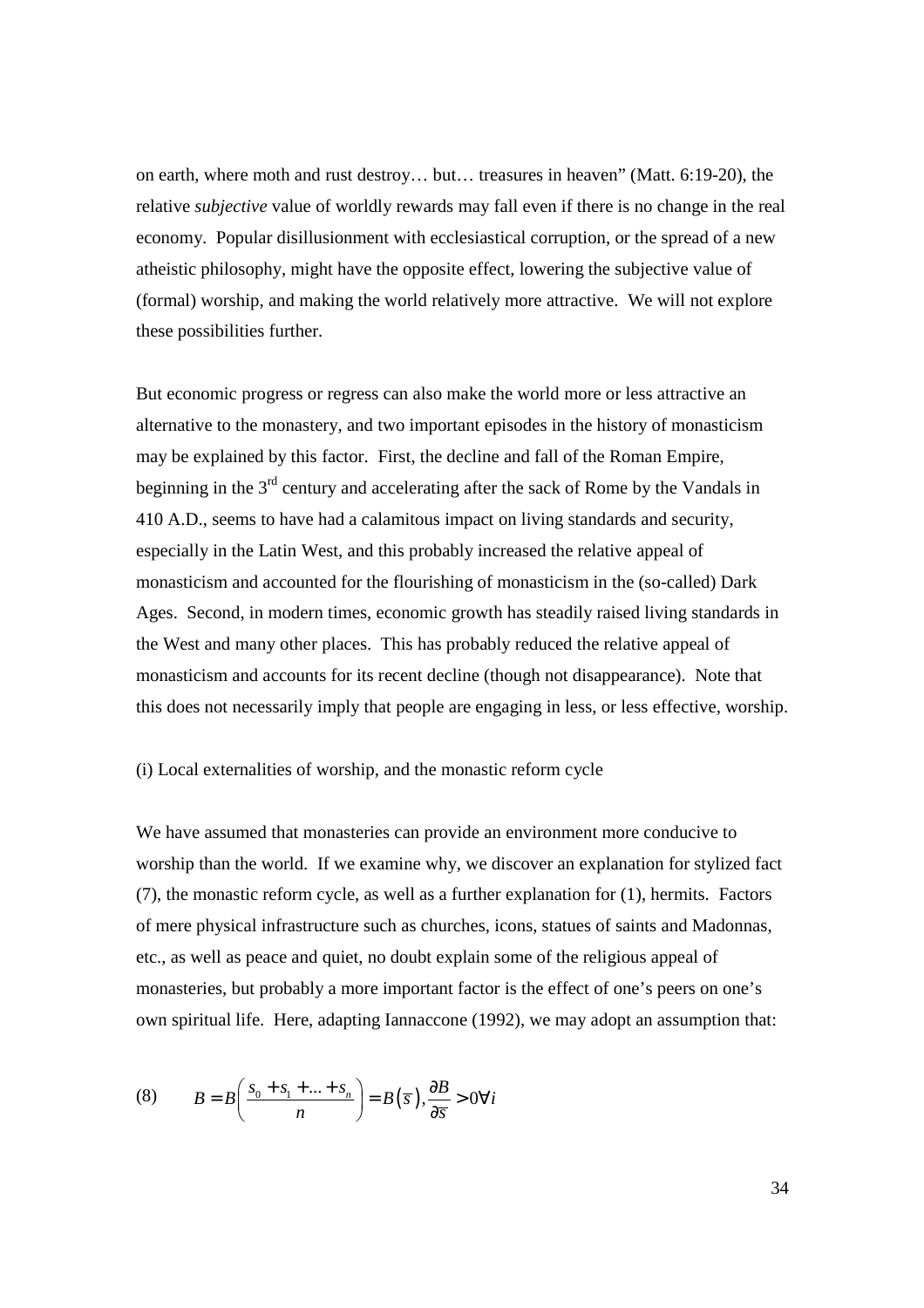That is, the higher the average *s* of the monastery's members, the more conducive is the monastery as an environment for worship. This leads to an ironic result. The more *A*monastery rises relative to *A*world, the lower the *s* that is needed to make the monastery attractive to prospective members. Prosperity therefore lowers the quality of spiritual life in the monastery by attracting less committed members. For members whose *s* is higher than the monastery average, the hermit option begins to have advantages, since a solitary life will raise the average *s* and therefore *B*, i.e., conduciveness to worship. Thus, high spiritual capital individuals have an incentive to become hermits (in opposition to both world and monastery) and more zealous members dissatisfied with the slide in a monastery's spiritual standards may withdraw and found new orders, as did the Cistercians and the Capuchins. Interestingly, Benedict's requirement for lifelong monastic membership does not seem to have been too much of an impediment to various medieval innovators who wished to withdraw from traditional monasticism to become hermits or found new orders.

We have explained stylized facts (1), (4), (5), and (7). To explain stylized facts (3) and (6) requires a closer look at monastic constitutions.

# III. Monastic Constitutions

A monastery was as much like a state as like a firm, as it governed the whole lives of its members. We have seen that communes face shirking problems, and so far we have assumed that nothing is done about them; but clearly it can be Pareto-superior to overcome the problem using rules and punishments. However, monasteries, unlike firms and other private contractual arrangements among individuals, did not typically rely on third-party enforcement. St. Benedict appeals to third-party enforcement only once, and rather vaguely, concerning the election of abbots:

In the election of an Abbot let this always be observed as a rule, that he be placed in the position whom the whole community with one consent, in the fear of God, or even a small part, with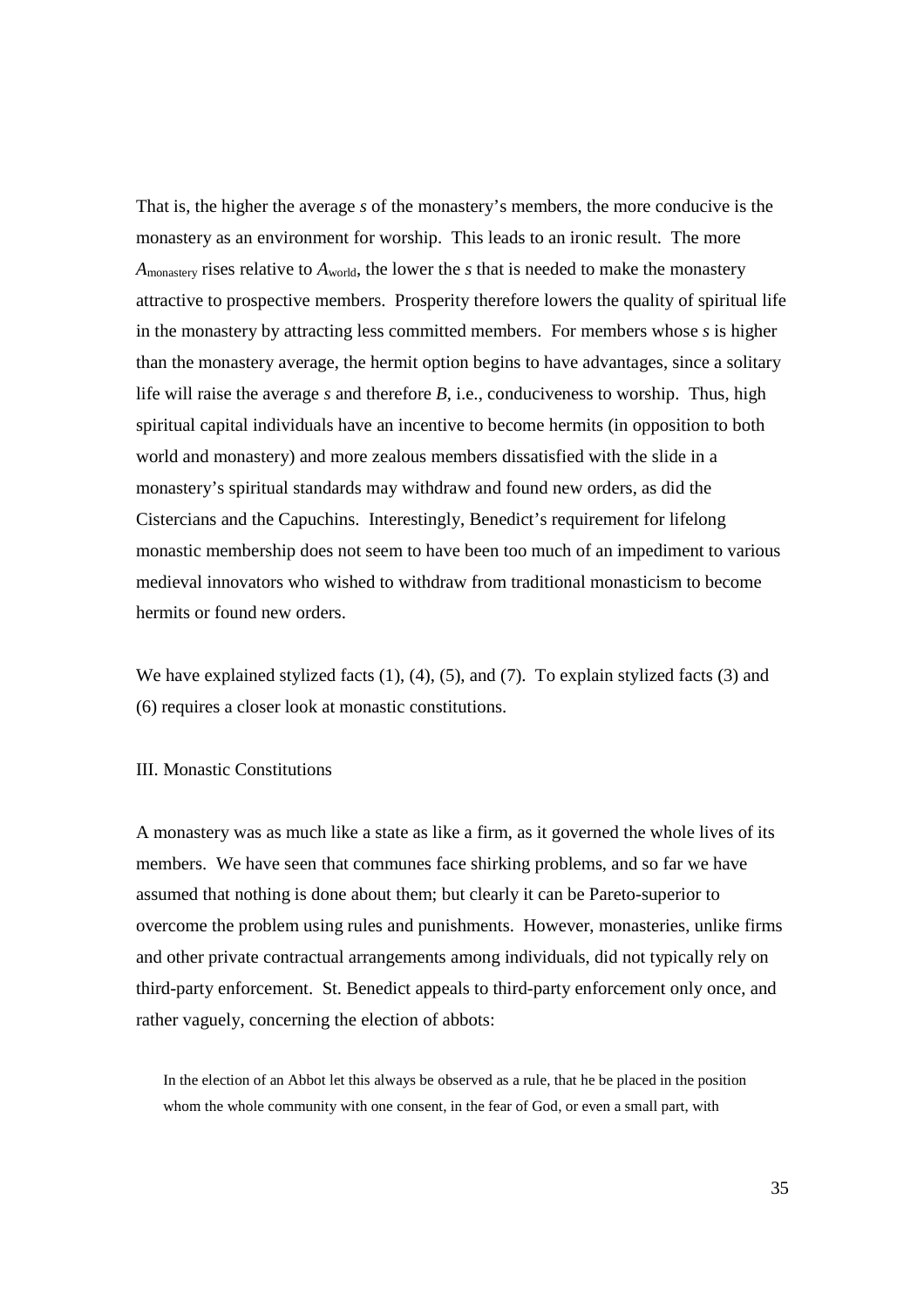sounder judgment, shall elect. But let him who is to be elected be chosen for the merit of his life and the wisdom of his doctrine, though he be the last in the community.

But even if the whole community should by mutual consent elect a man who agreeth to connive at their evil ways (which God forbid) and these irregularities in some come to the knowledge of the Bishop to whose diocese the place belongeth, or to neighboring Abbots, or Christian people, let them not permit the intrigue of the wicked to succeed, but let them appoint a worthy steward over the house of God, knowing that they shall receive a bountiful reward for this action, if they do it with a pure intention and godly zeal; whereas, on the other hand, they commit a sin if they neglect it.

We have seen already that a Benedictine monastery is a consensual order. It is not exactly a democracy, not only because the abbot is elected for life and has absolute authority, but because of the way he is elected: Benedict appears to call for unanimous election of the abbot (which would obviously create problems if the monks could not come to agreement) but then, retreating, and seemingly ignoring the alternative of majority rule which would seem natural to a modern democrat, he allows for a *minority,* "even a small part, with sounder judgment," to make the decision. Benedict's call for intervention by Church hierarchs or even what seems to mean secular rulers ("Christian people") to override the elections if the monks (but in whose opinion?) elect an unsuitable candidate, would seem to reduce the monastery's independence, but sustained intervention by the state or appeals to secular laws are not envisioned. At any rate the monastery is to be self-governing, and need not appeal to the state in the ordinary course of things. Discipline within the monastery is maintained by harsh but generally noncoercive measures, such as shunning (though Benedict is not above beating). The monastery is in this sense a different, and perhaps a more fundamental, institution than a market, for in market transactions, third-party enforcement is typically implicit. The absence within the monastery of property rights, which would create a basis for appeals for third-party enforcement, is linked to the monastery's independence.

The intellectual life of monasteries was important in that it preserved literacy during the Dark Ages, but also for another reason. For most of human history, thinkers and philosophers have tended to rely on the patronage of the powerful, though there were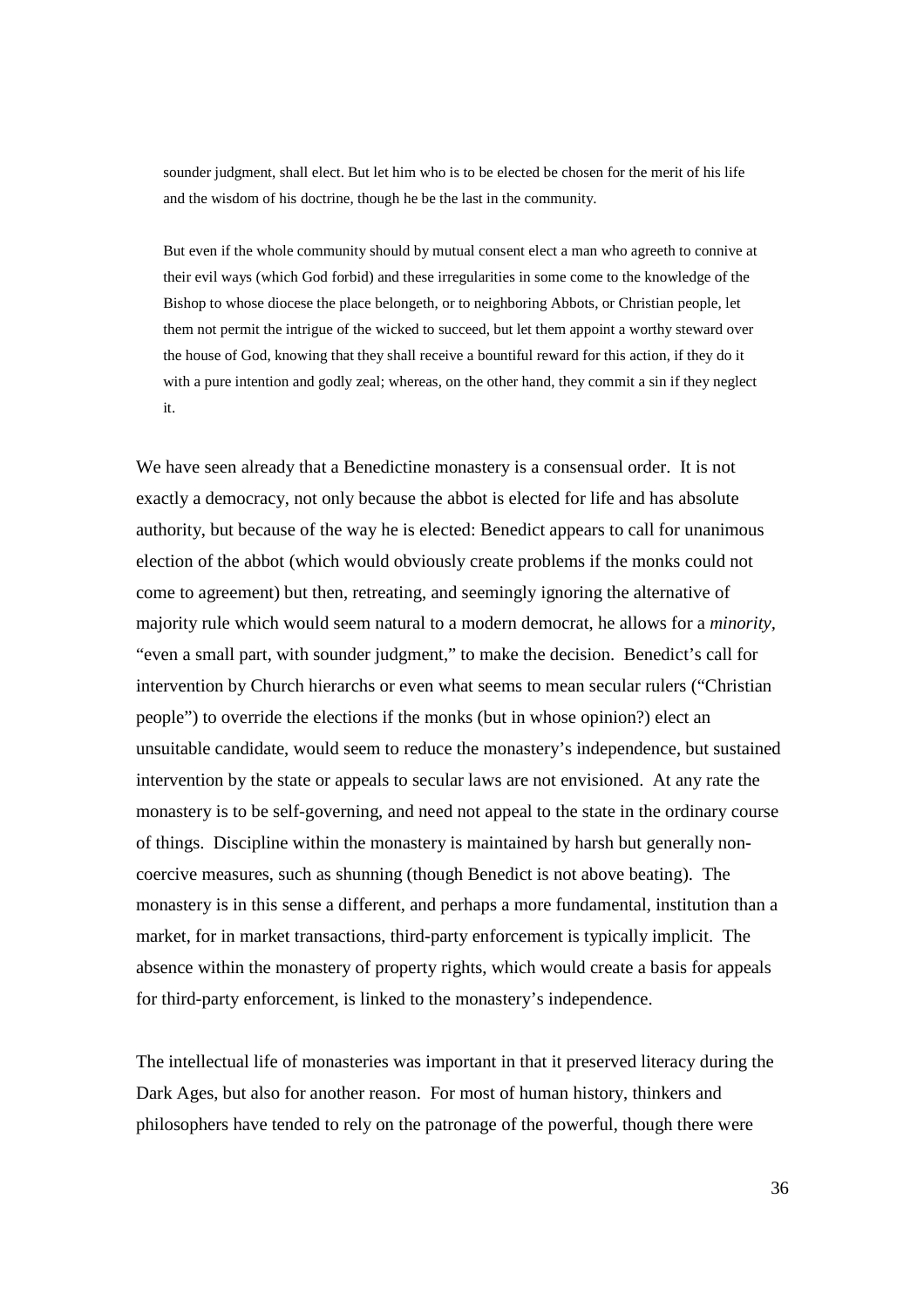exceptions to this, for example in the democracy of  $5<sup>th</sup>$ -century Athens, when the Sophists were able to make their living educating middle-class citizens. This position seems to have affected the perspective of many philosophers. For example, Aristotle, who worked for the royal house of Macedon for part of his life and was a tutor to Alexander the Great, argued that, while conquest was generally wrong, it was acceptable to conquer 'natural slaves,' a category which included 'barbarians,' i.e., non-Greeks, such as those that Alexander conquered in Persia and Egypt.

In the monasteries, perhaps for the first time in history, the life of the mind had a lasting refuge which, if not immune to occasional state interference, did not depend on the beneficence of the state for its sustenance. After the last of the philosophers of the ancient West, Boethius (480-524), having written his most famous work, *The Consolation of Philosophy,* in prison, was executed by King Theodoric the Ostrogoth on false charges of conspiracy, his friend Cassiodorus, another scholar who had served in Theodoric's cabinet, retreated to the monastery of Vivarium and initiated the work of transmitting the classical legacy which would continue for centuries in monastic scriptoria. The story of Boethius and Cassiodorus symbolizes the way learning retreated to the monasteries and thereby freed itself from the whims of tyrants, even if it was a long time before it came to rival the excellence of the ancients there. Many centuries later, Thomas Aquinas, author of a comprehensive philosophical system and probably the most influential philosopher after Aristotle and before the  $17<sup>th</sup>$  century, was a member of the Dominican "friars preachers," a mendicant, or begging, order. This meant that Thomas relied on the order, and thus ultimately on the donations of the faithful, for his upkeep, and not on princely patrons.

Bertrand Russell notes that, much later, the political philosophy of John Locke, leading ideologist of the "Glorious Revolution" which launched the constitution of modern, liberal England, was in crucial respects derived from the schoolmen:

[Robert] Filmer [against whom Locke's *Second Treatise* is written], [a spokesman for] the most extreme section of the Divine Right party… begins [his book *Patriarcha: or The Natural Power of Kings*] by combating the 'common opinion' that 'mankind is naturally endowed and born with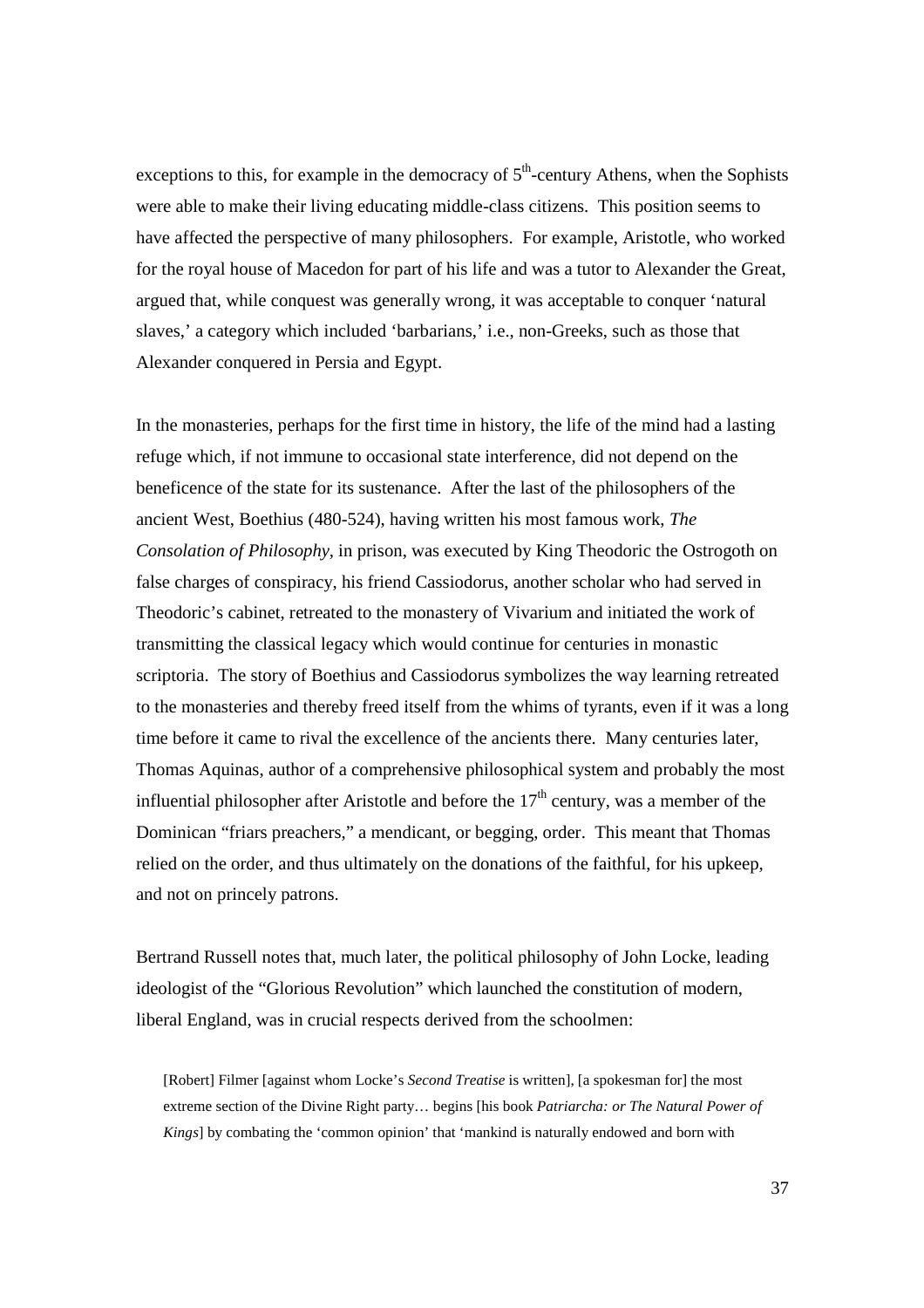freedom from all subjection, and at liberty to choose what form of government it please, and the power which any one man hath over others was at first bestowed according to the discretion of the multitude.' 'This tenet,' he says, 'was first hatched in the schools'… (Russell, 618)

Locke… having shown the impossibility of [Filmer's notion of] deriving the authority of government from that of a father… sets forth what he conceives to be the true origin of government… He begins by supposing what he calls a 'state of nature,' antecedent to all human government. In this state there is a 'law of nature,' but the law of nature consists of divine commands, and is not imposed by any human legislator… Men emerged from the state of nature by means of a social contract which instituted civil government…

What Locke has to say about the state of nature and the law of nature is, in the main, not original, but a repetition of medieval scholastic doctrines. Thus Saint Thomas Aquinas says, 'Every law framed by man bears the character of a law exactly to that extent to which it is derived from the law of nature. But if on any point it is in conflict with the law of nature, it at once ceases to be a law; it is a mere perversion of law.'… The view of the state of nature and of natural law which Locke accepted from his predecessors cannot be freed from its theological basis; where it survives without this, as in much modern liberalism, it is destitute of clear logical foundation. (Russell, 623-4)

If the roots of modern liberalism can be traced back to the medieval schoolmen, the fact that monasticism made it possible for thinkers to live and write independently of governmental patronage, and from that position to develop and publish theories profoundly subversive of arbitrary state power such as the natural law doctrines of Aquinas, would seem to be of considerable historical significance. Of course there were other monks, such as Joseph of Volokolamsk in  $15<sup>th</sup>$ -century Russia, who were powerful defenders of divine-right absolute monarchy. But whatever the ideologies espoused by monks, the monastery itself embodied, from the beginning, a key feature of the kind of order to which liberals aspired: government by consent of the governed.

#### Thomas Jefferson, in *The Declaration of Independence,* wrote that:

We hold these truths to be self-evident, that all men are created equal, that they are endowed by their Creator with certain unalienable Rights, that among these are Life, Liberty and the pursuit of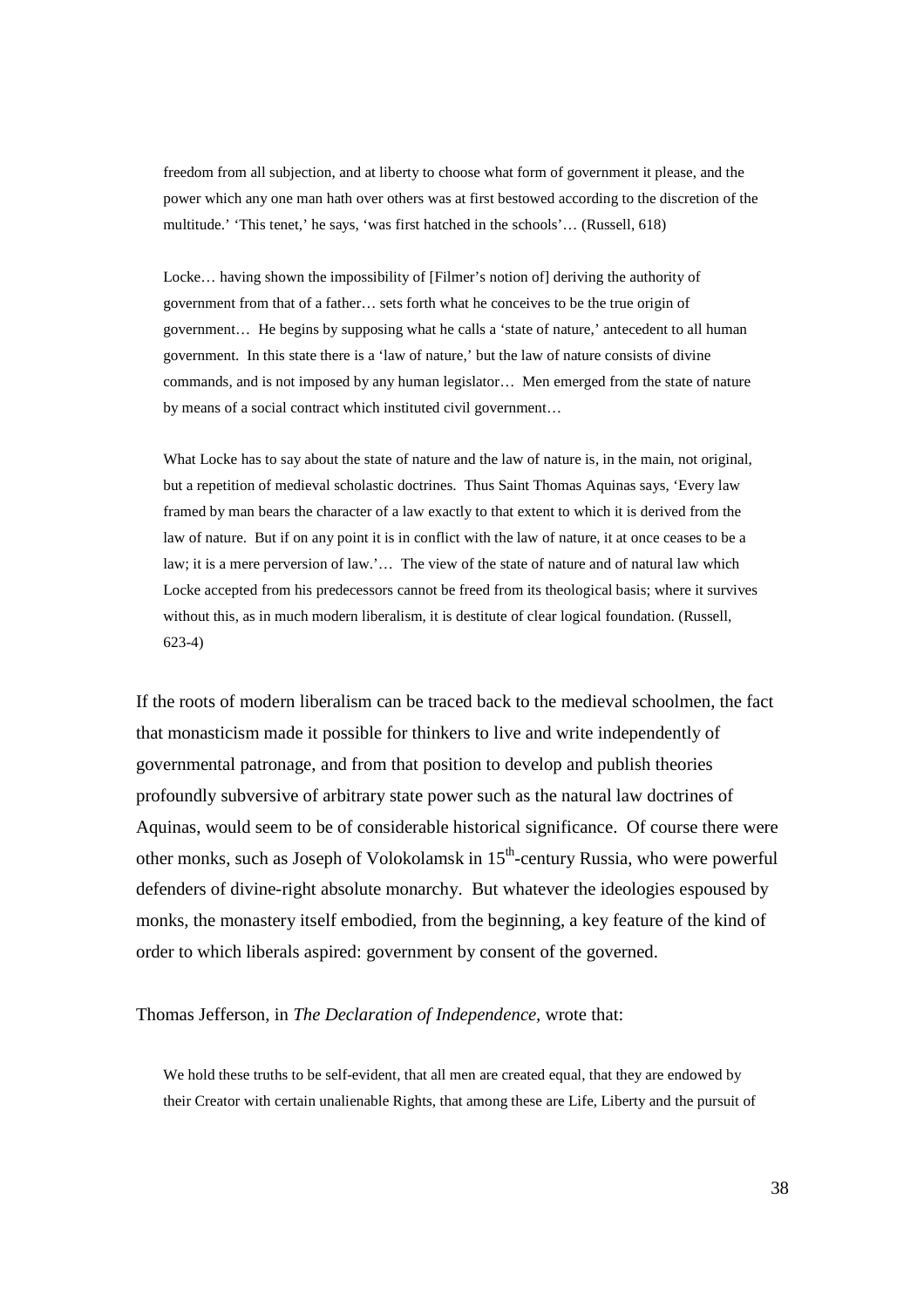Happiness. — That to secure these rights, Governments are instituted among Men, deriving their just powers from the consent of the governed...

While these lines have reverberated through history and inspired generations of American patriots, there is something odd about them. How is it possible, let alone self-evident, that "governments… derive their just powers from the consent of the governed?" How could such a government enforce laws? Do lawbreakers consent to the laws they are breaking? If not, how can the laws bind them? Jefferson was writing the manifesto for a revolution that sought to establish, and in due course succeeded in establishing, a new government. Would that government wait for universal consent before it began to rule? Would it wait only for majority support, and if so, why would that suffice to establish its claims? Would the Constitution which the revolution gave rise to be binding on future generations, who had not consented to be ruled by it?

In the late 20<sup>th</sup> century, scholars James Buchanan and Gordon Tullock, in *The Calculus of Consent* (Buchanan and Tullock, 1962)*,* attempt to re-conceive the kind of social contract theory that the generation of the "Founding Fathers" of the United States believed in, using the conceptual apparatus of economic theory. They offer a "generalized economic theory of constitutions," according to which rational individuals may agree to collective decision rules, or constitutions, *ex ante,* even if they anticipate that *some* of the collective decisions will be disadvantageous to them, on the grounds that the establishment of the constitution will provide them, in expectation, net benefits. Buchanan and Tullock insist that the constitutional adoption decision be *unanimous*: this is required by their attempt to conceive of a social contract as analogous to a market. But would it be possible, in practice, for people to arrive at such an agreement as a basis for civil government? Presumably not. Among other things, 'hold-up' problems, where the last person or persons to ratify the constitution would try to alter the terms of the deal in order to extract all the surplus value for themselves, would make negotiations interminable. Even if a social contract were established, its interpretation would present insuperable problems. Thomas Hobbes, in *Leviathan,* proposed an alternative social contract theory, which vested all power, including all powers of interpretation of the laws, in the sovereign, and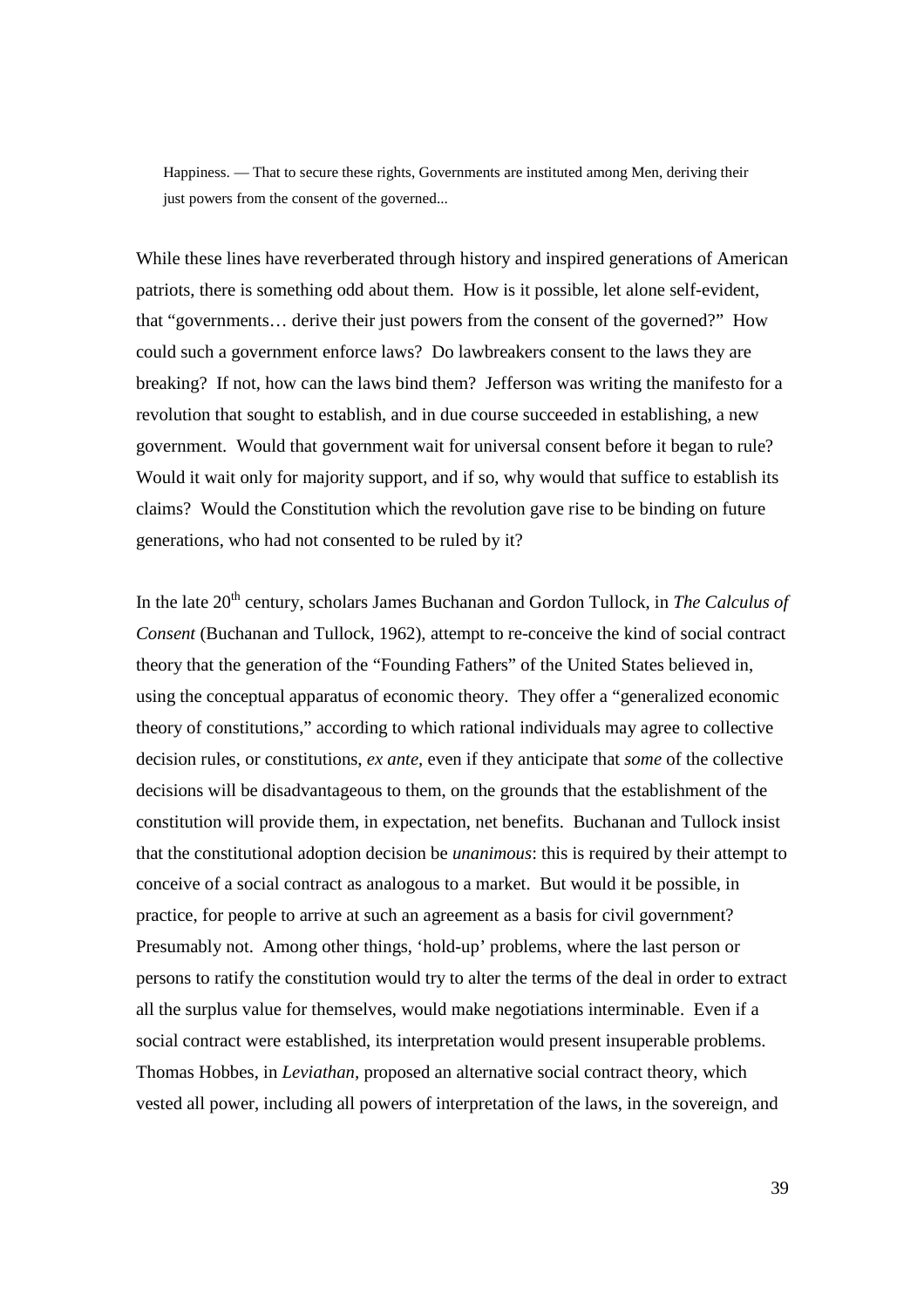claimed that contracts extracted by fear are valid. The state might indeed be able to achieve unanimous consent if it is authorized to use unlimited coercion to do so; but if, as Locke and Jefferson (and Aquinas) believe, people have *a priori* rights which must be respected during and after the establishment of civil government, unanimity in a large population on the constitution becomes vanishingly improbable.

Yet it is a different matter if, as in the case of monasteries, the membership is selfselected, entering as adults into a community with already established rules. In that case, there are no problems of endless negotiation, since the Rule amounts to a take-it-or-leaveit offer by the monastery. Indeed, it seems clear that a real constitution of consent would have to take this form, beginning with a rule and then allowing members to self-select into the community, rather than attempting to bring a pre-existing community, e.g., based on kinship, to consent unanimously to a rule. It is interesting to contrast the real, live social contracts of monasteries with the notions of modern social contract theories.

Locke believed that property rights were natural, existing in the state of nature, and that the state's job was not to assign, but to preserve them. Jefferson agreed. For Hobbes, by contrast, individual property was subordinate to the will of the sovereign and to that extent became nugatory. But the idea that property rights are natural and prior to government involves metaphysical claims which are difficult even to express, let alone to defend, today. Jefferson writes that the purpose of government is to protect "life, liberty, and the pursuit of happiness"; Buchanan and Tullock write that

Individual considerations of all possible collective action may be analyzed, in terms of the costsminimization model, but it will be useful to "jump over" the minimal collectivization of activity that is involved in the initial definition of human and property rights and the enforcement of sanctions against violations of these rights. (Buchanan and Tullock, 44)

As if the "definition of human and property rights" were a minor affair. In fact property is a very difficult matter, a vexed question that inspires revolutions. Who gets what is hardly the sort of question that the members of a universal constitutional convention would be able to agree on. In this case, it is interesting that the monasteries go to the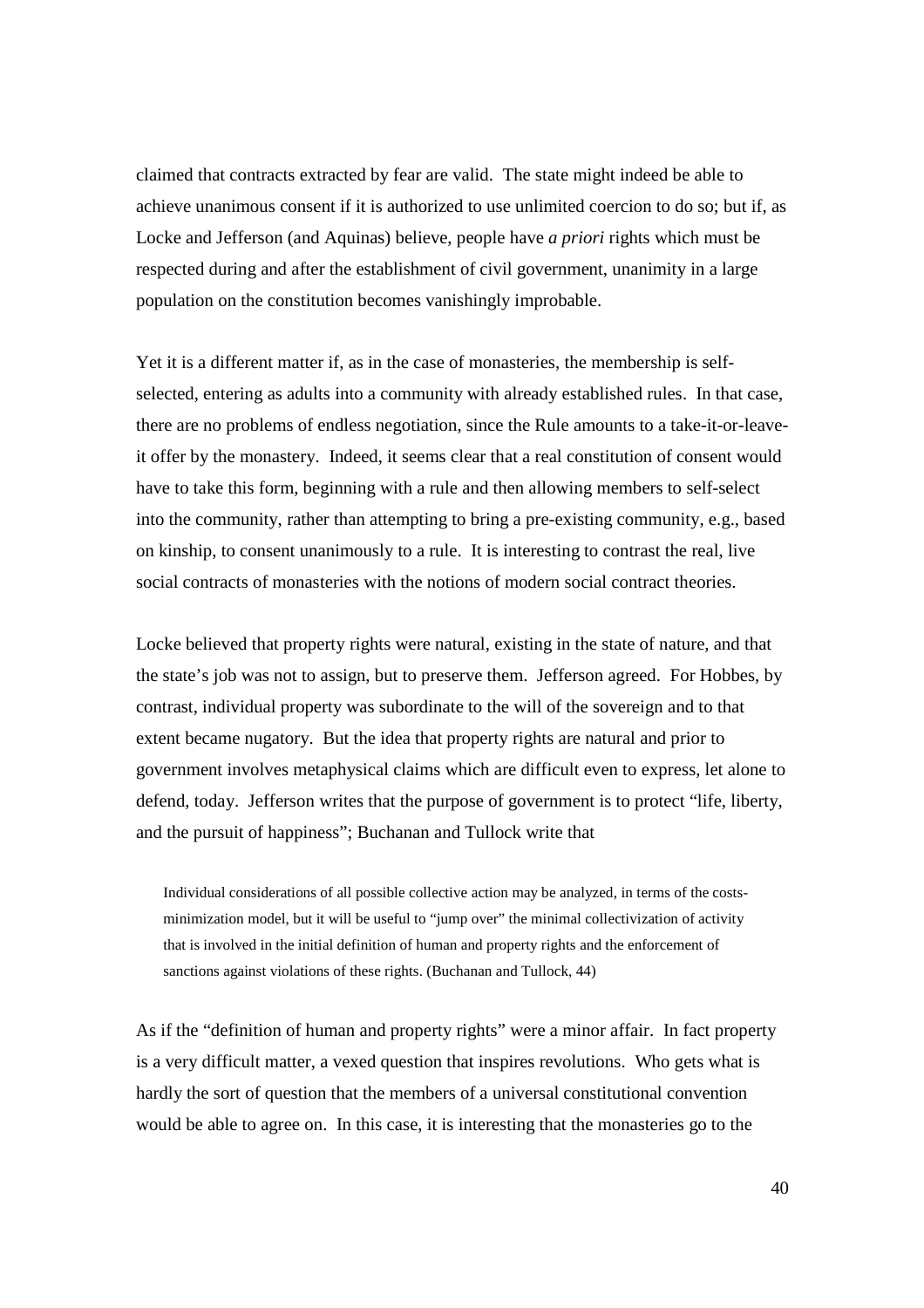opposite extreme of Locke and Jefferson, abolishing private property within the monastery altogether. In any case, it is worth recalling that the British common law, now practiced also in America and other former colonies of Britain, was introduced not by any democratic or consensual process, but by William the Conqueror, a Norman king who had conquered a Saxon country and wanted to establish firmer control by sending out royal judges. Property rights are hard to establish by common consent. Monasteries simply did without them.

As consensual, open-access orders, monasteries enjoyed a degree of independence from the political and feudal powers of the time that may explain their disproportionate contributions to civilization in medieval times. Competition among monasteries and with the world for members may also have given impetus to monastic achievements. This is not inconsistent with a simpler explanation of monastic achievements which we have already seen, without giving it much attention: communes produce more *C*, more of the kinds of goods that are shareable within the household. The best example of this is books. In the age of printing, to print a book for one reader is not wasteful. But in the Middle Ages, when each book had to be transcribed by hand on costly parchment, unless a reader-patron of this process were very rich, many readers were needed to justify the costs of making a book. Monasteries, which had a unique concentration of literate people in one place, naturally exhibited far more demand for (and supply of) books than any other segment of medieval society. Even today, monasteries often have libraries, gardens, and other household shareable goods (including churches) much superior to those which ordinary citizens who are in some ways wealthier enjoy.

In the Middle Ages, though, the principle of *economies of scale* that made books possible also made technological achievements possible, such as the water-mills of the Cistercians, which secular society found difficult to organize. A reason is not far to seek. Given the low level of development of commercial institutions and the legal institutions to protect them at that time, the monastery could mobilize more labor and other resources for such projects than private commercial institutions typically could. Later, with the rise

41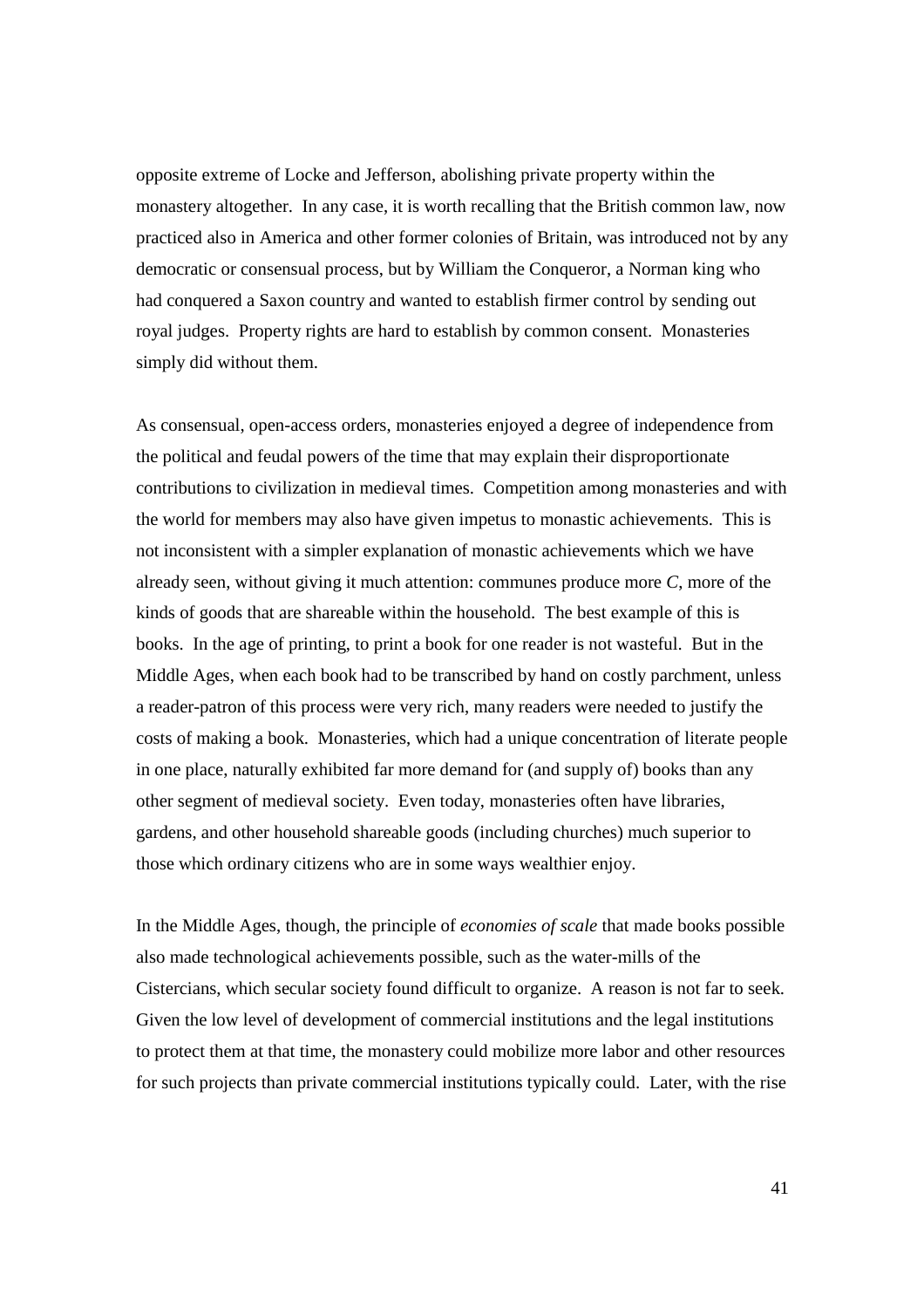of banks and joint stock companies and the like, this role of monasteries became less important.

A joint-stock company, like monastery, is a consensual (no one becomes an investor, manager, bondholder, or worker in a joint-stock company without agreeing to it) and open-access (anyone can invest) collective endeavor. Unlike a monastery, however, it in no way comprises a self-regulating social order, but instead, relies on third-party contract enforcement provided by a legal system. In order to make such complex contractual arrangements possible, a comparatively sophisticated legal system was needed, such as was certainly not available in the Dark Ages and perhaps not even in the Roman Empire. Presumably, once such a legal system *is* available, joint-stock companies and other sophisticated commercial arrangements are more efficient than monasteries, and whereas in medieval times monasteries were important in the diffusion of such technologies as water-wheels and clocks, in modern times corporations play this role. But without the monasteries, would sophisticated legal systems ever have emerged?

And this leads us to a question of great interest, though too large to be answered here. Locke and Jefferson were wrong: government is not based on the consent of the governed, but establishes authority, at least over some of its subjects, by force and fear. But might liberal governance nevertheless be rooted in consensual order by a more indirect path? Monasteries are a real world example of consensual, open-access societies. They are an alternative to the world; they "compete" with it; they offer an "exit" from it. The emergence and growth of monasticism was contemporaneous with the decline and disappearance of slavery in Europe; the rise of the Cistercian and mendicant orders was contemporaneous with the fading away of serfdom in the more advanced countries. Medieval monarchs found their power constrained by the Church, of which the monasteries were a bulwark. The evolution of political thought was guided by monkish scholars. Meanwhile, the canon law and bureaucratic organization of the Church served as a model for the emerging legal and bureaucratic traditions of the European states. Elections and orderly succession developed in the monasteries and the Church far in advance of their emergence and empowerment in the constitutions of secular states.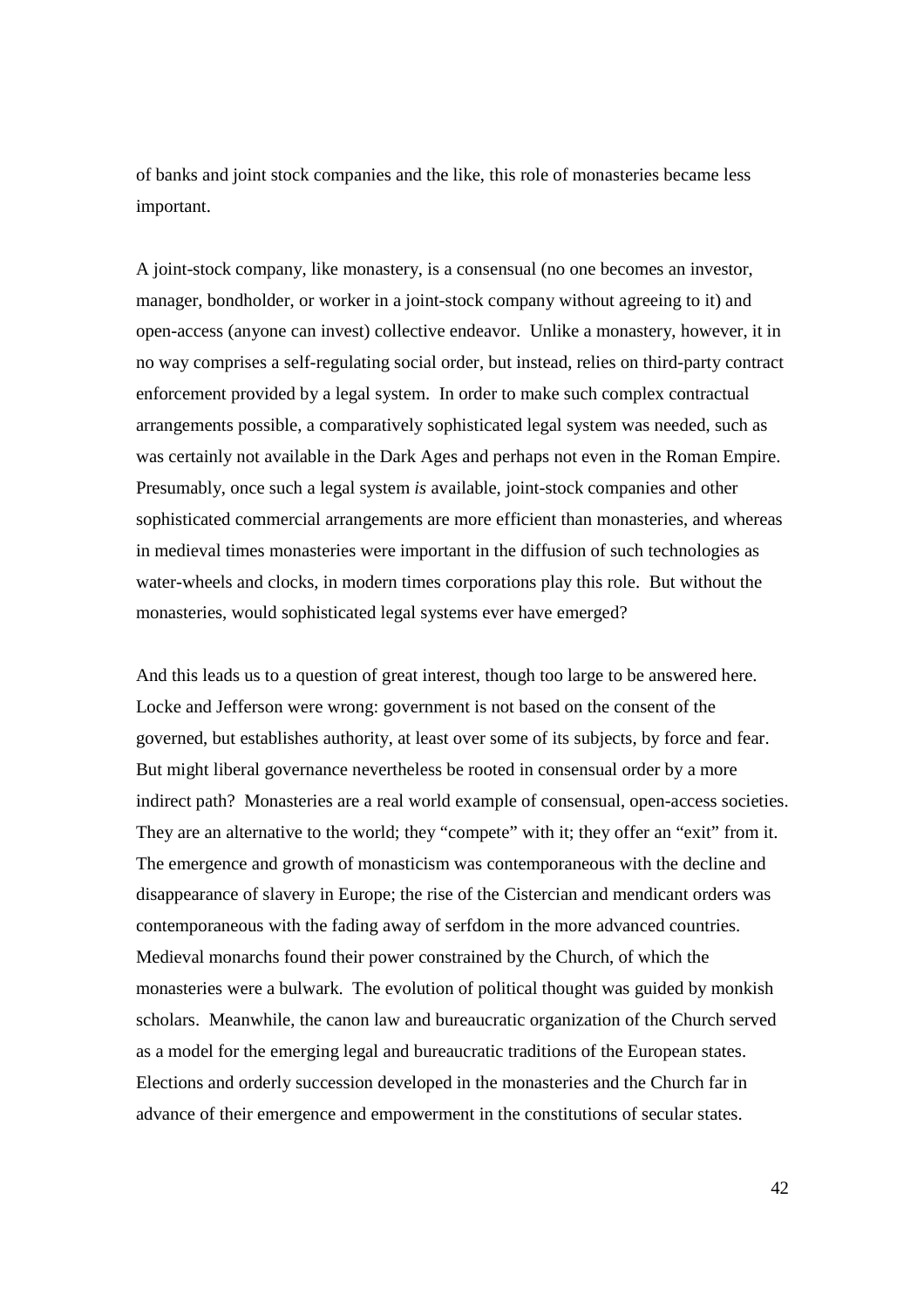Finally, Plymouth plantation, though being Protestant and non-celibate, it was not a monastery, resembles one in that the Pilgrims fled from a corrupt world for the sake of worship, from which their new society derived its cohesion and robustness. If we cannot truly say that "governments derive their just powers from the consent of the governed," might it be true that the ideal of consensual government, a quixotic ideal on the scale of a state or society yet a fruitful one rich in ameliorative and liberal tendencies, is ultimately derived from the centuries-long influence, practical and ideological, of consensual governance in monasteries and other religious communities?

# **Conclusion**

Monasticism is an important historical phenomenon involving unusual economic arrangements. In aspiration and to some extent apparently in practice, the ordinary selfseeking behavior that economists have long assumed as a matter of course motivates people's economic behavior is completely and deliberately abolished in the monk. The monastery is organized as a sort of socialist commune or miniature socialist republic specializing in worship. The puzzle is why monasticism has been so successful when other socialist experiments have repeatedly failed. The answer proposed here begins by showing that the standard explanations for why socialism fails—a lack of incentivecompatibility, and the problem of calculation—are serious but not insurmountable for small, voluntary communes. The real problem for socialist communes is *commitment:*  people's preferences and outside opportunities are variable, and this variability will result in high turnover of membership which will cause communes to dissolve. Monasteries solve the commitment problem by offering an environment conducive to the enjoyment of a specialized 'good,' worship, whose value to an individual increases with the accumulation of 'spiritual capital,' which in turn increases through learning-by-doing. This gives monks a reason to stay, and reduces turnover. The unique efficacy of worship in providing a basis for a socialistic communal way of life seems to reflect the unique place of worship in the human utility function, which allows it to crowd out all other desires. A model of this kind can explain why monasticism emerged spontaneously and has persisted for centuries and millennia.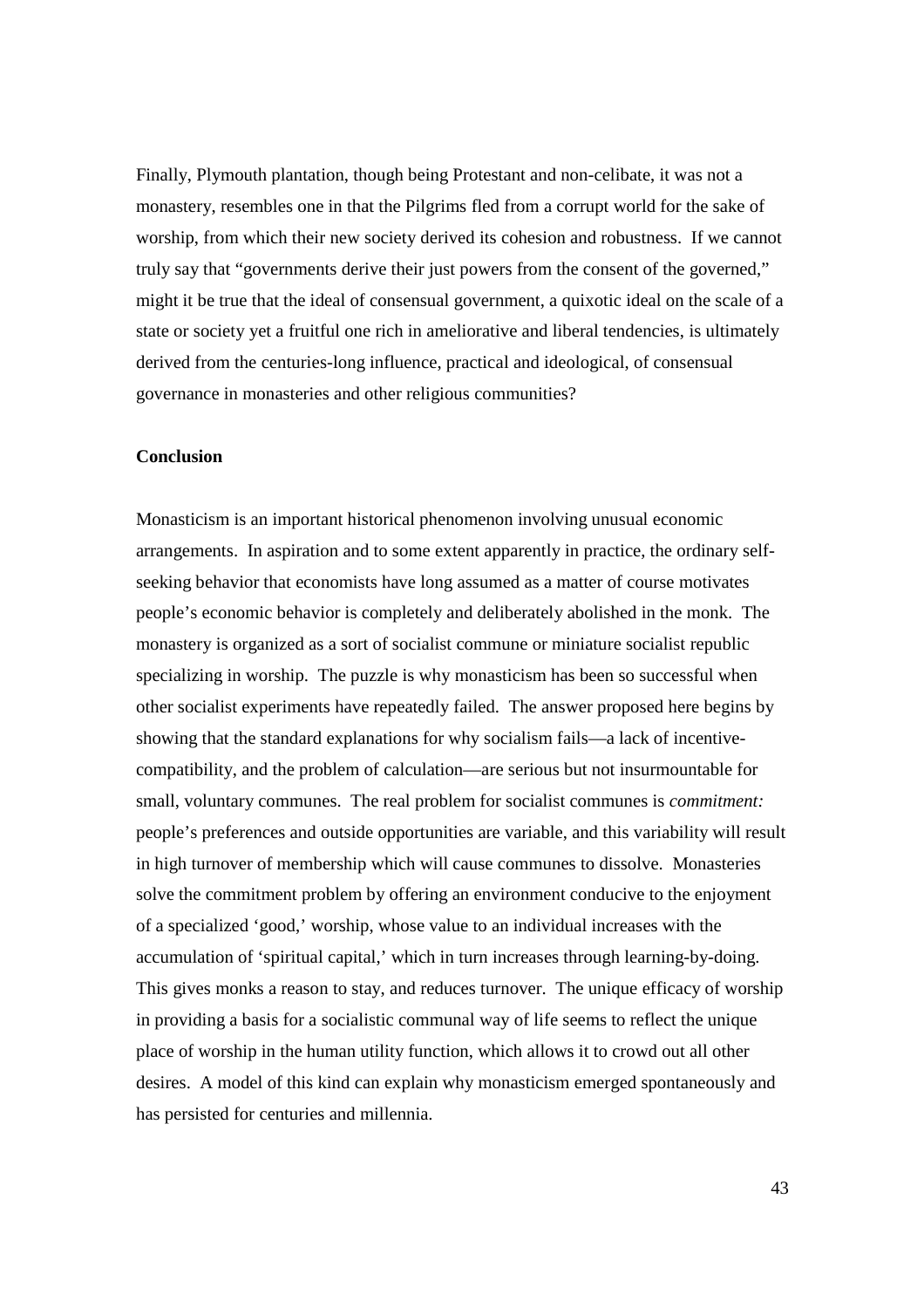While monasticism took shape as a spontaneous order, and formal 'rules,' like that of St. Benedict, were only introduced later to codify or modify traditional practices, monasteries were always based on a 'social contract,' unlike most social orders, which are based on accidents of birth and on coercion, even when, as in the case of modern liberal states, they claim to be based on consent. While the monastic social contract resembles those of Locke's and Jefferson's theories in being consensual, in its absolute, hierarchical character and its lack of individual rights and especially property rights, it resembles rather the authoritarian social contract of Hobbes. One conclusion that becomes evident in examining the contrast between monastic practice and social contract theory is that if social contracts are to be regarded as real or potential historical events, they must emerge like monastic rules, governing only the population of those who specifically consent to them. Also, the contrast confirms doubts about the possibility of pre-constitutional property rights.

The success of monasticism in medieval times, and its disproportionate contributions to civilization, may in most cases reflect little more than economies of scale and gains from cooperation, along with the surplus resulting from celibacy and freedom from childrearing costs; but it was the consensual, collectivist lifestyle of the monasteries that enabled them to achieve these gains at a time when they were difficult to achieve through private contract. Later history has shown that monasticism is not the only solution to problems of cooperation and institutional stability, but it is doubtful that civilization would ever have arrived at the institutional technologies that the West enjoys today if its development had not been accelerated by monasticism. While no activity other than worship seems to have enough of a place in the human utility function to provide a basis for collectivism as a complete way of life, *university faculties* may be another example of an institution based on a specialized consumption activity (studying arcane subjects), the enjoyment of which is enhanced by a form of consumption capital (knowledge and research skills) which is acquired through learning-by-doing. They bear some resemblance to monasteries in being places of pilgrimage supported in large part by charitable donations from the outside, within which motives other than profit are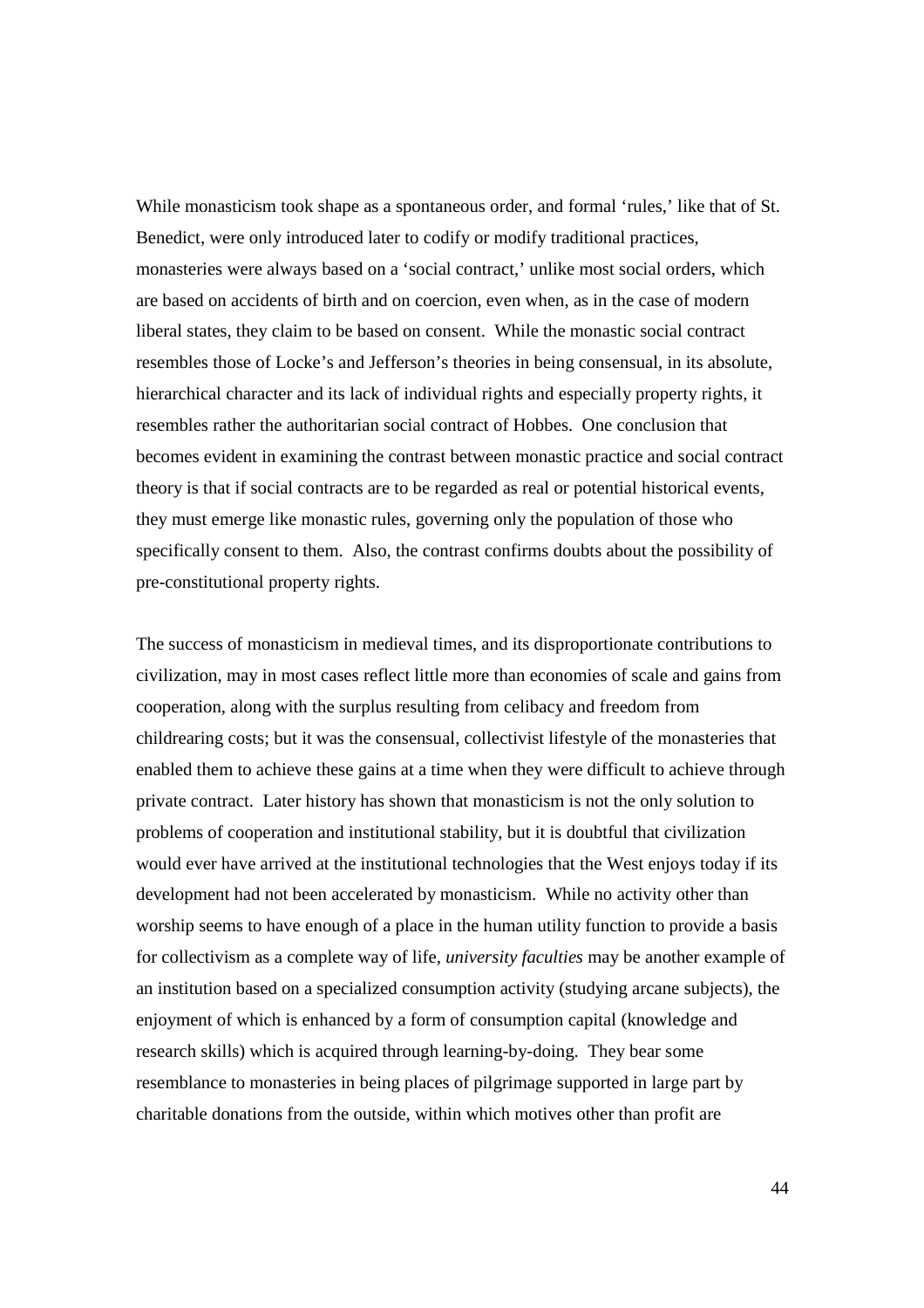dominant. More broadly, nonprofits and non-governmental organizations (NGOs) resemble monasteries in that members (employees/volunteers) forgo worldly opportunities for the sake of service to a moral ideal. Such examples suggest that the economics of monasticism may have as much contemporary as historical relevance.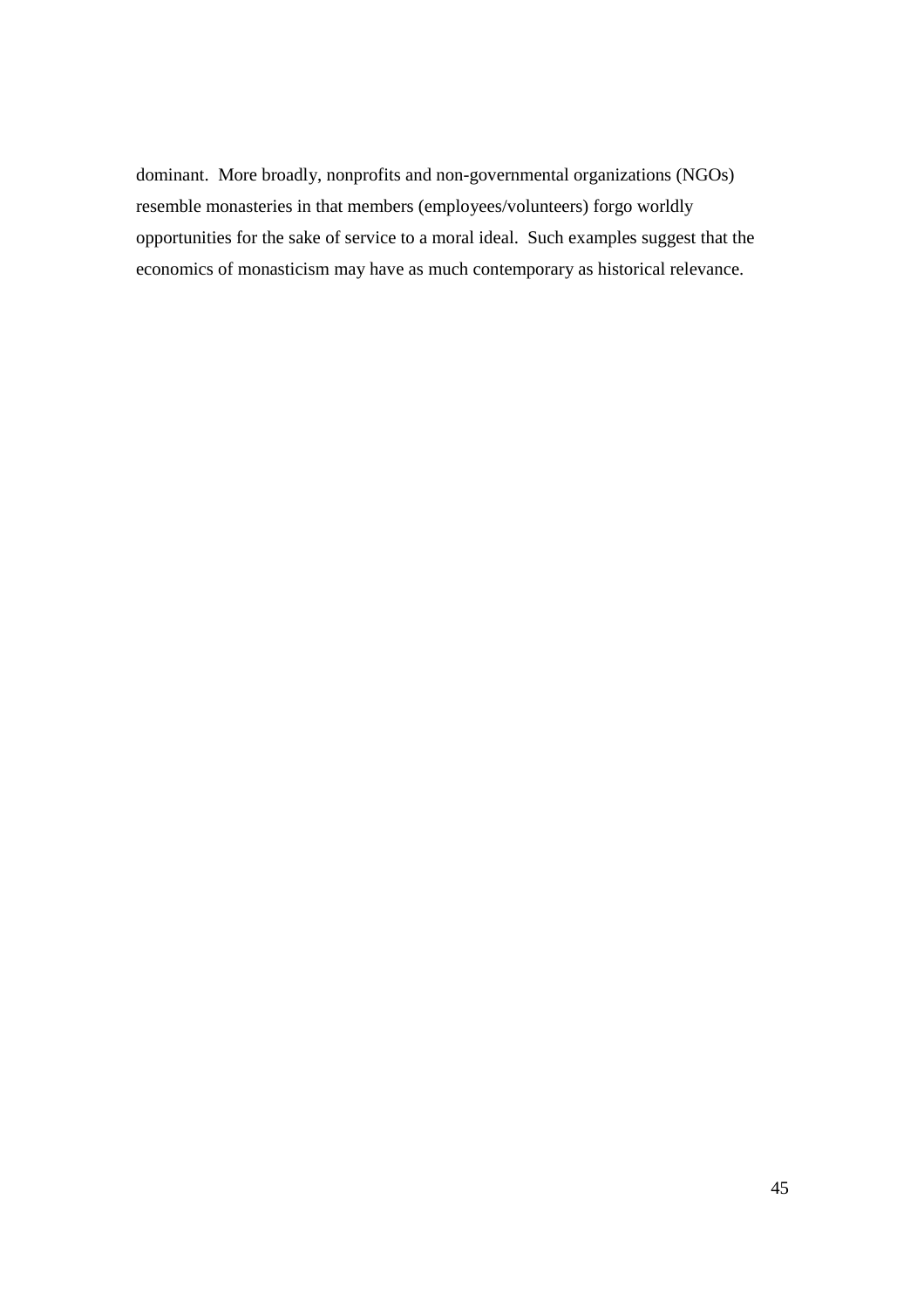# **BIBLIOGRAPHY**

Becker, Gary. 1965. "A Theory of the Allocation of Time." *The Economic Journal,* Vol. 75, No. 299, pp. 493-517.

Becker, Gary. 1981. *A Treatise on the Family.* Harvard.

Becker, Gary. 1988. "A Theory of Rational Addiction." *The Journal of Political Economy,* Vol. 96, No. 4, pp. 675-700.

Becker, Gary, and George Stigler. 1977. "De Gustibus Non Est Disputandum." *The American Economic Review,* Vol. 67, No. 2, pp. 76-90.

Buchanan, James. 1965. *Economica,* Volume 32, Issue 125, 1-14.

Buchanan, James, and Gordon Tullock. 1962. *The Calculus of Consent.*

Coase, Ronald. 1937. "The Nature of the Firm." *Economica,* Vol. 4, No. 16, pp. 386-405.

Davidson, Audrey B., Robert B. Ekelund, Robert F. Hebert, Gary M. Anderson, Robert D. Tollison. 1996. *Sacred Trust,* pp. 42-59.

Iannaccone, Lawrence. 1988. "A formal model of church and sect." *The American Journal of Sociology,* Vol. 94, Supplement: S241-S268.

Iannaccone, Lawrence. 1992. "Reducing free-riding in cults, communes, and other collectives." *The Journal of Political Economy,* Vol. 100, No. 2, pp. 271-291.

Kanter, Rosabeth Moss. 1972. *Commitment and Community: Communes and utopias in sociological perspective.* Harvard University Press.

Lange, Oskar. 1937. "On the economic theory of socialism: part two." *The Review of Economic Studies,* Vol. 4, No. 2, pp. 123-142.

Lawrence, Clifford Hugh. *Medieval monasticism : forms of religious life in western Europe in the Middle Ages*. New York, 1989.